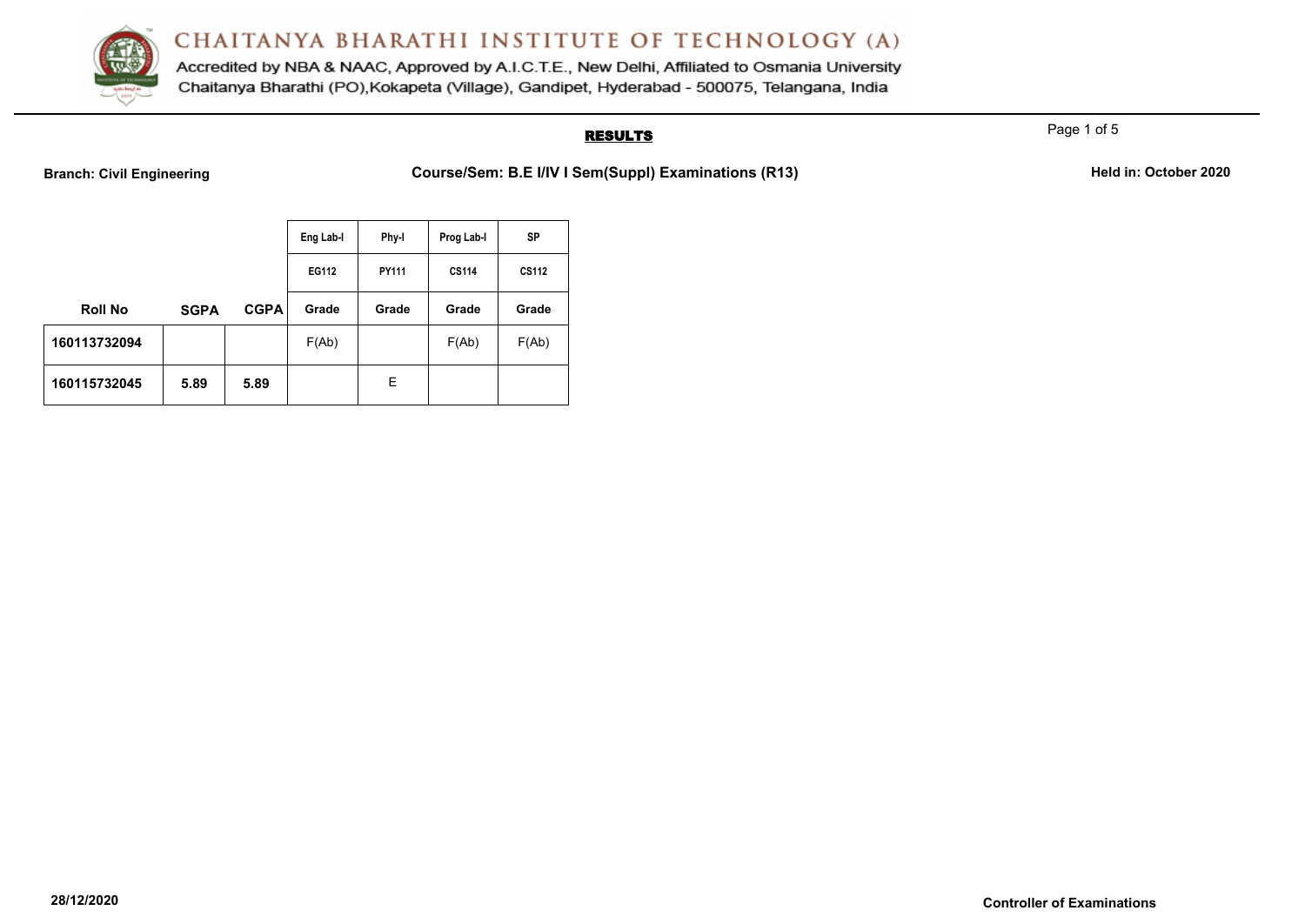

Accredited by NBA & NAAC, Approved by A.I.C.T.E., New Delhi, Affiliated to Osmania University Chaitanya Bharathi (PO), Kokapeta (Village), Gandipet, Hyderabad - 500075, Telangana, India

## **RESULTS**

Page 2 of 5

**Branch: Computer Science and Engg Course/Sem: B.E I/IV I Sem(Suppl) Examinations (R13)** Held in: October 2020

|                |             |             | EG           | EG(O)         | M-I          | Phy-I | <b>PPS</b>   | Workshop     |
|----------------|-------------|-------------|--------------|---------------|--------------|-------|--------------|--------------|
|                |             |             | <b>ME112</b> | <b>ME112O</b> | <b>MT111</b> | PY111 | <b>CS111</b> | <b>IT111</b> |
| <b>Roll No</b> | <b>SGPA</b> | <b>CGPA</b> | Grade        | Grade         | Grade        | Grade | Grade        | Grade        |
| 160113733064   | 6.30        | 6.30        |              |               |              |       |              | B            |
| 160114733055   |             |             |              |               | F(Ab)        |       |              |              |
| 160114733069   | 5.48        |             |              |               |              | E     | E            |              |
| 160114733102   | 7.00        | 7.00        |              |               | C            |       |              |              |
| 160114733161   |             |             |              | F             |              |       |              |              |
| 160115733171   | 6.44        | 6.44        | D            |               |              |       |              |              |
| 160115733180   |             |             |              |               |              | F(Ab) |              |              |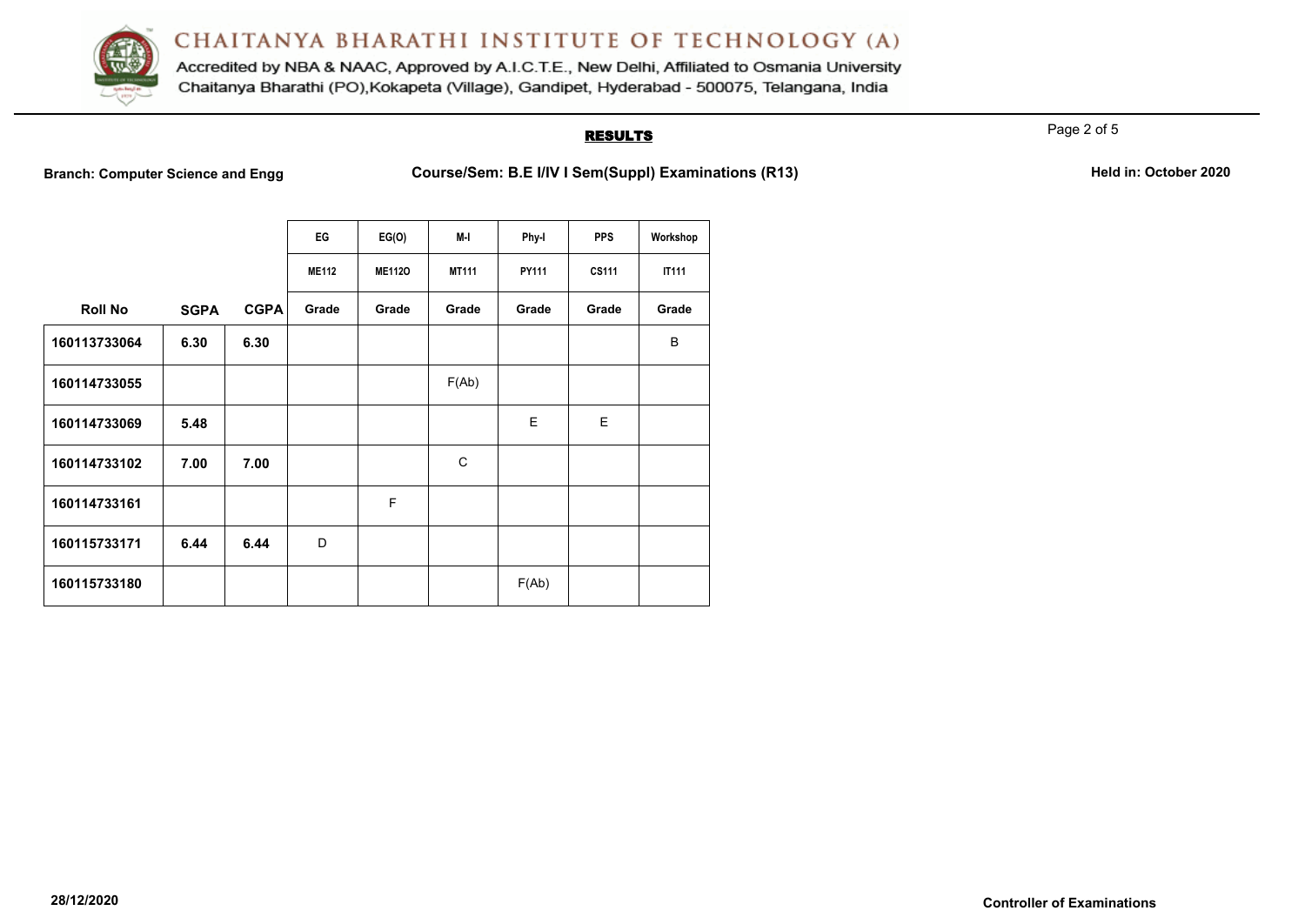

Accredited by NBA & NAAC, Approved by A.I.C.T.E., New Delhi, Affiliated to Osmania University Chaitanya Bharathi (PO), Kokapeta (Village), Gandipet, Hyderabad - 500075, Telangana, India

## **RESULTS**

Branch: Electrical and Electronics Engg **Course/Sem: B.E I/IV I Sem(Suppl) Examinations (R13)** Held in: October 2020

|                |             |             | Phy-I |
|----------------|-------------|-------------|-------|
|                |             |             | PY111 |
| <b>Roll No</b> | <b>SGPA</b> | <b>CGPA</b> | Grade |
| 160113734023   |             |             | F(Ab) |
| 160114734054   | 5.96        | 5.96        | Е     |
| 160115734017   |             |             | F     |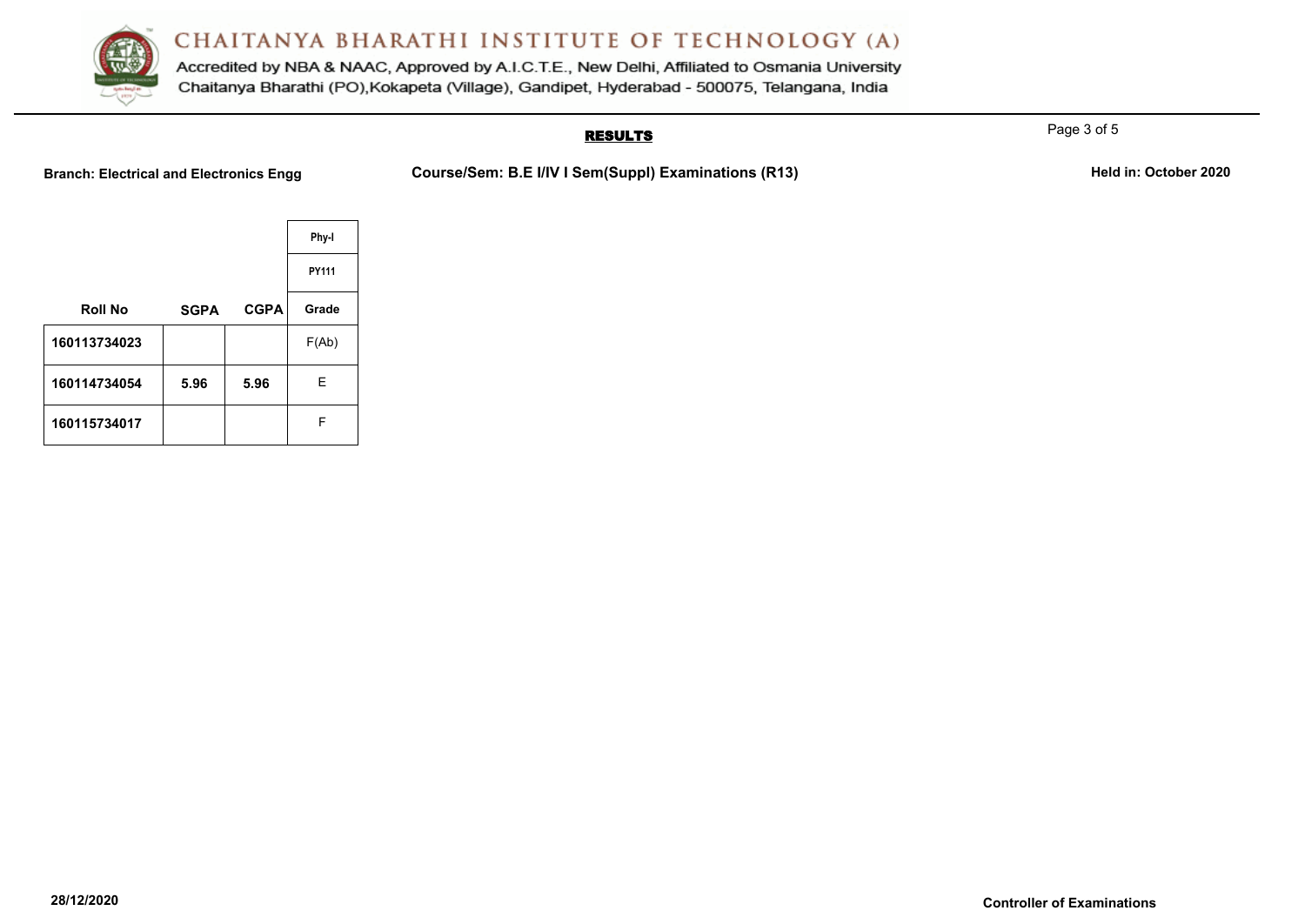

Accredited by NBA & NAAC, Approved by A.I.C.T.E., New Delhi, Affiliated to Osmania University Chaitanya Bharathi (PO), Kokapeta (Village), Gandipet, Hyderabad - 500075, Telangana, India

## **RESULTS**

Page 4 of 5

**Branch: Mechanical Engineering <b>Course/Sem: B.E I/IV I Sem(Suppl) Examinations (R13)** Held in: October 2020

|                |             |             | Chy-I | $EG-I(O)$     | EM-I         | M-I          | Phy Lab-I    | <b>Phy-I</b> | <b>SP</b>    |
|----------------|-------------|-------------|-------|---------------|--------------|--------------|--------------|--------------|--------------|
|                |             |             | CY111 | <b>ME1110</b> | <b>CE111</b> | <b>MT111</b> | <b>PY114</b> | PY111        | <b>CS112</b> |
| <b>Roll No</b> | <b>SGPA</b> | <b>CGPA</b> | Grade | Grade         | Grade        | Grade        | Grade        | Grade        | Grade        |
| 160114736018   | 6.75        | 6.75        |       |               |              |              |              | Е            |              |
| 160114736032   |             |             |       | F(Ab)         | F(Ab)        | F(Ab)        |              | F(Ab)        |              |
| 160114736035   |             |             | F(Ab) |               |              | F            | C            | F(Ab)        | F(Ab)        |
| 160114736099   |             |             |       | F             |              |              |              | F            | E            |
| 160115736037   | 6.21        | 6.21        |       |               |              | E            |              |              |              |
| 160115736108   |             |             |       |               |              |              |              | F(Ab)        |              |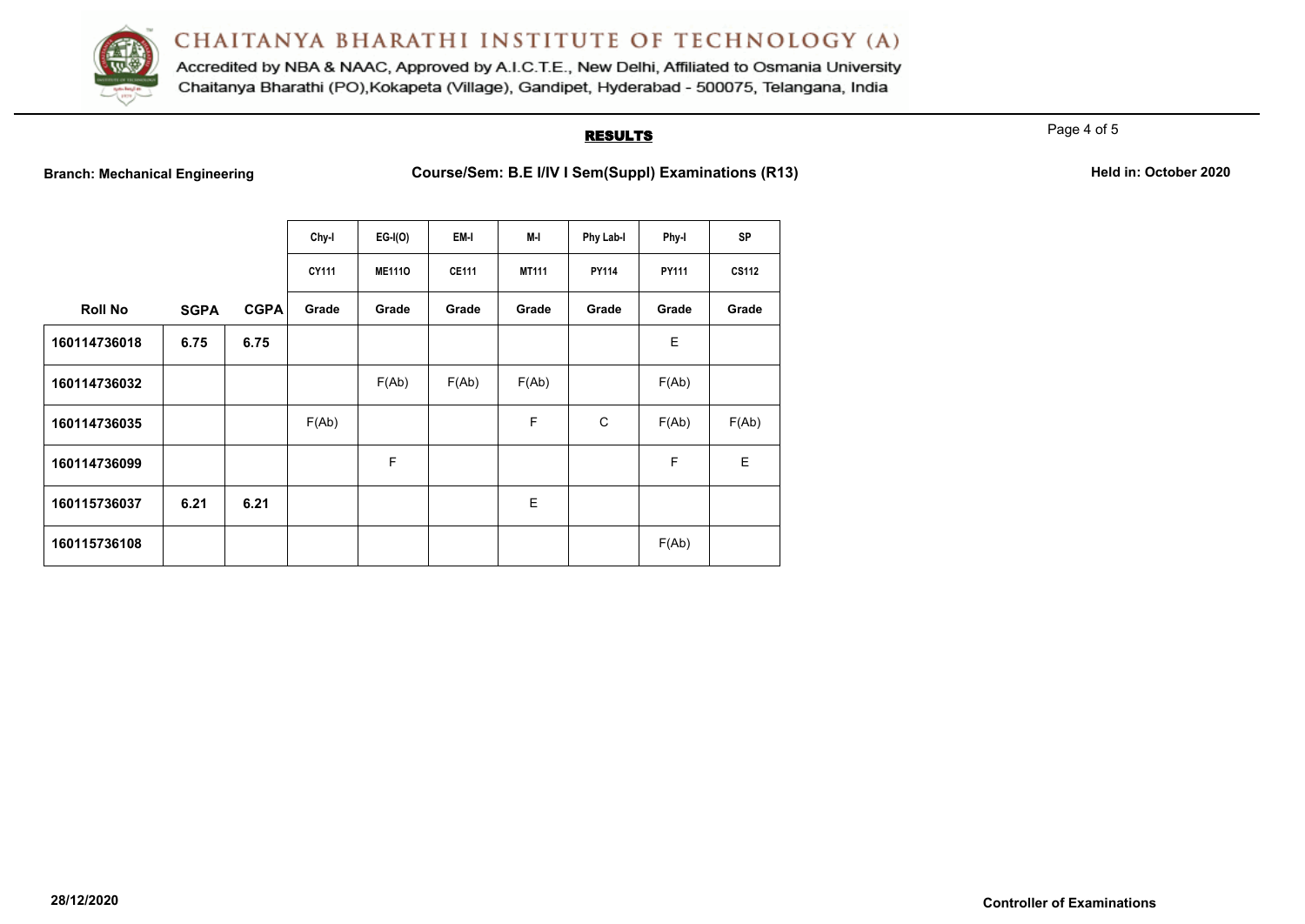

Accredited by NBA & NAAC, Approved by A.I.C.T.E., New Delhi, Affiliated to Osmania University Chaitanya Bharathi (PO), Kokapeta (Village), Gandipet, Hyderabad - 500075, Telangana, India

## **RESULTS**

Page 5 of 5

**Branch: Production Engineering <b>Course/Sem: B.E I/IV I Sem(Suppl) Examinations (R13) Course** 

|  |  | Held in: October 2020 |  |
|--|--|-----------------------|--|
|--|--|-----------------------|--|

|                |             |             | Chy-I | EG-I         | $EG-I(O)$     | EM-I         | M-I          | Phy-I | <b>SP</b>    |
|----------------|-------------|-------------|-------|--------------|---------------|--------------|--------------|-------|--------------|
|                |             |             | CY111 | <b>ME111</b> | <b>ME1110</b> | <b>CE111</b> | <b>MT111</b> | PY111 | <b>CS112</b> |
| <b>Roll No</b> | <b>SGPA</b> | <b>CGPA</b> | Grade | Grade        | Grade         | Grade        | Grade        | Grade | Grade        |
| 160113738004   |             |             |       |              |               | F            |              | D     |              |
| 160114738018   |             |             |       |              |               |              |              | F(Ab) | F(Ab)        |
| 160114738056   |             |             | F     |              | F(Ab)         | F(Ab)        | F(Ab)        | F     | F            |
| 160115738002   | 6.07        |             |       |              |               | Е            |              |       |              |
| 160115738005   |             |             |       |              |               | F            |              | F     | D            |
| 160115738028   |             |             |       | F(Ab)        |               |              |              | F(Ab) |              |
| 160115738050   | 6.11        | 6.11        |       | D            |               |              |              |       |              |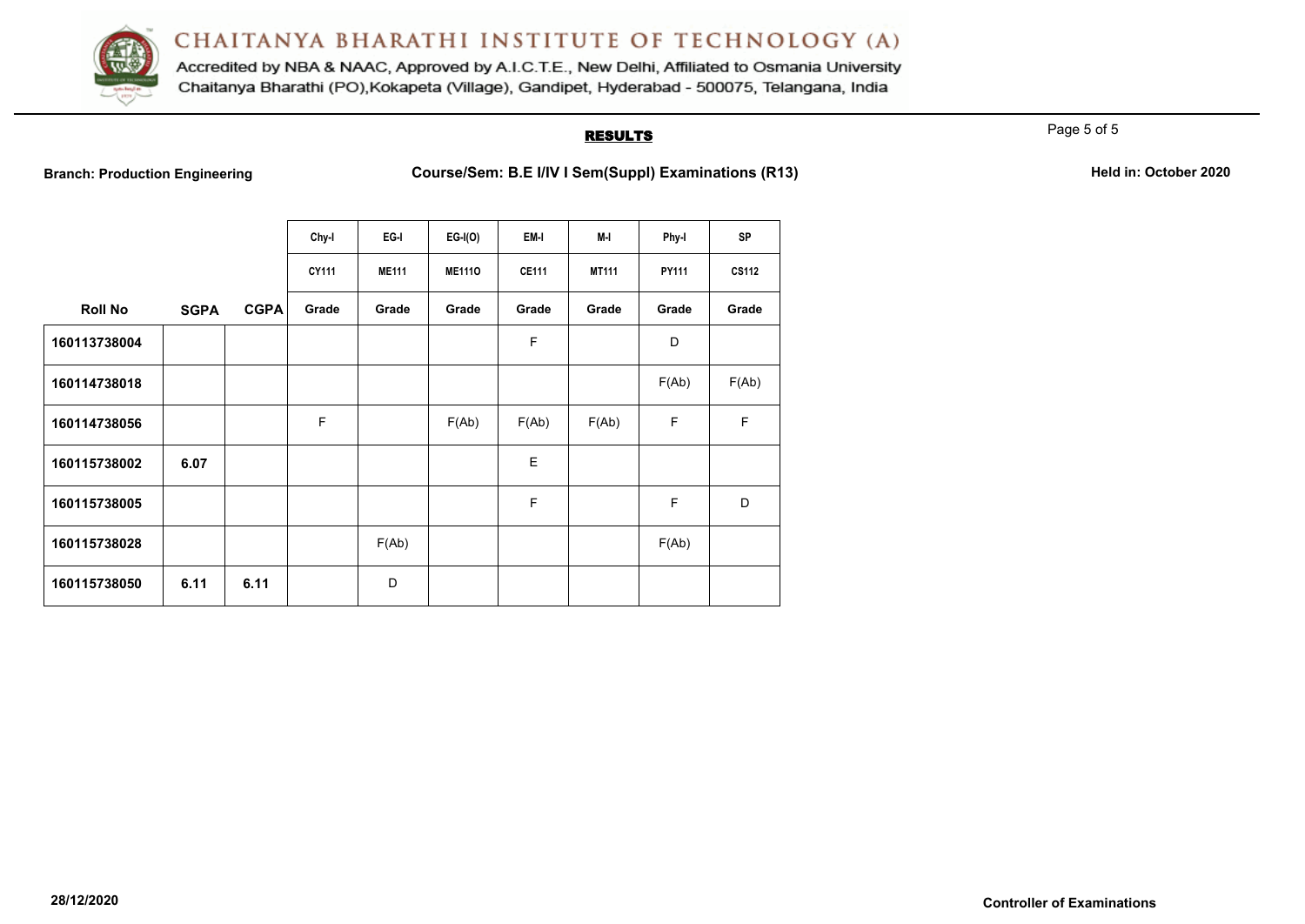

Accredited by NBA & NAAC, Approved by A.I.C.T.E., New Delhi, Affiliated to Osmania University Chaitanya Bharathi (PO), Kokapeta (Village), Gandipet, Hyderabad - 500075, Telangana, India

## **RESULTS**

Page 1 of 6

**Branch: Civil Engineering <b>Course/Sem: B.E** I/IV II Sem(Suppl) Examinations (R13) **Held in: October 2020** 

|                |             |             | EG-II<br>M-II |              | <b>OOPC++</b> | Prog Lab-I   |
|----------------|-------------|-------------|---------------|--------------|---------------|--------------|
|                |             |             | <b>ME121</b>  | <b>MT121</b> | <b>CS121</b>  | <b>CS122</b> |
| <b>Roll No</b> | <b>SGPA</b> | <b>CGPA</b> | Grade         | Grade        | Grade         | Grade        |
| 160113732094   |             |             |               | F(Ab)        | F(Ab)         | F(Ab)        |
| 160115732038   |             |             |               |              | F             |              |
| 160115732045   | 6.18        | 6.04        | E.            |              |               |              |
| 160115732110   |             |             |               | F(Ab)        |               |              |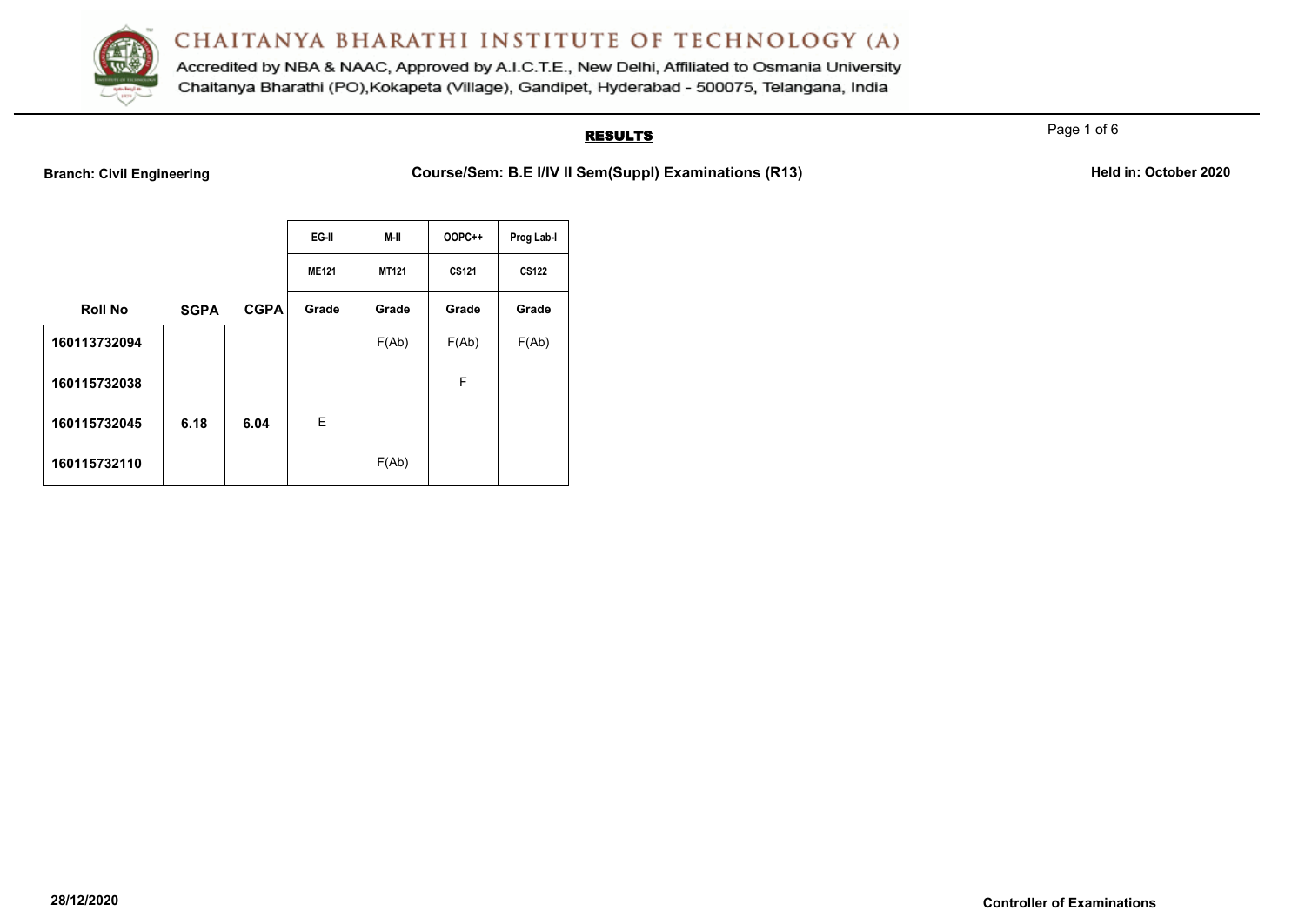

Accredited by NBA & NAAC, Approved by A.I.C.T.E., New Delhi, Affiliated to Osmania University Chaitanya Bharathi (PO), Kokapeta (Village), Gandipet, Hyderabad - 500075, Telangana, India

## **RESULTS**

Page 2 of 6

**Branch: Computer Science and Engg Course/Sem: B.E I/IV II Sem(Suppl) Examinations (R13)** Held in: October 2020

|                |             |             | <b>AP</b>    | EM-I         | M-II         | <b>OOPC++</b> | <b>PEE</b>   |
|----------------|-------------|-------------|--------------|--------------|--------------|---------------|--------------|
|                |             |             | <b>PY122</b> | <b>CE111</b> | <b>MT121</b> | <b>CS121</b>  | <b>EE111</b> |
| <b>Roll No</b> | <b>SGPA</b> | <b>CGPA</b> | Grade        | Grade        | Grade        | Grade         | Grade        |
| 160113733052   |             |             |              |              |              |               | F            |
| 160114733055   |             |             |              | F(Ab)        |              | Е             | F(Ab)        |
| 160114733069   | 6.04        |             |              | E            |              | E             |              |
| 160114733102   | 6.85        | 6.93        |              | C            | E            |               |              |
| 160115733033   | 6.37        | 6.44        |              | D            |              |               |              |
| 160115733180   |             |             | F(Ab)        | F(Ab)        | F(Ab)        |               | F(Ab)        |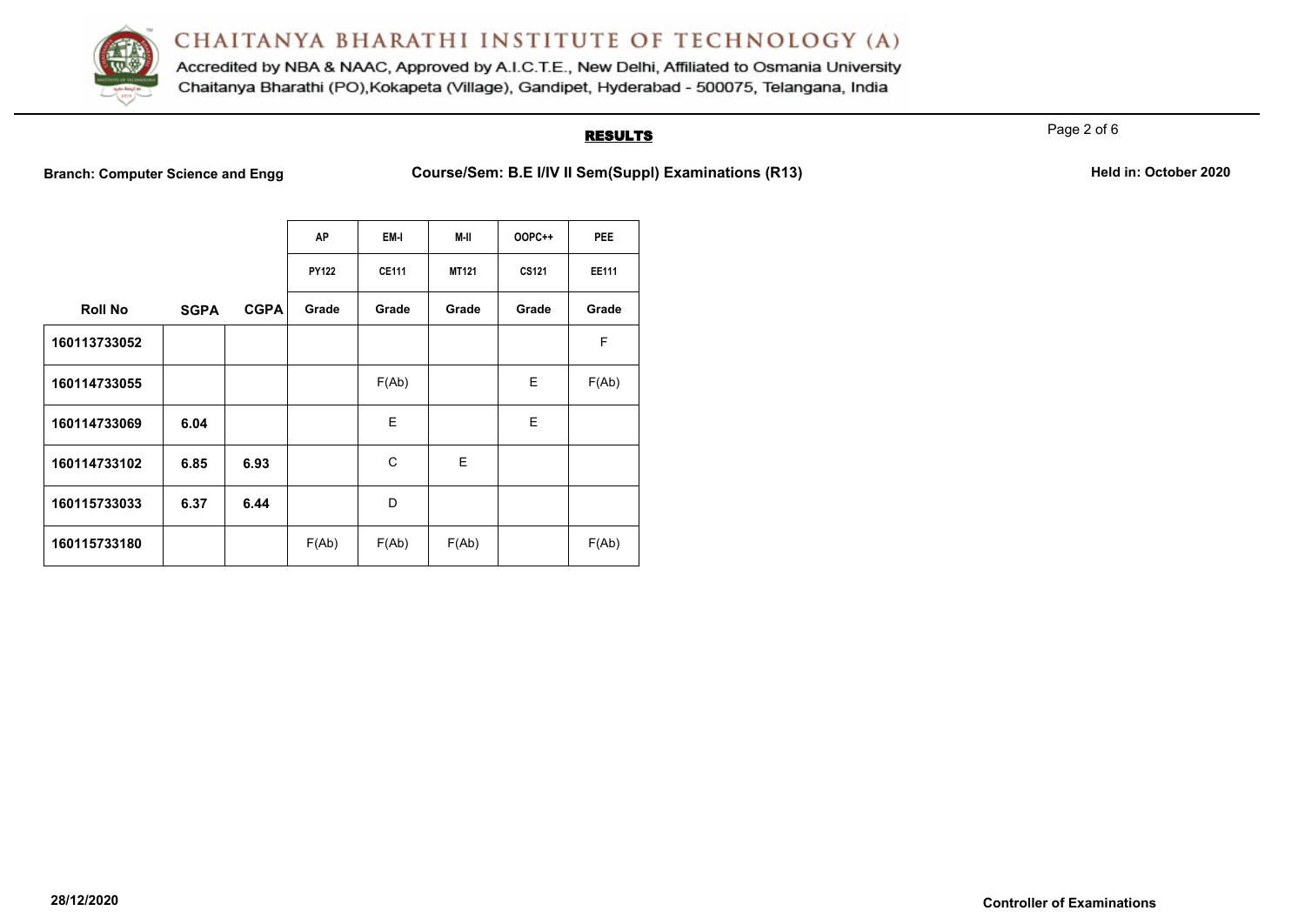

Accredited by NBA & NAAC, Approved by A.I.C.T.E., New Delhi, Affiliated to Osmania University Chaitanya Bharathi (PO), Kokapeta (Village), Gandipet, Hyderabad - 500075, Telangana, India

## **RESULTS**

Page 3 of 6

**Branch: Electrical and Electronics Engg Course/Sem: B.E I/IV II Sem(Suppl) Examinations (R13)** Held in: October 2020

|                |             |             | EG(O)         |
|----------------|-------------|-------------|---------------|
|                |             |             | <b>ME1120</b> |
| <b>Roll No</b> | <b>SGPA</b> | <b>CGPA</b> | Grade         |
| 160113734023   |             |             | F(Ab)         |
| 160114734053   |             |             | F(Ab)         |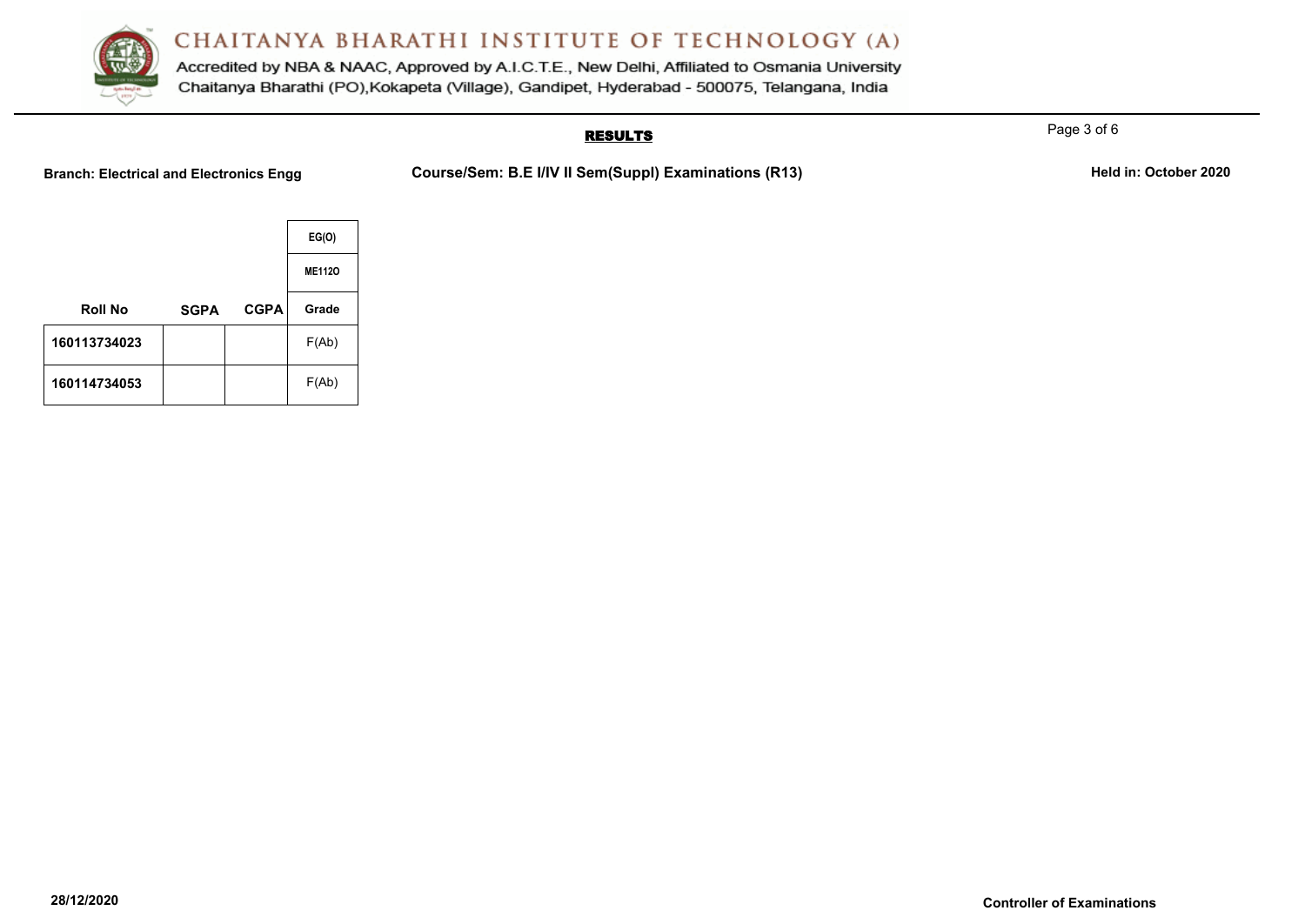

Accredited by NBA & NAAC, Approved by A.I.C.T.E., New Delhi, Affiliated to Osmania University Chaitanya Bharathi (PO), Kokapeta (Village), Gandipet, Hyderabad - 500075, Telangana, India

## **RESULTS**

Page 4 of 6

Branch: Electronics and Communication Engg Course/Sem: B.E I/IV II Sem(Suppl) Examinations (R13) Held in: October 2020

|                |             |             | AP           | EG(O)         | M-II         |
|----------------|-------------|-------------|--------------|---------------|--------------|
|                |             |             | <b>PY122</b> | <b>ME1120</b> | <b>MT121</b> |
| <b>Roll No</b> | <b>SGPA</b> | <b>CGPA</b> | Grade        | Grade         | Grade        |
| 160114735114   |             |             |              |               | F(Ab)        |
| 160114735154   |             |             | F(Ab)        | F(Ab)         |              |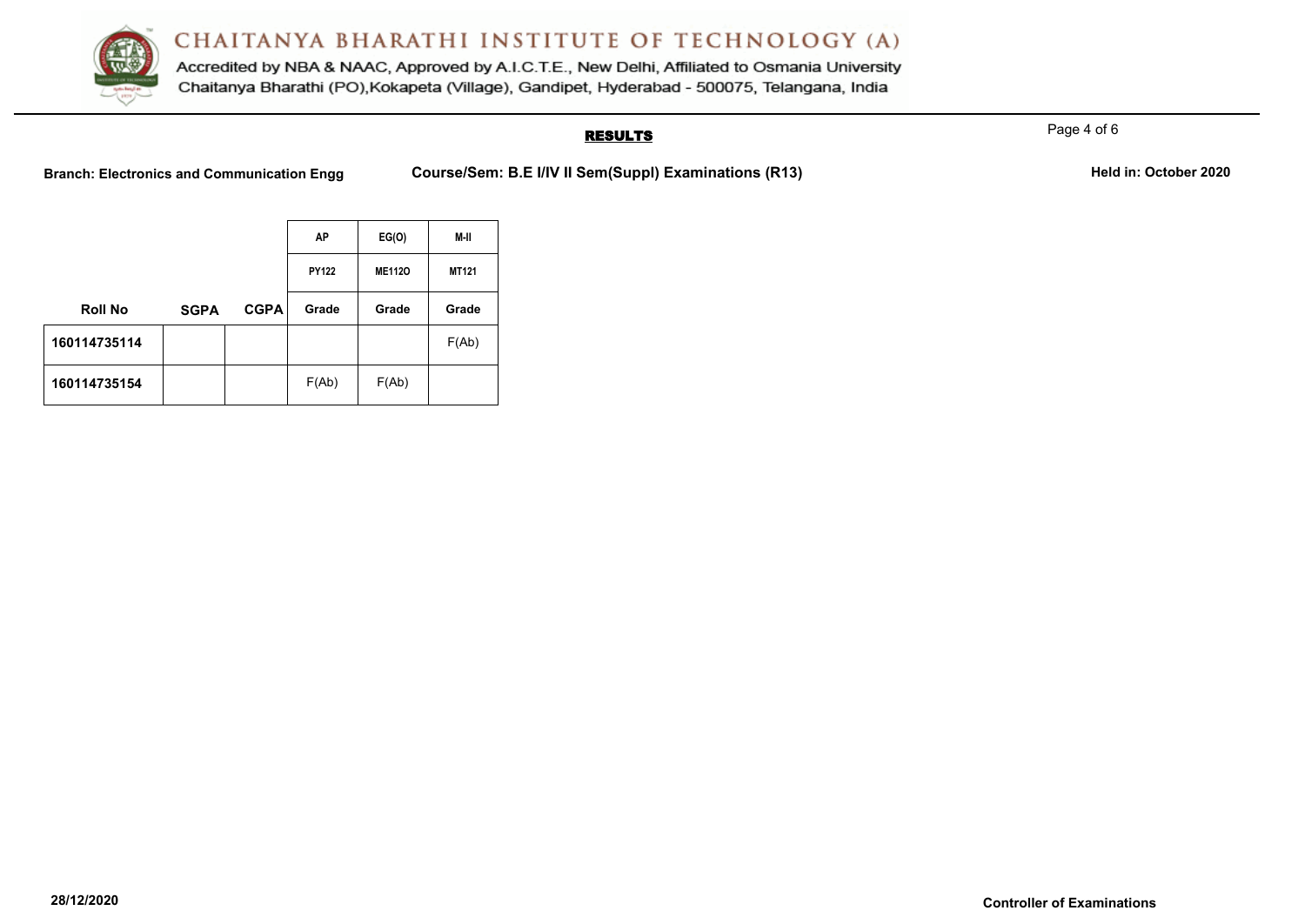

Accredited by NBA & NAAC, Approved by A.I.C.T.E., New Delhi, Affiliated to Osmania University Chaitanya Bharathi (PO), Kokapeta (Village), Gandipet, Hyderabad - 500075, Telangana, India

### **RESULTS**

Page 5 of 6

**Branch: Mechanical Engineering <b>Course/Sem: B.E I/IV II Sem(Suppl) Examinations (R13)** Held in: October 2020

|                |             |             | EM-II        | <b>ENG CHY-I</b> | <b>ENG PHY-I</b> | M-II  | <b>OOPC++</b> |
|----------------|-------------|-------------|--------------|------------------|------------------|-------|---------------|
|                |             |             | <b>CE121</b> | CY121            | PY121            | MT121 | CS121         |
| <b>Roll No</b> | <b>SGPA</b> | <b>CGPA</b> | Grade        | Grade            | Grade            | Grade | Grade         |
| 160114736032   |             |             |              | F(Ab)            | F(Ab)            | F(Ab) | F(Ab)         |
| 160114736035   |             |             |              |                  | F(Ab)            | F(Ab) | F(Ab)         |
| 160114736108   | 5.86        | 5.98        |              | D                |                  |       |               |
| 160114736112   | 6.21        | 6.00        | D            |                  |                  |       |               |
| 160115736037   |             |             |              |                  |                  | F     |               |
| 160115736043   | 6.14        | 6.38        | E            |                  |                  | D     |               |
| 160115736059   |             |             | Е            | E                | F                |       | E             |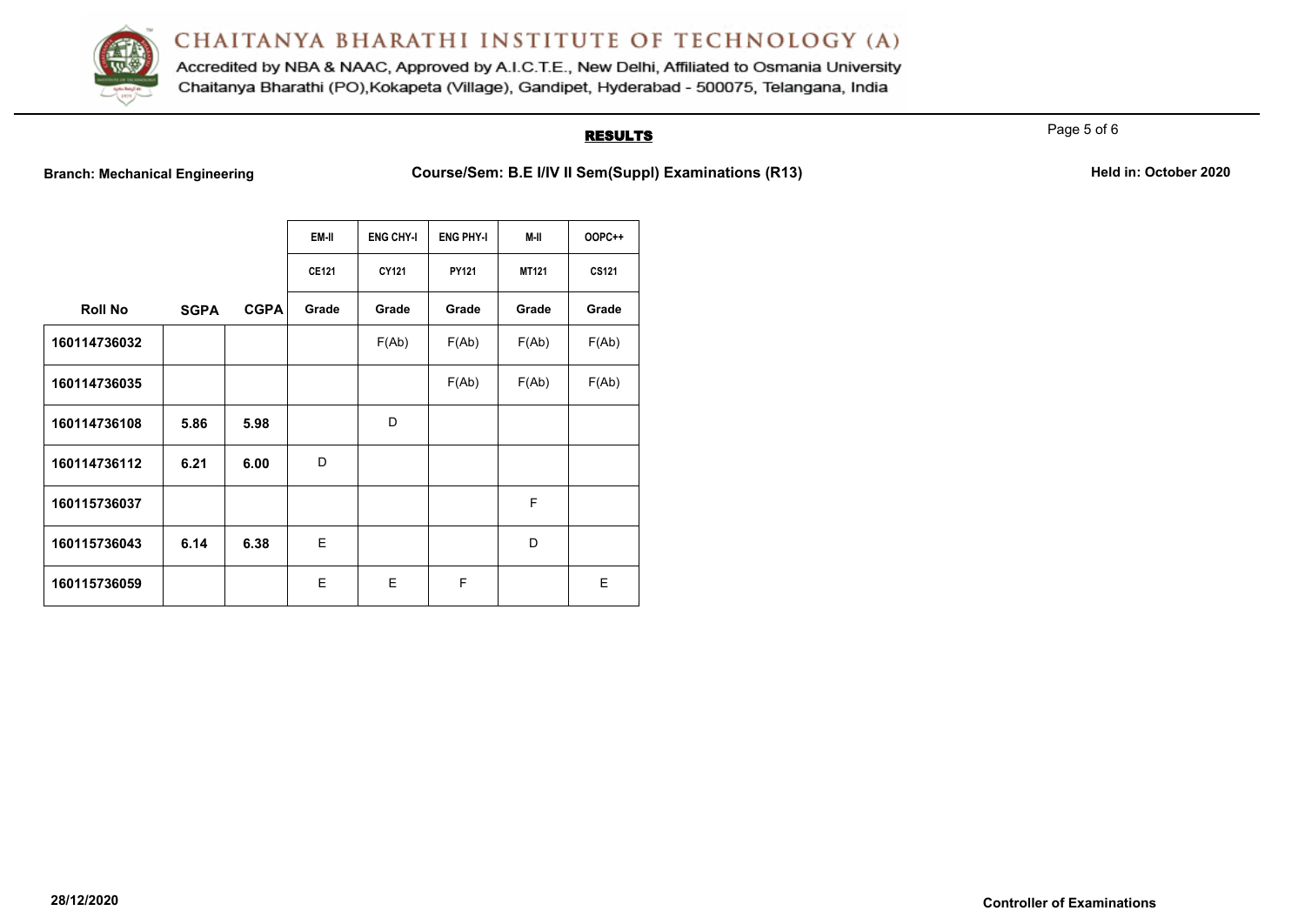

Accredited by NBA & NAAC, Approved by A.I.C.T.E., New Delhi, Affiliated to Osmania University Chaitanya Bharathi (PO), Kokapeta (Village), Gandipet, Hyderabad - 500075, Telangana, India

## **RESULTS**

Page 6 of 6

**Branch: Production Engineering <b>Course/Sem: B.E I/IV II Sem(Suppl) Examinations (R13)** Held in: October 2020

|                |             |             | EM-II        | <b>ENG CHY-I</b> | <b>ENG PHY-I</b> | M-II         | <b>OOPC++</b> |
|----------------|-------------|-------------|--------------|------------------|------------------|--------------|---------------|
|                |             |             | <b>CE121</b> | CY121            | PY121            | <b>MT121</b> | CS121         |
| <b>Roll No</b> | <b>SGPA</b> | <b>CGPA</b> | Grade        | Grade            | Grade            | Grade        | Grade         |
| 160113738004   | 6.00        |             |              |                  |                  | E            |               |
| 160113738036   |             |             |              |                  |                  | F(Ab)        | F(Ab)         |
| 160114738018   |             |             |              |                  |                  | F(Ab)        |               |
| 160114738029   |             |             |              |                  | F                |              |               |
| 160114738035   |             |             |              | F(Ab)            |                  | F(Ab)        |               |
| 160114738056   |             |             | F            | F(Ab)            |                  | F(Ab)        | F(Ab)         |
| 160115738005   |             |             | E            |                  |                  | F            |               |
| 160115738042   | 5.89        |             |              |                  |                  | E            |               |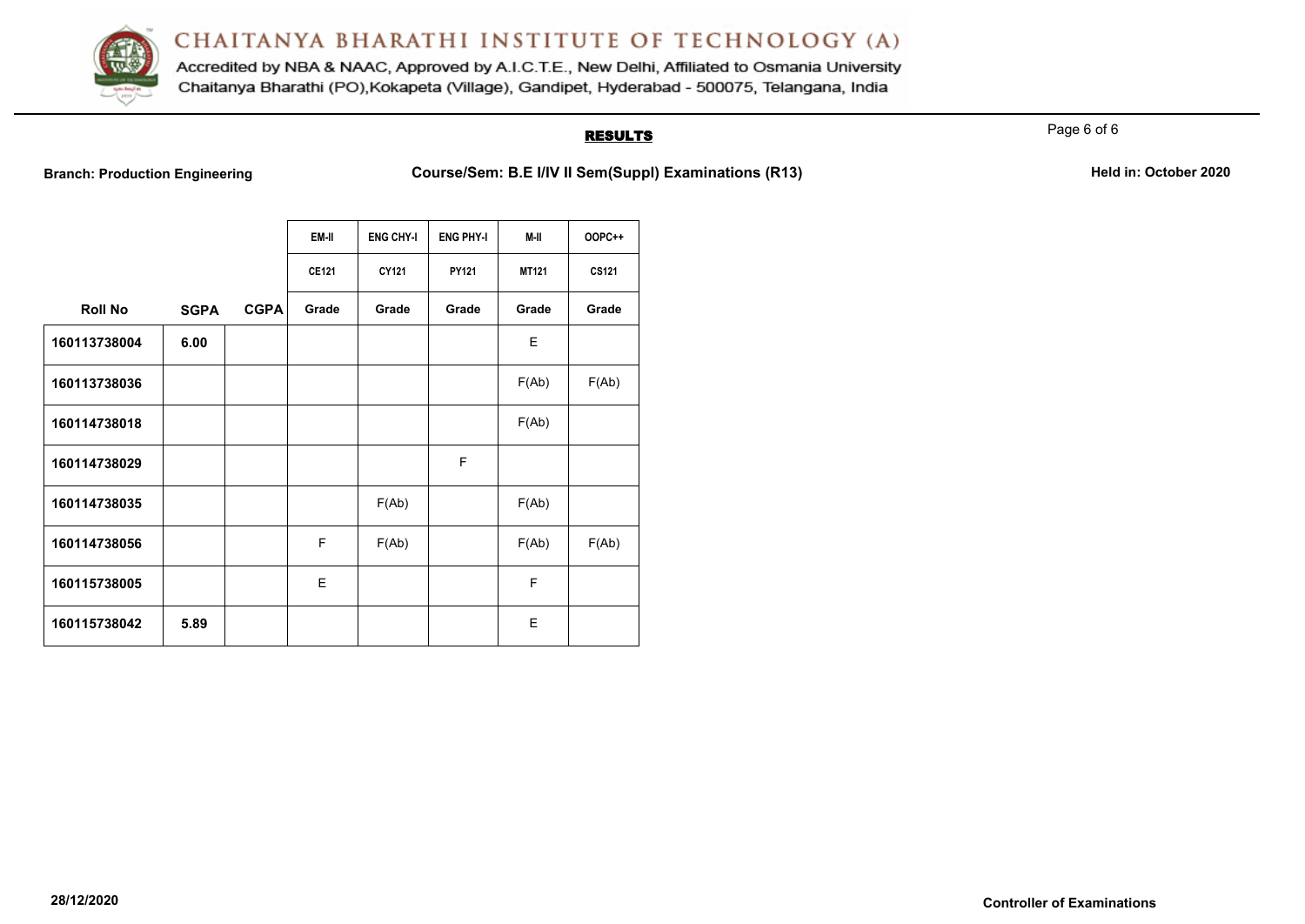

Accredited by NBA & NAAC, Approved by A.I.C.T.E., New Delhi, Affiliated to Osmania University Chaitanya Bharathi (PO), Kokapeta (Village), Gandipet, Hyderabad - 500075, Telangana, India

## **RESULTS**

**Branch: Civil Engineering <b>Course/Sem: B.E II/IV I Sem(Suppl) Examinations (R13)** Held in: October 2020

|                |             |             | <b>FAPDE</b> | SM-I         | Surv-I |
|----------------|-------------|-------------|--------------|--------------|--------|
|                |             |             | <b>MT211</b> | <b>CE214</b> | CE215  |
| <b>Roll No</b> | <b>SGPA</b> | <b>CGPA</b> | Grade        | Grade        | Grade  |
| 160113732319   |             |             | F            |              |        |
| 160114732025   |             |             |              | F(Ab)        |        |
| 160114732059   |             |             |              | F            | F      |
| 160115732038   | 6.08        |             | D            |              |        |
| 160115732101   | 5.92        | 5.99        |              | Е            |        |
| 160115732110   |             |             |              | F            |        |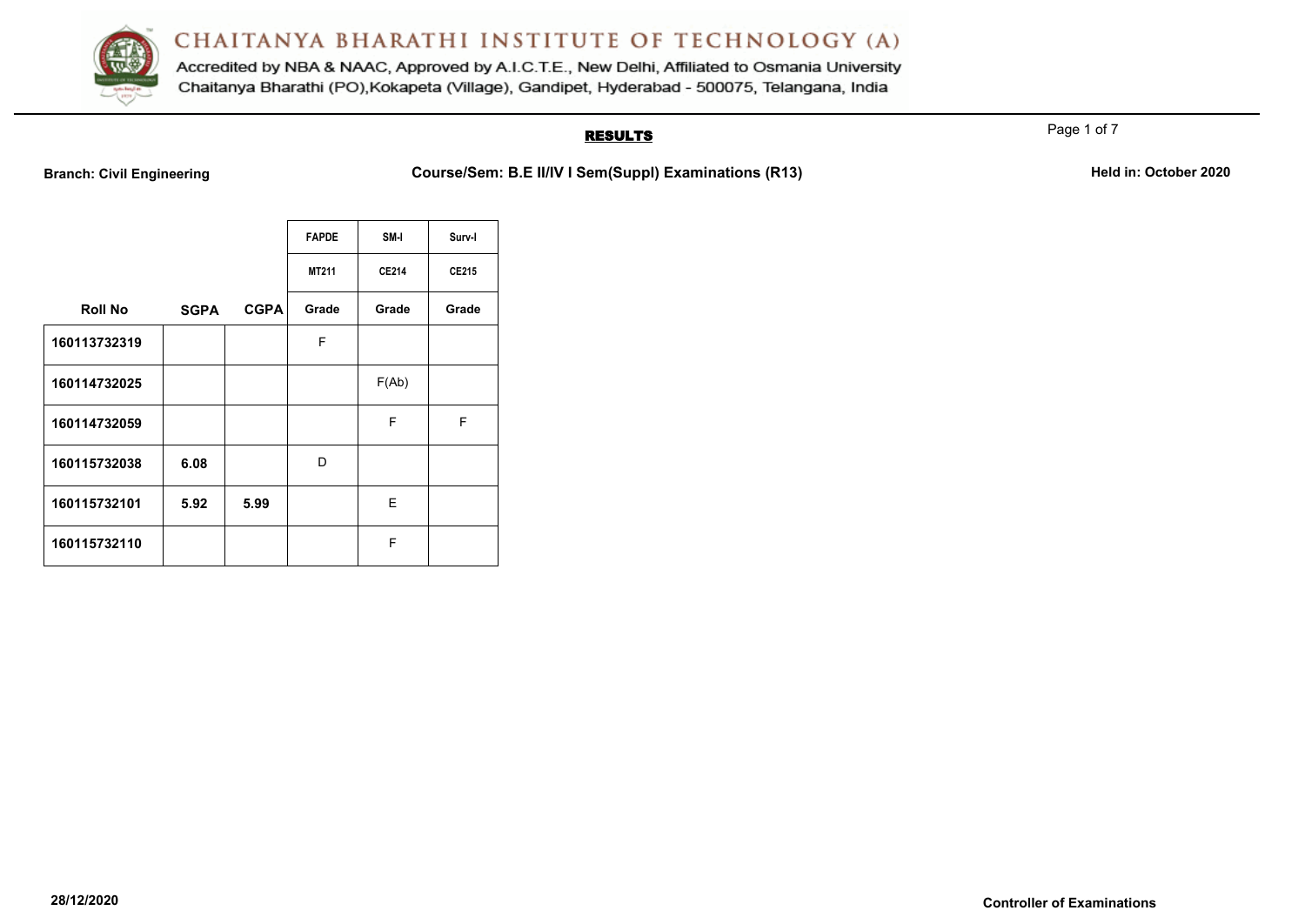

Accredited by NBA & NAAC, Approved by A.I.C.T.E., New Delhi, Affiliated to Osmania University Chaitanya Bharathi (PO), Kokapeta (Village), Gandipet, Hyderabad - 500075, Telangana, India

### **RESULTS**

Page 2 of 7

**Branch: Computer Science and Engg Course/Sem: B.E II/IV I Sem(Suppl) Examinations (R13)** Held in: October 2020

|                |             |             | <b>BE</b> | <b>DM</b> | <b>DS C++</b> | <b>FAPDE</b> | <b>LST</b> | <b>MEA</b>   |
|----------------|-------------|-------------|-----------|-----------|---------------|--------------|------------|--------------|
|                |             |             | EC215     | CS213     | CS211         | MT211        | CS212      | <b>MB214</b> |
| <b>Roll No</b> | <b>SGPA</b> | <b>CGPA</b> | Grade     | Grade     | Grade         | Grade        | Grade      | Grade        |
| 160114733055   |             |             | F(Ab)     | F(Ab)     | F(Ab)         | F(Ab)        | F(Ab)      | F(Ab)        |
| 160114733172   |             |             |           |           | F(Ab)         |              |            |              |
| 160114733311   |             |             | F         | D         | E             | F            |            | E            |
| 160115733033   | 5.65        |             |           |           |               |              | E          |              |
| 160115733083   | 6.39        | 7.19        | D         |           |               |              |            |              |
| 160115733156   | 5.78        |             | E         |           |               |              |            |              |
| 160115733171   | 6.09        | 6.23        |           | D         |               |              |            |              |
| 160115733180   |             |             | F(Ab)     |           |               | F(Ab)        | F(Ab)      |              |
| 160115733321   |             |             |           |           |               | F(Ab)        |            |              |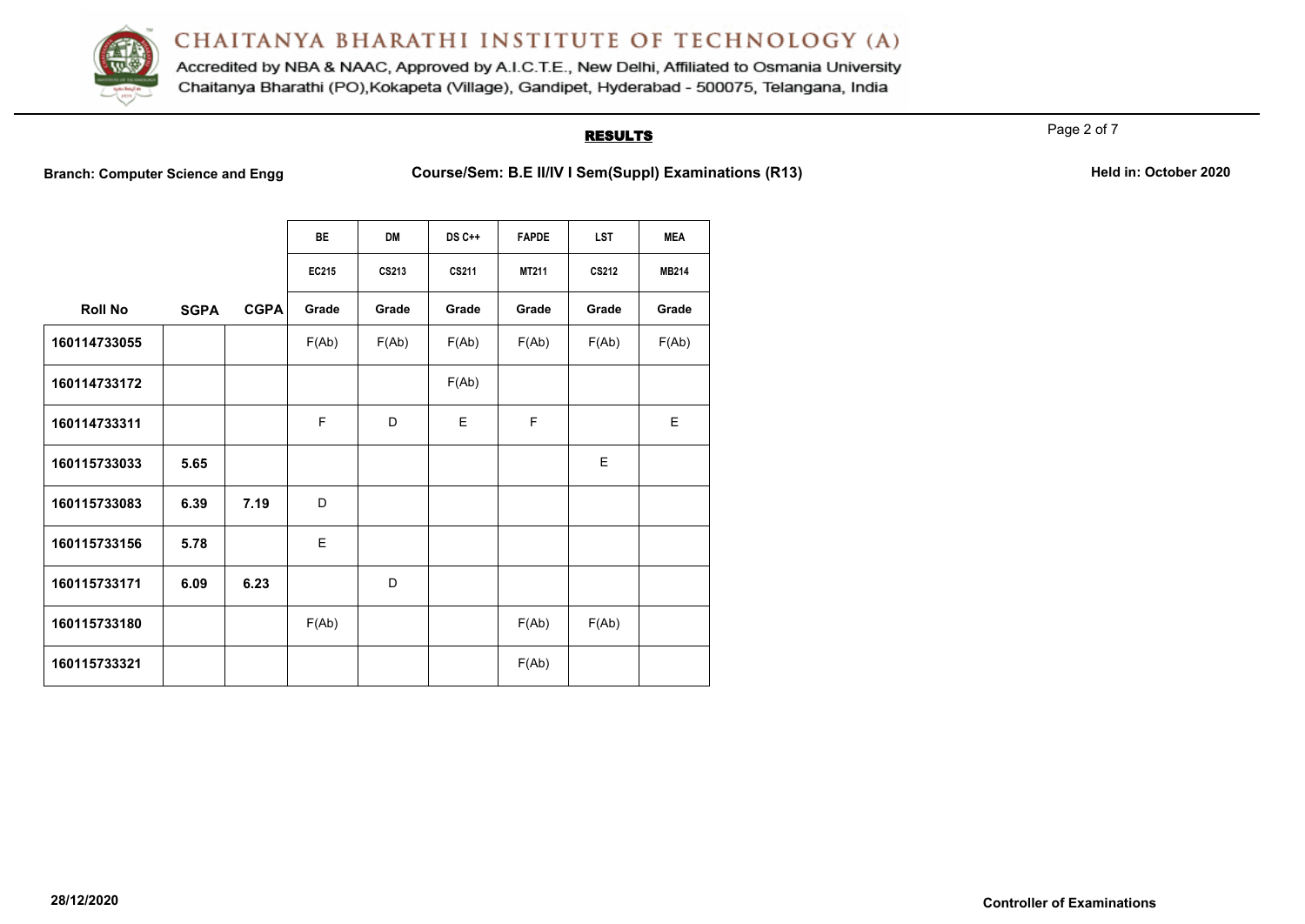

Accredited by NBA & NAAC, Approved by A.I.C.T.E., New Delhi, Affiliated to Osmania University Chaitanya Bharathi (PO), Kokapeta (Village), Gandipet, Hyderabad - 500075, Telangana, India

## **RESULTS**

Page 3 of 7

**Branch: Electrical and Electronics Engg Course/Sem: B.E II/IV I Sem(Suppl) Examinations (R13)** Held in: October 2020

|                |             |             | EC-I  | EE-I  | <b>EMI</b> | <b>EMT</b> | <b>FAPDE</b> | <b>PME</b>   |
|----------------|-------------|-------------|-------|-------|------------|------------|--------------|--------------|
|                |             |             | EE211 | EC214 | EE212      | EE213      | MT211        | <b>ME218</b> |
| <b>Roll No</b> | <b>SGPA</b> | <b>CGPA</b> | Grade | Grade | Grade      | Grade      | Grade        | Grade        |
| 160114734053   |             |             |       |       |            |            |              | F(Ab)        |
| 160115734017   |             |             |       | F     |            |            |              |              |
| 160115734039   |             |             | F(Ab) |       |            |            | E            |              |
| 160115734301   |             |             |       |       | F          |            | F            |              |
| 160115734304   | 6.09        | 6.09        |       |       |            |            | D            |              |
| 160115734323   |             |             |       |       |            | F          |              |              |
| 160115734325   |             |             | F     | F     |            |            | F(Ab)        |              |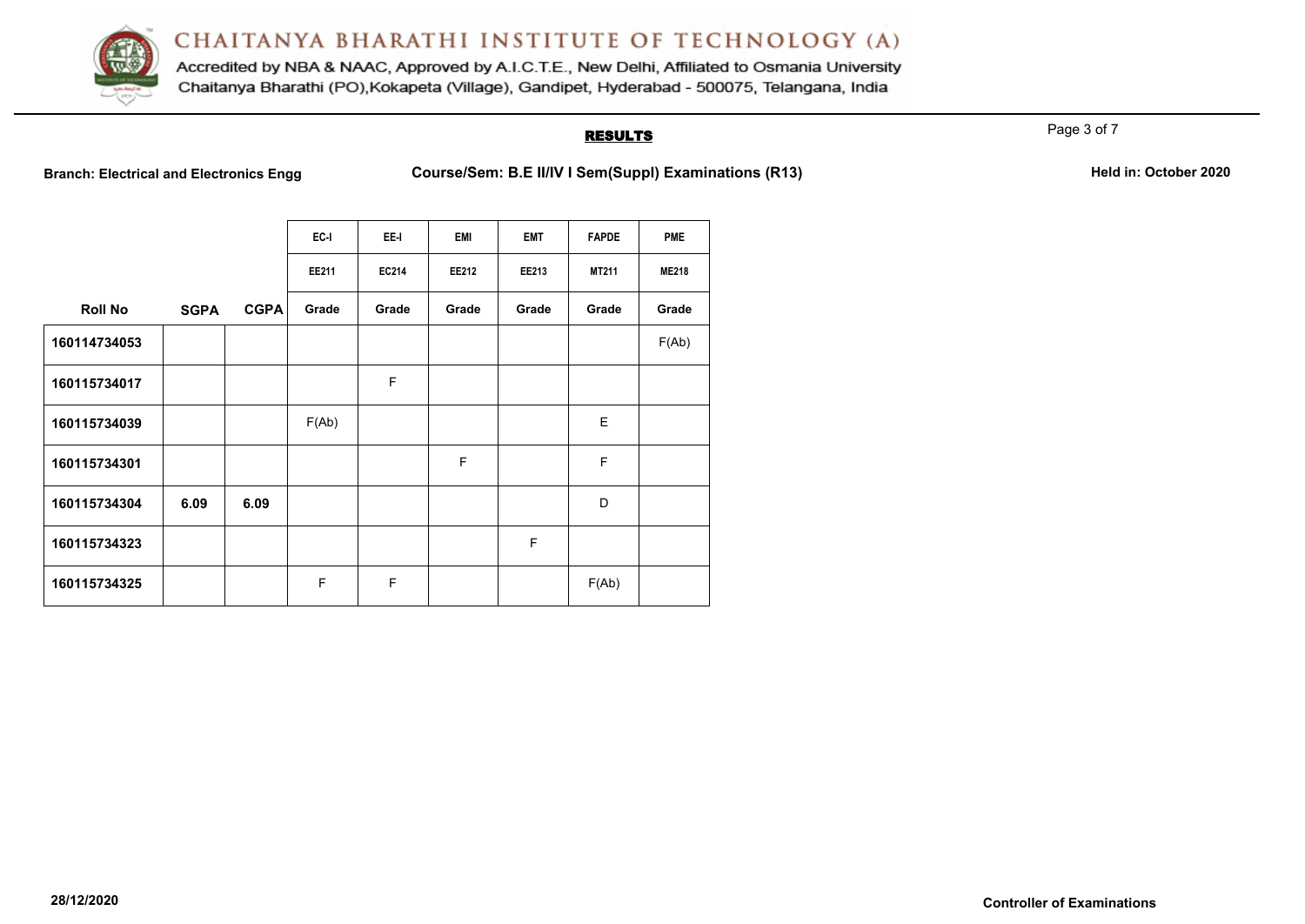

Accredited by NBA & NAAC, Approved by A.I.C.T.E., New Delhi, Affiliated to Osmania University Chaitanya Bharathi (PO), Kokapeta (Village), Gandipet, Hyderabad - 500075, Telangana, India

### **RESULTS**

Page 4 of 7

Branch: Electronics and Communication Engg Course/Sem: B.E II/IV I Sem(Suppl) Examinations (R13) Held in: October 2020

|                |             |             | <b>ED</b> | <b>EME</b>   | ET.   | <b>ETTL</b> | <b>FAPDE</b> | SS          |
|----------------|-------------|-------------|-----------|--------------|-------|-------------|--------------|-------------|
|                |             |             | EC211     | <b>ME217</b> | EE215 | EC212       | MT211        | EC213       |
| <b>Roll No</b> | <b>SGPA</b> | <b>CGPA</b> | Grade     | Grade        | Grade | Grade       | Grade        | Grade       |
| 160114735008   |             |             |           |              |       | E           |              | F           |
| 160114735101   |             |             |           |              |       |             |              | F(Ab)       |
| 160114735114   |             |             |           | F(Ab)        | F(Ab) | F(Ab)       |              |             |
| 160114735154   |             |             | F(Ab)     |              |       | F(Ab)       | F(Ab)        | F(Ab)       |
| 160115735005   |             |             | F(Ab)     |              | F     | F           |              | $\mathsf F$ |
| 160115735136   | 6.68        | 6.24        |           |              |       | B           |              | D           |
| 160115735181   |             |             |           |              | F     | E           |              |             |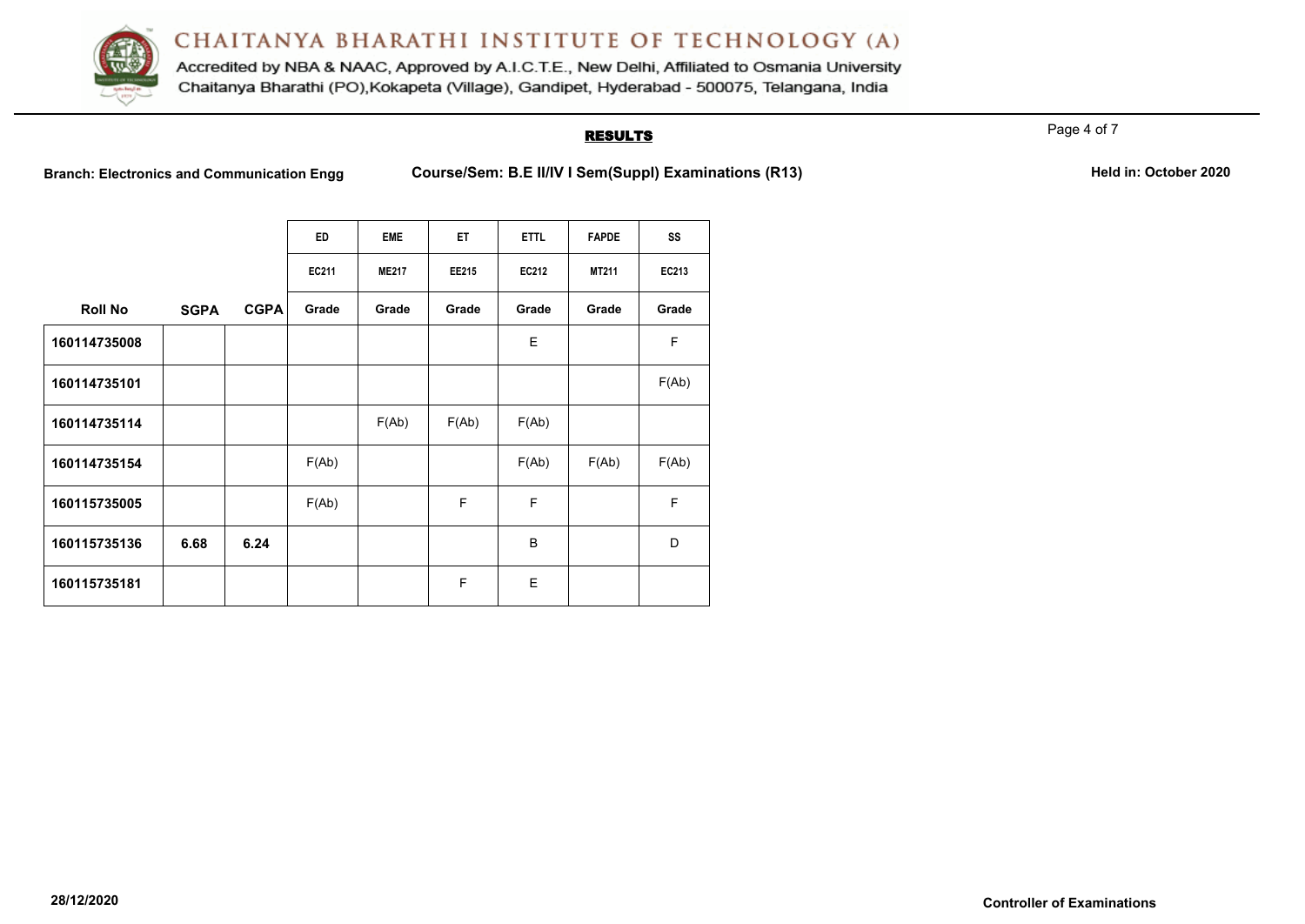

Accredited by NBA & NAAC, Approved by A.I.C.T.E., New Delhi, Affiliated to Osmania University Chaitanya Bharathi (PO), Kokapeta (Village), Gandipet, Hyderabad - 500075, Telangana, India

## **RESULTS**

**Branch: Information Technology Course/Sem: B.E II/IV I Sem(Suppl) Examinations (R13)** Held in: October 2020

|                |             |             | <b>BE</b> | <b>DaSt</b>  | DC           |
|----------------|-------------|-------------|-----------|--------------|--------------|
|                |             |             | EC215     | <b>IT212</b> | <b>IT214</b> |
| <b>Roll No</b> | <b>SGPA</b> | <b>CGPA</b> | Grade     | Grade        | Grade        |
| 160113737064   |             |             |           | F(Ab)        |              |
| 160113737303   |             |             | F(Ab)     |              |              |
| 160115737093   |             |             | F         |              |              |
| 160115737308   |             |             | F         |              |              |
| 160115737320   |             |             | F         |              | Е            |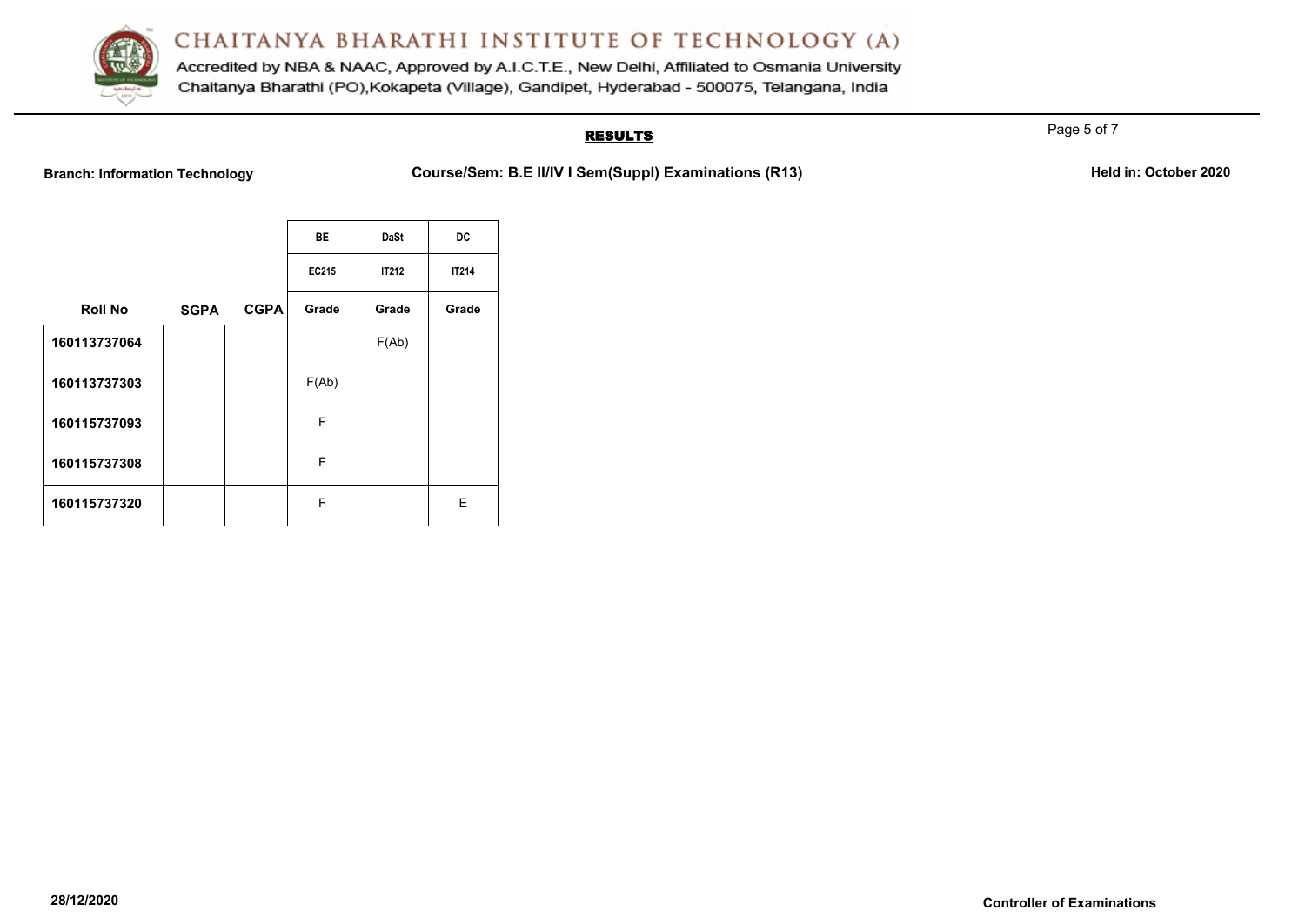

Accredited by NBA & NAAC, Approved by A.I.C.T.E., New Delhi, Affiliated to Osmania University Chaitanya Bharathi (PO), Kokapeta (Village), Gandipet, Hyderabad - 500075, Telangana, India

## **RESULTS**

Page 6 of 7

**Branch: Mechanical Engineering <b>Course/Sem: B.E II/IV I Sem(Suppl) Examinations (R13)** Held in: October 2020

|                |             |             | <b>FAPDE</b> | <b>MD</b>    | <b>MEA</b>   | <b>MOM</b>   | <b>MSM</b>   |
|----------------|-------------|-------------|--------------|--------------|--------------|--------------|--------------|
|                |             |             | MT211        | <b>ME212</b> | <b>MB214</b> | <b>ME213</b> | <b>ME211</b> |
| <b>Roll No</b> | <b>SGPA</b> | <b>CGPA</b> | Grade        | Grade        | Grade        | Grade        | Grade        |
| 160113736044   | 5.88        | 6.20        |              | E            |              |              |              |
| 160114736032   |             |             | F(Ab)        |              |              |              | F(Ab)        |
| 160114736109   |             |             | F(Ab)        |              |              | F(Ab)        |              |
| 160114736121   |             |             |              |              | F            |              |              |
| 160115736037   | 6.92        |             | $\mathsf{C}$ |              |              |              |              |
| 160115736043   | 5.63        | 6.15        |              |              |              | E            |              |
| 160115736059   | 6.00        |             |              |              |              | E            |              |
| 160115736108   |             |             |              |              |              |              | F            |
| 160115736109   |             |             |              |              |              |              | F            |
| 160115736122   |             |             |              |              |              | F            |              |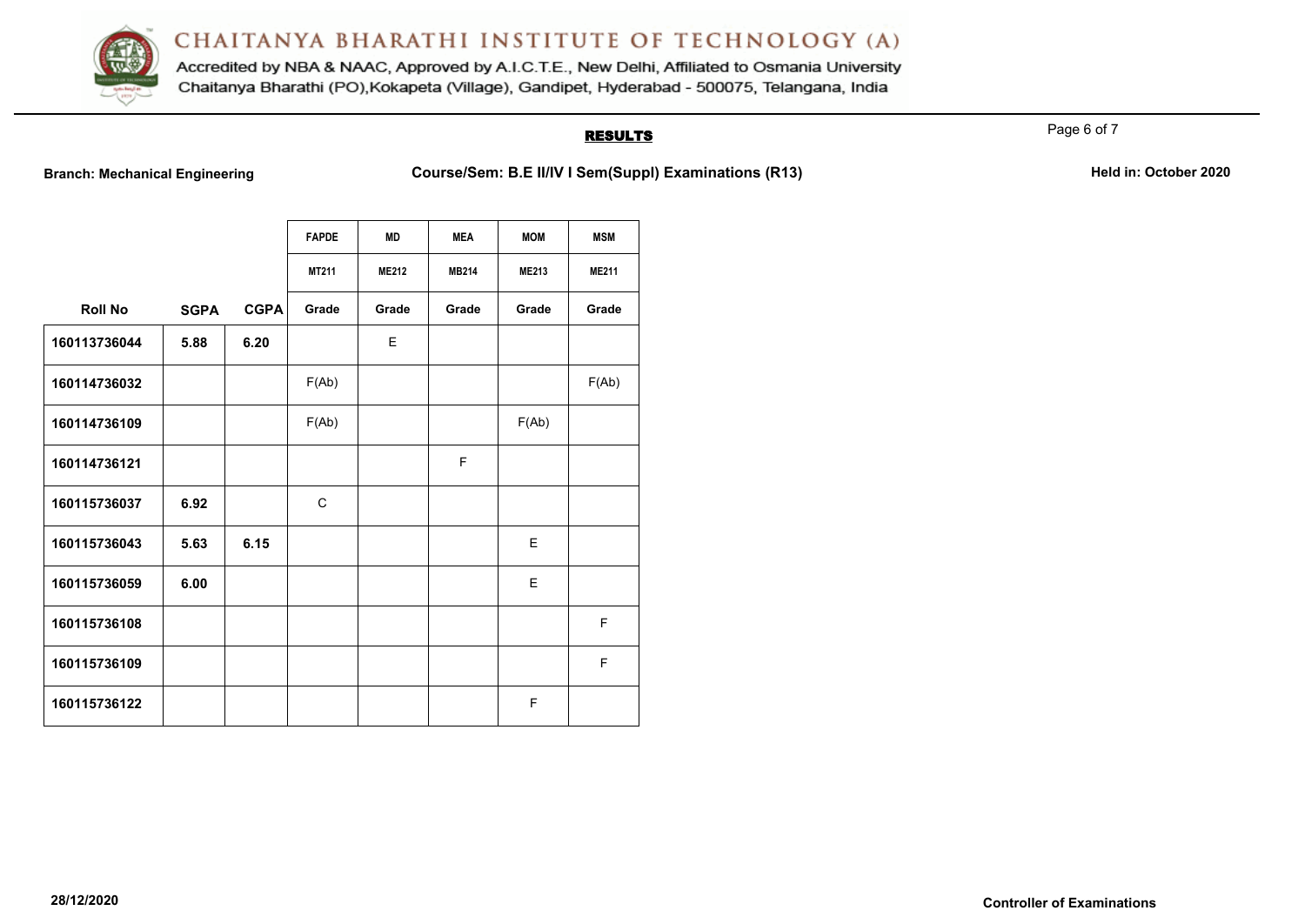

Accredited by NBA & NAAC, Approved by A.I.C.T.E., New Delhi, Affiliated to Osmania University Chaitanya Bharathi (PO), Kokapeta (Village), Gandipet, Hyderabad - 500075, Telangana, India

## **RESULTS**

Page 7 of 7

**Branch: Production Engineering <b>Course/Sem: B.E II/IV I Sem(Suppl) Examinations (R13)** Held in: October 2020

|                |             |             | <b>FAPDE</b> | <b>MD</b>    | <b>MEA</b>   | <b>MOM</b>   | <b>MSM</b>   |
|----------------|-------------|-------------|--------------|--------------|--------------|--------------|--------------|
|                |             |             | MT211        | <b>ME212</b> | <b>MB214</b> | <b>ME213</b> | <b>ME211</b> |
| <b>Roll No</b> | <b>SGPA</b> | <b>CGPA</b> | Grade        | Grade        | Grade        | Grade        | Grade        |
| 160113738303   |             |             | F            |              |              | F            |              |
| 160114738018   |             |             |              |              | F(Ab)        |              | F(Ab)        |
| 160114738035   |             |             |              | F(Ab)        | F(Ab)        |              |              |
| 160114738308   |             |             | F(Ab)        |              |              | F(Ab)        |              |
| 160115738005   |             |             |              |              |              | F            |              |
| 160115738304   |             |             | F(Ab)        |              |              |              |              |
| 160115738309   |             |             | F            |              |              |              |              |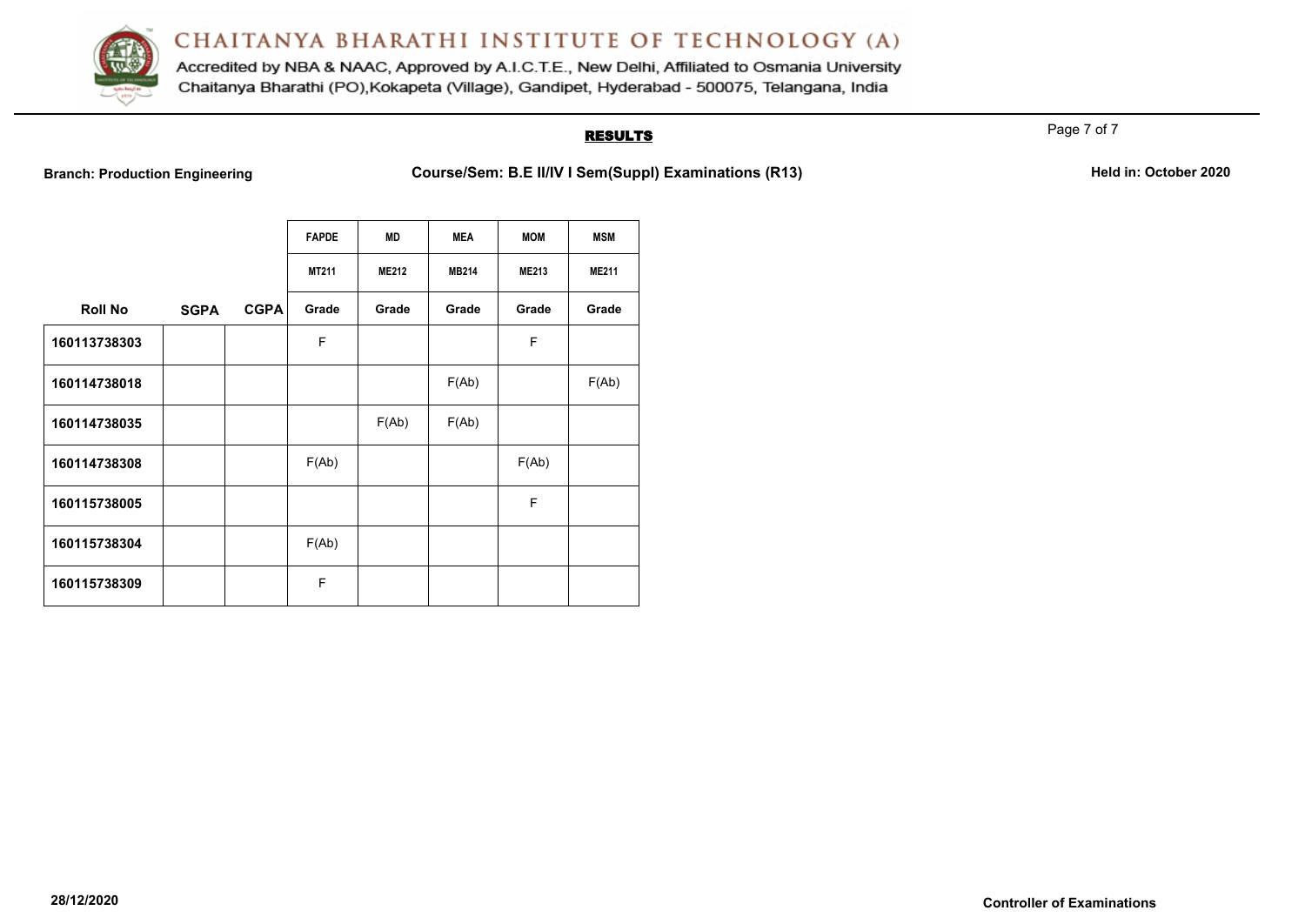

Accredited by NBA & NAAC, Approved by A.I.C.T.E., New Delhi, Affiliated to Osmania University Chaitanya Bharathi (PO), Kokapeta (Village), Gandipet, Hyderabad - 500075, Telangana, India

## **RESULTS**

Page 1 of 9

**Branch: Civil Engineering <b>Course/Sem: B.E II/IV II Sem(Suppl) Examinations (R13)** Held in: October 2020

|                |             |             | FM-I  | <b>MEA</b>   | S-II         | SM-II        |
|----------------|-------------|-------------|-------|--------------|--------------|--------------|
|                |             |             | CE223 | <b>MB214</b> | <b>CE222</b> | <b>CE221</b> |
| <b>Roll No</b> | <b>SGPA</b> | <b>CGPA</b> | Grade | Grade        | Grade        | Grade        |
| 160113732094   |             |             |       | F(Ab)        | F(Ab)        | F(Ab)        |
| 160113732319   |             |             | F     |              | F.           | F            |
| 160114732025   |             |             | F     |              |              | F            |
| 160114732059   |             |             | F     | E            | F            | F            |
| 160115732017   |             |             |       |              | F            |              |
| 160115732037   |             |             |       | E            | F            |              |
| 160115732038   | 5.67        |             | D     |              |              |              |
| 160115732045   | 5.83        |             | E     |              |              |              |
| 160115732053   |             |             | F(Ab) |              |              | F(Ab)        |
| 160115732065   | 6.17        | 6.27        |       |              | E            |              |
| 160115732101   | 5.83        |             | E     |              | E            |              |
| 160115732110   |             |             | F     |              |              | F            |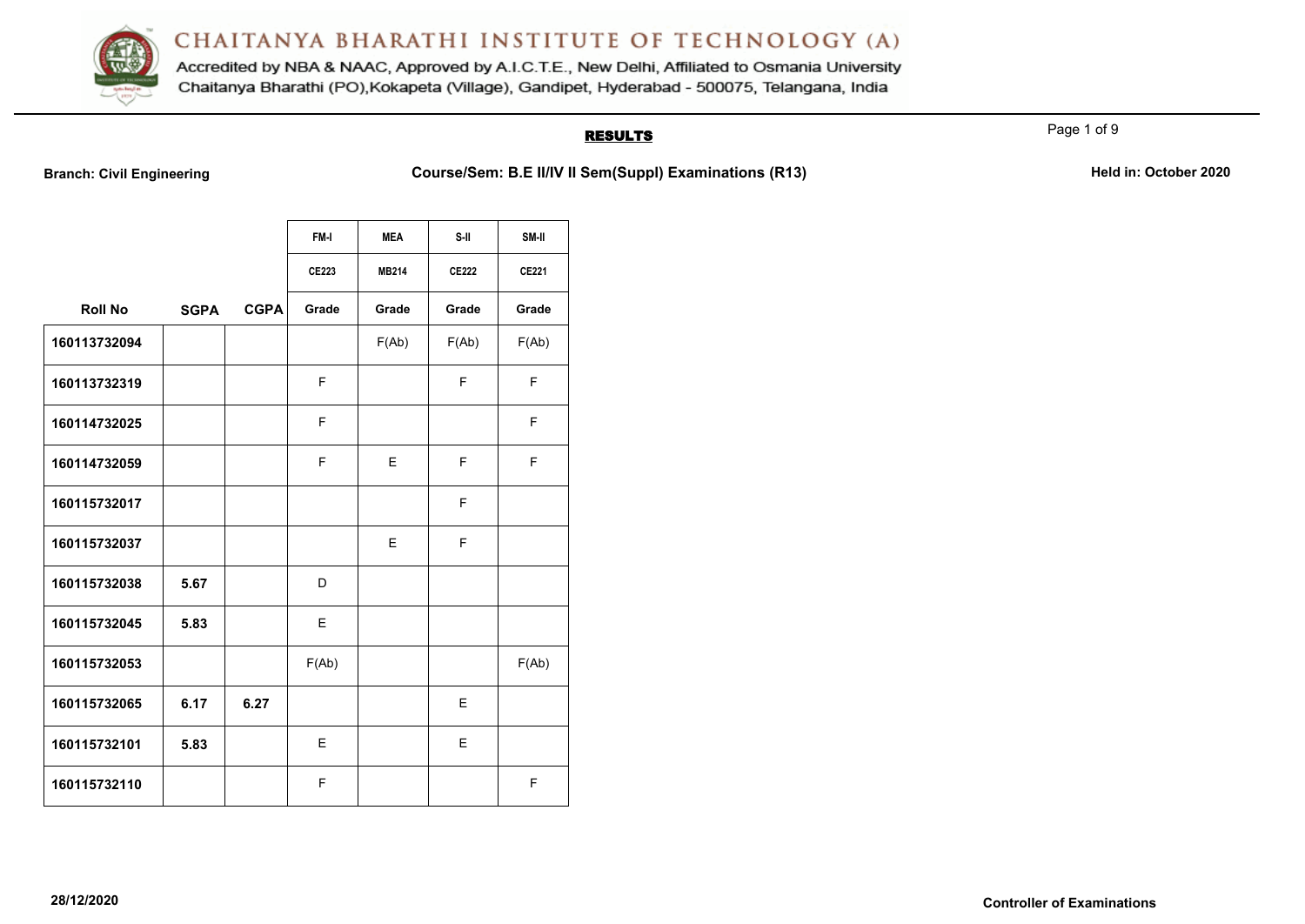

Accredited by NBA & NAAC, Approved by A.I.C.T.E., New Delhi, Affiliated to Osmania University Chaitanya Bharathi (PO), Kokapeta (Village), Gandipet, Hyderabad - 500075, Telangana, India

### **RESULTS**

Page 2 of 9

**Branch: Computer Science and Engg Course/Sem: B.E II/IV II Sem(Suppl) Examinations (R13)** Held in: October 2020

|                |             |             | CO           | <b>CVPS</b>  | <b>DC</b>    | Java         | <b>MP&amp;MC</b> | <b>MP&amp;MCLa</b> | MP-II        | <b>PPL</b>   |
|----------------|-------------|-------------|--------------|--------------|--------------|--------------|------------------|--------------------|--------------|--------------|
|                |             |             | <b>CS221</b> | <b>MT221</b> | <b>CS223</b> | <b>CS222</b> | <b>CS225</b>     | <b>CS227</b>       | <b>CS228</b> | <b>CS224</b> |
| <b>Roll No</b> | <b>SGPA</b> | <b>CGPA</b> | Grade        | Grade        | Grade        | Grade        | Grade            | Grade              | Grade        | Grade        |
| 160114733048   |             |             | $\mathsf C$  |              | E            |              | $\mathsf F$      |                    |              |              |
| 160114733055   |             |             | F(Ab)        | Е            | F(Ab)        | F(Ab)        | F(Ab)            | F(Ab)              |              | F(Ab)        |
| 160114733102   | 6.05        | 6.47        |              | D            |              |              |                  | $\mathsf{C}$       |              |              |
| 160114733161   | 6.00        |             | $\mathsf{C}$ |              |              |              |                  |                    |              |              |
| 160114733311   |             |             |              | $\mathsf F$  |              |              |                  |                    |              |              |
| 160114733336   | 7.45        |             |              | E            |              |              |                  |                    |              |              |
| 160115733027   | 5.48        |             |              |              |              |              | E                |                    |              |              |
| 160115733106   | 5.52        | 5.78        |              |              |              | E            |                  |                    |              |              |
| 160115733180   |             |             |              | F(Ab)        |              |              |                  |                    | F.           | F(Ab)        |
| 160115733321   |             |             |              | F(Ab)        |              |              |                  |                    |              |              |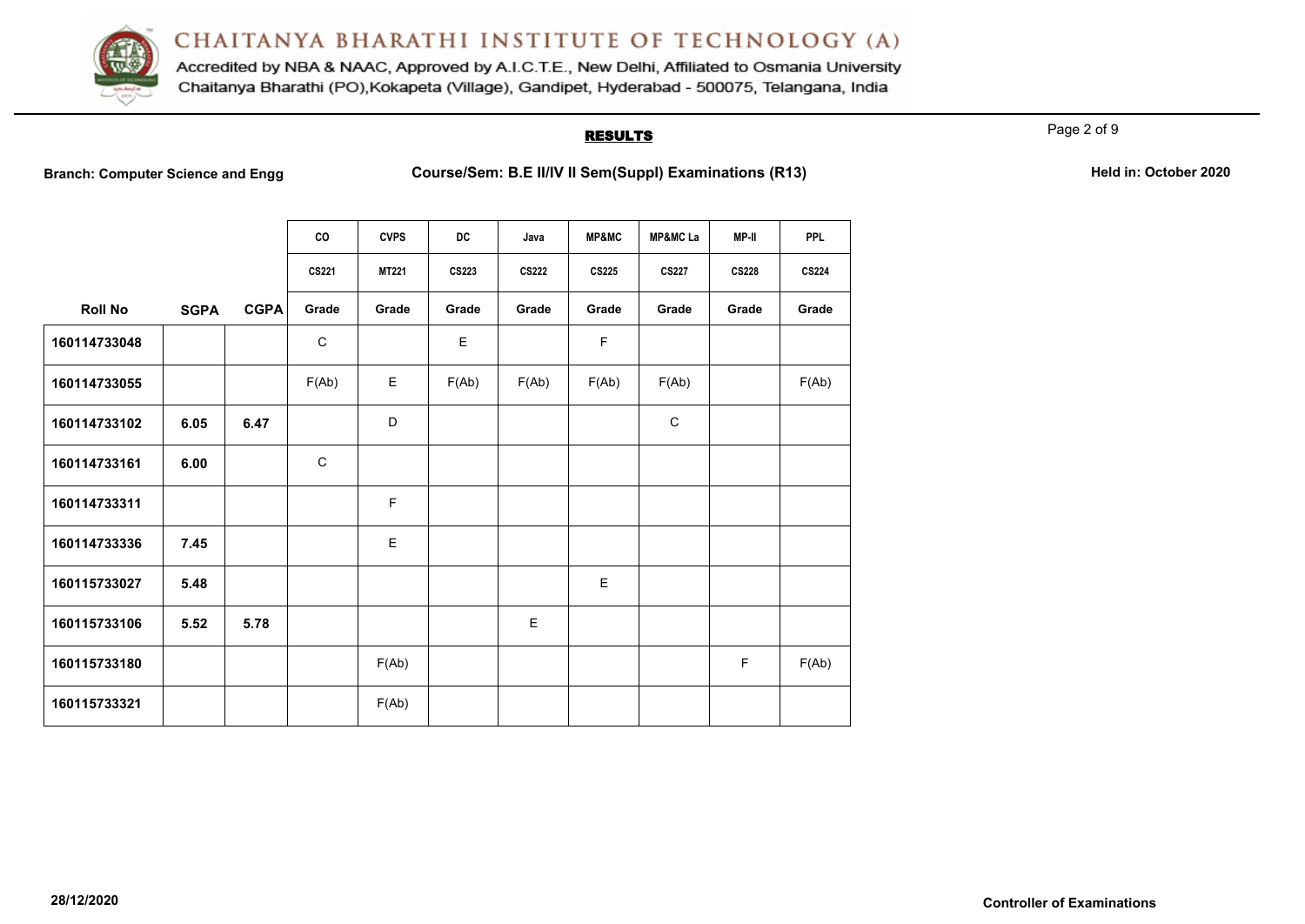

Accredited by NBA & NAAC, Approved by A.I.C.T.E., New Delhi, Affiliated to Osmania University Chaitanya Bharathi (PO), Kokapeta (Village), Gandipet, Hyderabad - 500075, Telangana, India

## **RESULTS**

Page 3 of 9

**Branch: Electrical and Electronics Engg Course/Sem: B.E II/IV II Sem(Suppl) Examinations (R13)** Held in: October 2020

|                |             |             | <b>DELD</b>  | EC-II | EE-II        | EE-II Lab    | EM-I         | <b>ME Lab</b> | <b>SM</b>    |
|----------------|-------------|-------------|--------------|-------|--------------|--------------|--------------|---------------|--------------|
|                |             |             | <b>EE224</b> | EE221 | <b>EC225</b> | <b>EC228</b> | EE223        | <b>ME225</b>  | <b>CE228</b> |
| <b>Roll No</b> | <b>SGPA</b> | <b>CGPA</b> | Grade        | Grade | Grade        | Grade        | Grade        | Grade         | Grade        |
| 160114734053   | 5.83        |             | E            |       |              |              |              |               |              |
| 160115734017   | 5.83        |             |              |       |              |              |              |               | E            |
| 160115734031   |             |             |              | F     |              |              | E            |               |              |
| 160115734039   |             |             | F            | F.    |              |              |              |               | F            |
| 160115734118   |             |             | F(Ab)        | F(Ab) |              |              |              |               |              |
| 160115734119   |             |             |              |       |              |              | F(Ab)        |               |              |
| 160115734301   |             |             | F            | F     |              |              | $\mathsf{C}$ |               | F            |
| 160115734323   |             |             |              | F     |              |              |              |               |              |
| 160115734325   |             |             | F            | F.    | F(Ab)        | F(Ab)        | F            | $\mathsf{C}$  | $\mathsf F$  |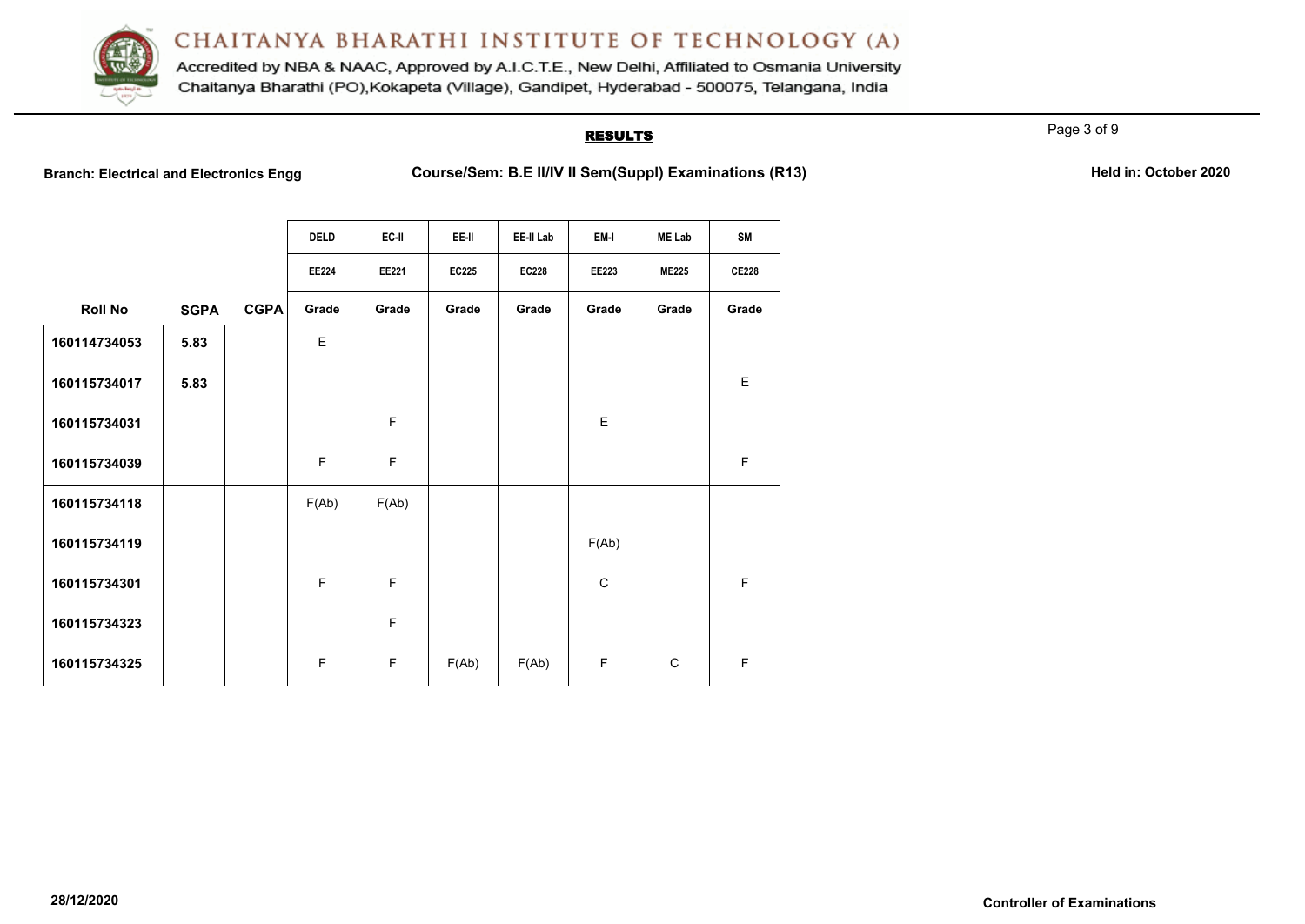

Accredited by NBA & NAAC, Approved by A.I.C.T.E., New Delhi, Affiliated to Osmania University Chaitanya Bharathi (PO), Kokapeta (Village), Gandipet, Hyderabad - 500075, Telangana, India

## **RESULTS**

Page 4 of 9

Branch: Electronics and Communication Engg Course/Sem: B.E II/IV II Sem(Suppl) Examinations (R13) Held in: October 2020

|                |             |             | AC           | AC Lab       | <b>AEC</b> | <b>AWP</b>   | <b>CARP</b>  | <b>MEA</b>   | <b>PDSC</b>  |
|----------------|-------------|-------------|--------------|--------------|------------|--------------|--------------|--------------|--------------|
|                |             |             | <b>EC222</b> | <b>EC227</b> | EC221      | <b>EC224</b> | <b>MT224</b> | <b>MB214</b> | <b>EC223</b> |
| <b>Roll No</b> | <b>SGPA</b> | <b>CGPA</b> | Grade        | Grade        | Grade      | Grade        | Grade        | Grade        | Grade        |
| 160113735172   |             |             |              |              |            |              |              |              | F            |
| 160114735101   |             |             |              |              |            |              | F            |              |              |
| 160114735114   |             |             | F(Ab)        |              | F          | F(Ab)        |              |              |              |
| 160114735154   |             |             | F(Ab)        |              | F(Ab)      |              |              |              | F(Ab)        |
| 160115735005   |             |             |              | F(Ab)        | F          | F            | F(Ab)        | F            | F            |
| 160115735087   | 5.48        | 6.01        |              |              | E          |              |              |              |              |
| 160115735116   | 7.00        | 7.60        | C            |              |            |              | B            |              |              |
| 160115735136   | 6.09        | 6.20        |              |              |            |              |              |              | D            |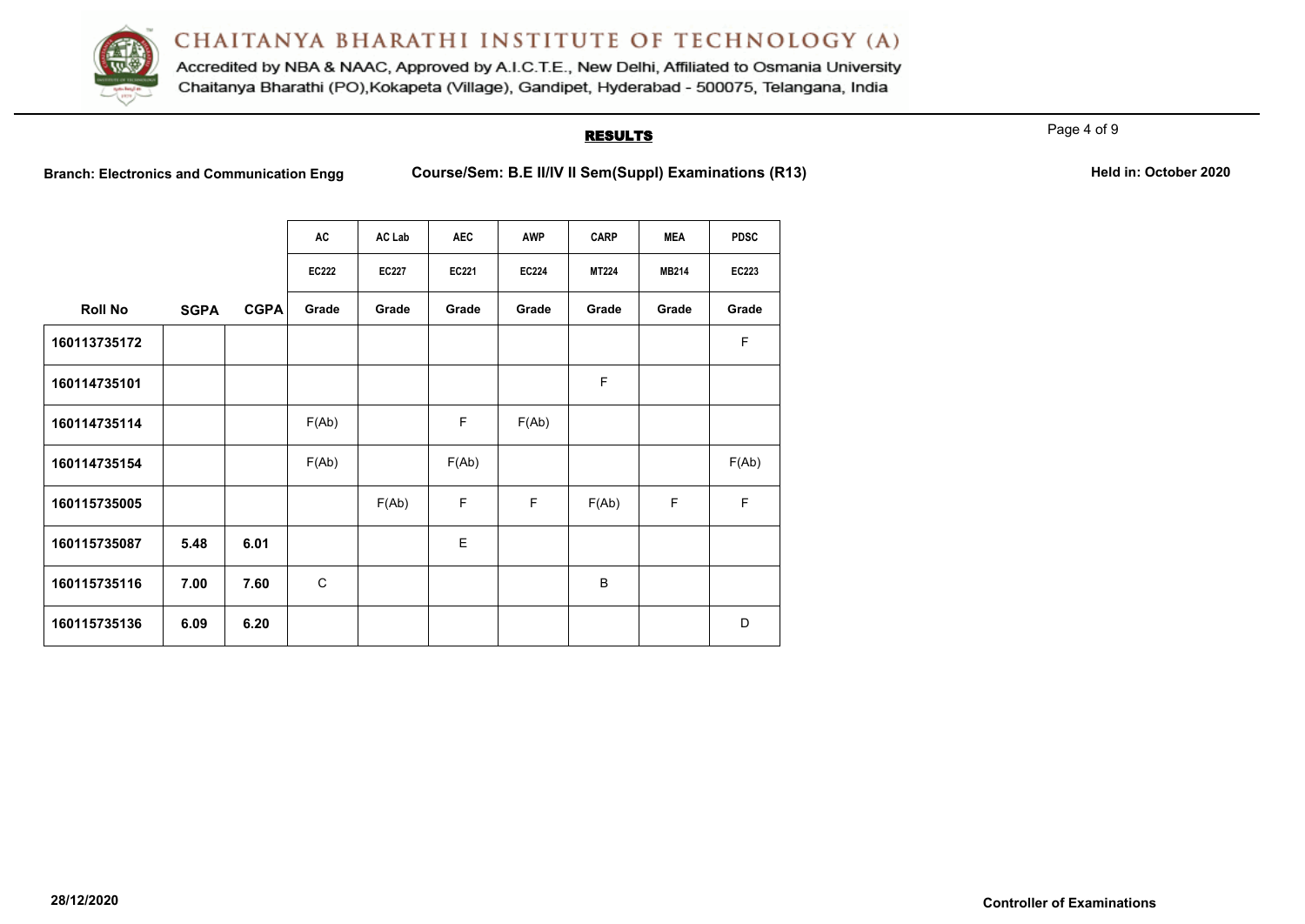

Accredited by NBA & NAAC, Approved by A.I.C.T.E., New Delhi, Affiliated to Osmania University Chaitanya Bharathi (PO), Kokapeta (Village), Gandipet, Hyderabad - 500075, Telangana, India

## **RESULTS**

**Branch: Information Technology <b>Course/Sem: B.E II/IV II Sem(SuppI) Examinations (R13)** Held in: October 2020

|                |             |             | Java         | <b>PRP</b>   | <b>TA</b>    |
|----------------|-------------|-------------|--------------|--------------|--------------|
|                |             |             | <b>IT221</b> | <b>MT222</b> | <b>IT223</b> |
| <b>Roll No</b> | <b>SGPA</b> | <b>CGPA</b> | Grade        | Grade        | Grade        |
| 160113737064   |             |             |              |              | F(Ab)        |
| 160113737303   |             |             |              | F(Ab)        | F(Ab)        |
| 160115737308   |             |             | F            | F            | F            |
| 160115737309   | 6.26        | 6.04        | Е            |              | C            |
| 160115737310   |             |             |              | F(Ab)        |              |
| 160115737321   | 5.57        | 5.59        |              | Е            | D            |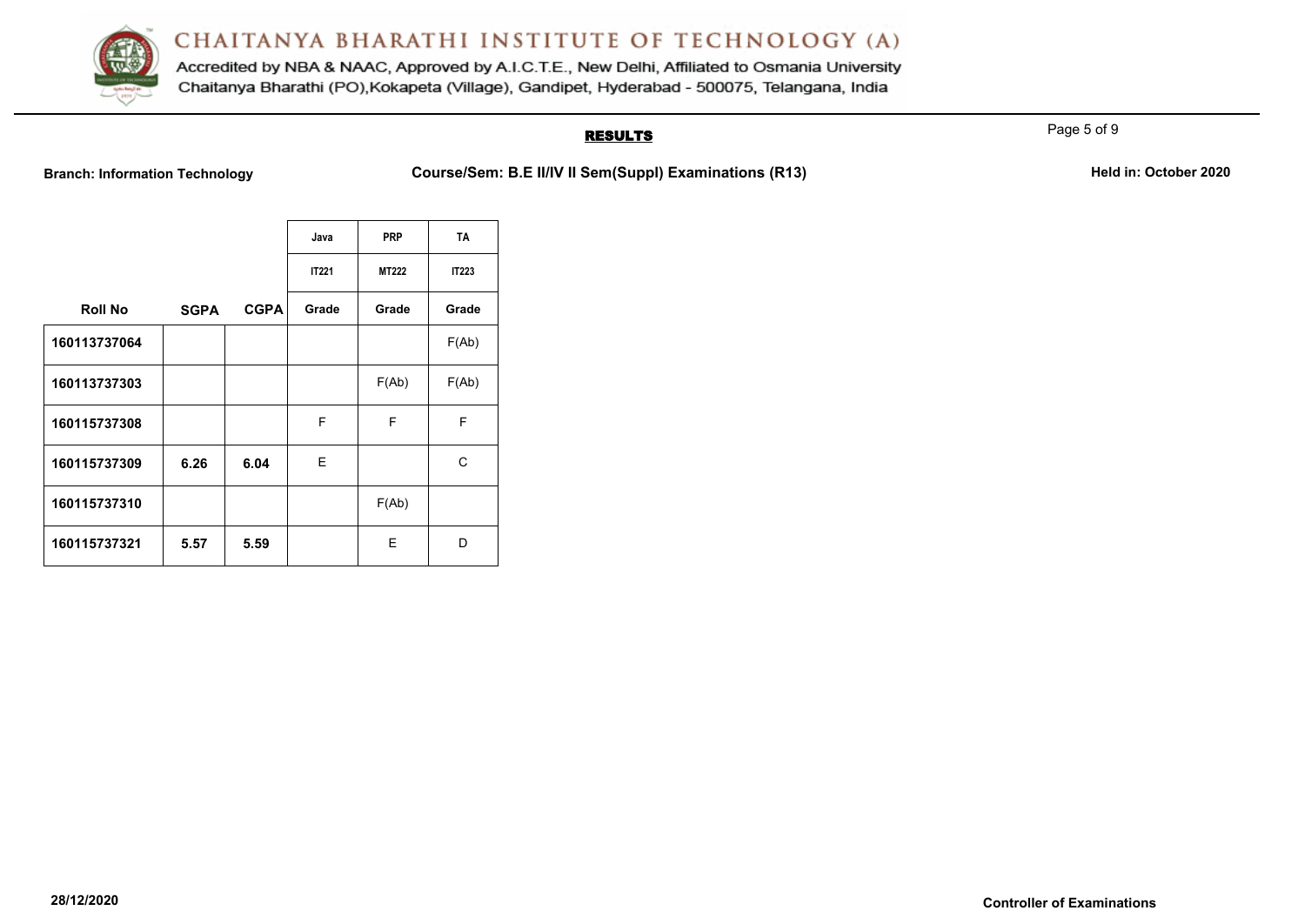

Accredited by NBA & NAAC, Approved by A.I.C.T.E., New Delhi, Affiliated to Osmania University Chaitanya Bharathi (PO), Kokapeta (Village), Gandipet, Hyderabad - 500075, Telangana, India

## **RESULTS**

Page 6 of 9

**Branch: Mechanical Engineering <b>Course/Sem: B.E II/IV II Sem(Suppl) Examinations (R13)** Held in: October 2020

|                |             |             | <b>BE</b> | <b>BE Lab</b> | <b>CVPS</b>  | <b>ECM</b>   | <b>FD</b>    | KOM          | TD           |
|----------------|-------------|-------------|-----------|---------------|--------------|--------------|--------------|--------------|--------------|
|                |             |             | EC215     | EC218         | <b>MT221</b> | <b>EE225</b> | <b>ME223</b> | <b>ME221</b> | <b>ME222</b> |
| <b>Roll No</b> | <b>SGPA</b> | <b>CGPA</b> | Grade     | Grade         | Grade        | Grade        | Grade        | Grade        | Grade        |
| 160113736044   |             |             |           |               |              |              | F            | F            |              |
| 160114736032   |             |             | F(Ab)     |               | F(Ab)        | F(Ab)        | F(Ab)        | F            | F(Ab)        |
| 160114736034   | 6.00        |             |           |               |              |              |              | E            |              |
| 160114736035   |             |             | F(Ab)     | $\mathsf{C}$  | F(Ab)        |              | F(Ab)        |              | F(Ab)        |
| 160114736078   | 5.50        |             | Е         |               |              | D            |              |              |              |
| 160114736099   |             |             |           |               | $\mathsf F$  |              |              | F            |              |
| 160114736108   | 5.38        |             |           |               |              | E            |              | E            |              |
| 160114736109   |             |             | F         |               | E            | F            | F            | F            | F            |
| 160114736112   | 5.46        | 5.79        |           |               |              | E            |              |              |              |
| 160114736121   |             |             |           |               |              | F            |              | F            |              |
| 160115736018   |             |             |           |               |              |              |              | F            |              |
| 160115736037   |             |             | E         |               | F            | E            |              |              | $\mathsf{C}$ |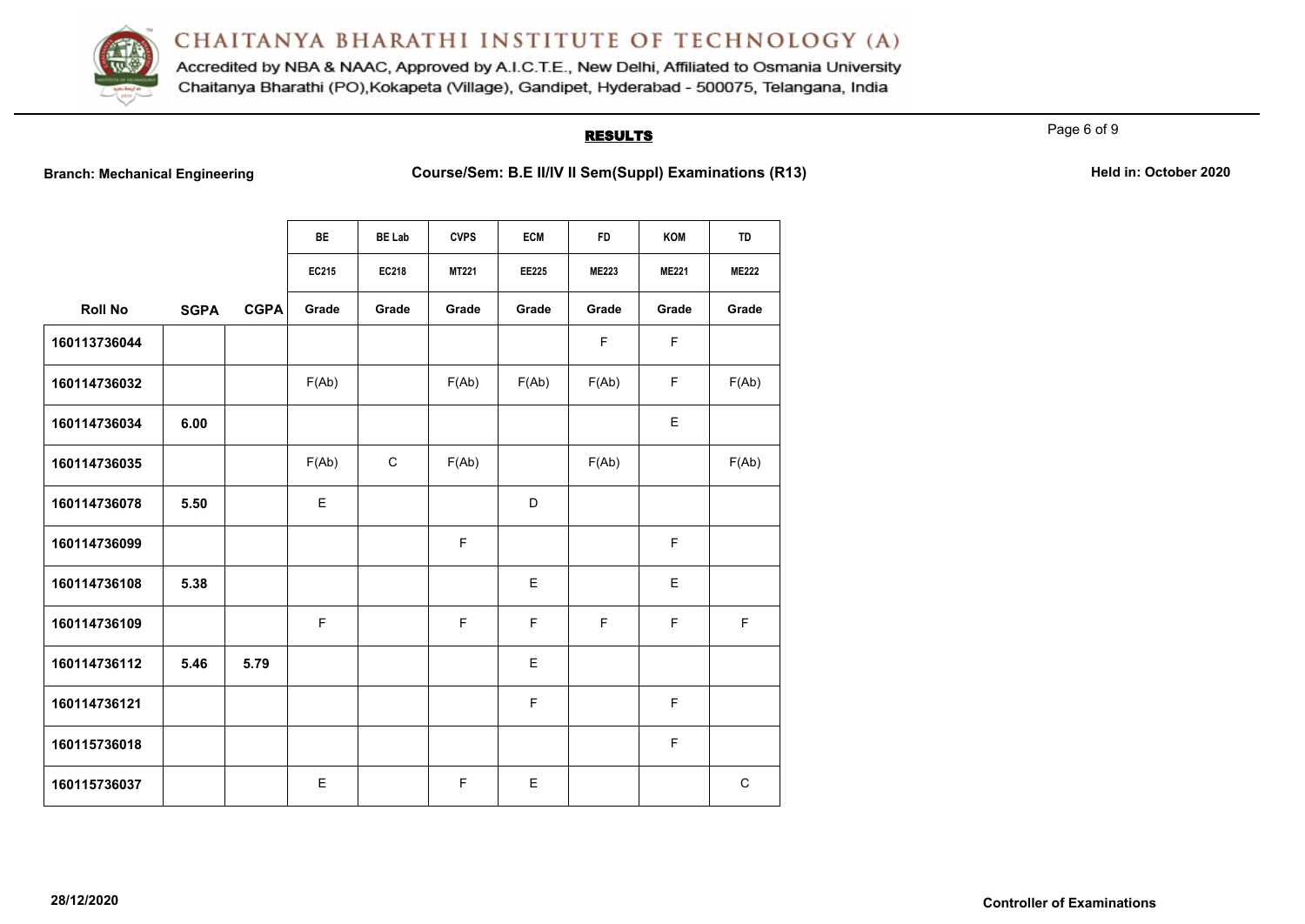

Accredited by NBA & NAAC, Approved by A.I.C.T.E., New Delhi, Affiliated to Osmania University Chaitanya Bharathi (PO), Kokapeta (Village), Gandipet, Hyderabad - 500075, Telangana, India

## **RESULTS**

Page 7 of 9

**Branch: Mechanical Engineering <b>Course/Sem: B.E II/IV II Sem(Suppl) Examinations (R13)** Held in: October 2020

|              |      |      | <b>BE</b>   | <b>BE Lab</b> | <b>CVPS</b>  | <b>ECM</b>  | <b>FD</b>    | KOM          | TD           |
|--------------|------|------|-------------|---------------|--------------|-------------|--------------|--------------|--------------|
|              |      |      | EC215       | <b>EC218</b>  | <b>MT221</b> | EE225       | <b>ME223</b> | <b>ME221</b> | <b>ME222</b> |
|              |      |      | Grade       | Grade         | Grade        | Grade       | Grade        | Grade        | Grade        |
| 160115736043 | 5.83 | 6.08 | D           |               | E            | D           |              |              |              |
| 160115736053 | 6.33 |      |             |               | E            |             |              | D            |              |
| 160115736059 |      |      | $\mathsf F$ |               | F            | F           | E            |              |              |
| 160115736093 | 6.50 | 6.76 |             |               |              |             | B            | B            |              |
| 160115736101 | 6.00 | 6.13 | D           |               |              |             |              |              |              |
| 160115736104 | 5.71 | 6.54 |             |               |              | E           |              | E            |              |
| 160115736108 | 5.75 |      |             |               |              | D           |              |              |              |
| 160115736109 |      |      | D           |               | F            | E           |              | B            | F            |
| 160115736122 |      |      |             |               |              | $\mathsf F$ |              |              |              |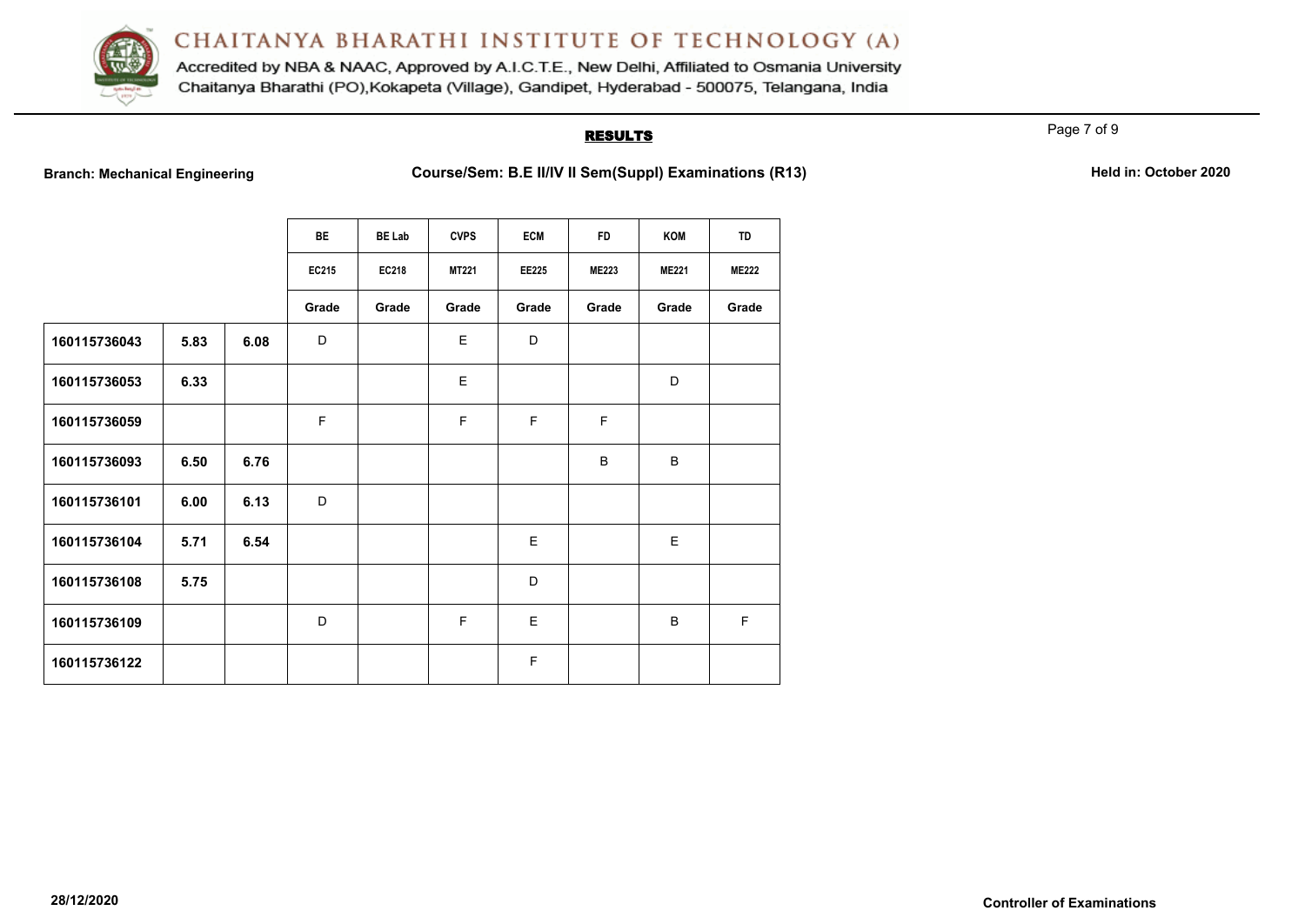

Accredited by NBA & NAAC, Approved by A.I.C.T.E., New Delhi, Affiliated to Osmania University Chaitanya Bharathi (PO), Kokapeta (Village), Gandipet, Hyderabad - 500075, Telangana, India

## **RESULTS**

Page 8 of 9

**Branch: Production Engineering <b>Course/Sem: B.E II/IV II Sem(Suppl) Examinations (R13)** Held in: October 2020

|                |             |             | <b>BE</b> | <b>BE Lab</b> | <b>CVPS</b> | <b>ECM</b>   | <b>FD</b>    | <b>KOM</b>   | <b>TD</b>    |
|----------------|-------------|-------------|-----------|---------------|-------------|--------------|--------------|--------------|--------------|
|                |             |             | EC215     | <b>EC218</b>  | MT221       | <b>EE225</b> | <b>ME223</b> | <b>ME221</b> | <b>ME222</b> |
| <b>Roll No</b> | <b>SGPA</b> | <b>CGPA</b> | Grade     | Grade         | Grade       | Grade        | Grade        | Grade        | Grade        |
| 160113738004   |             |             |           |               |             | E            |              | F            |              |
| 160113738059   |             |             | F(Ab)     |               |             |              |              | E            |              |
| 160113738303   |             |             |           |               |             |              |              | F            |              |
| 160114738018   |             |             |           |               |             |              |              | F            |              |
| 160114738029   |             |             |           |               | $\mathsf F$ |              |              |              |              |
| 160114738308   |             |             | F(Ab)     |               | F(Ab)       | F(Ab)        |              | F(Ab)        | F(Ab)        |
| 160115738002   | 5.38        |             |           |               | E           | E            |              |              |              |
| 160115738005   |             |             |           |               |             | F            |              |              |              |
| 160115738007   | 5.71        | 6.09        |           |               | D           |              |              |              |              |
| 160115738009   | 5.83        |             | D         |               |             | E            |              | Е            |              |
| 160115738019   | 5.50        | 5.73        | E         |               |             |              |              | E            |              |
| 160115738021   |             |             | F         |               | F           |              |              | F            | E            |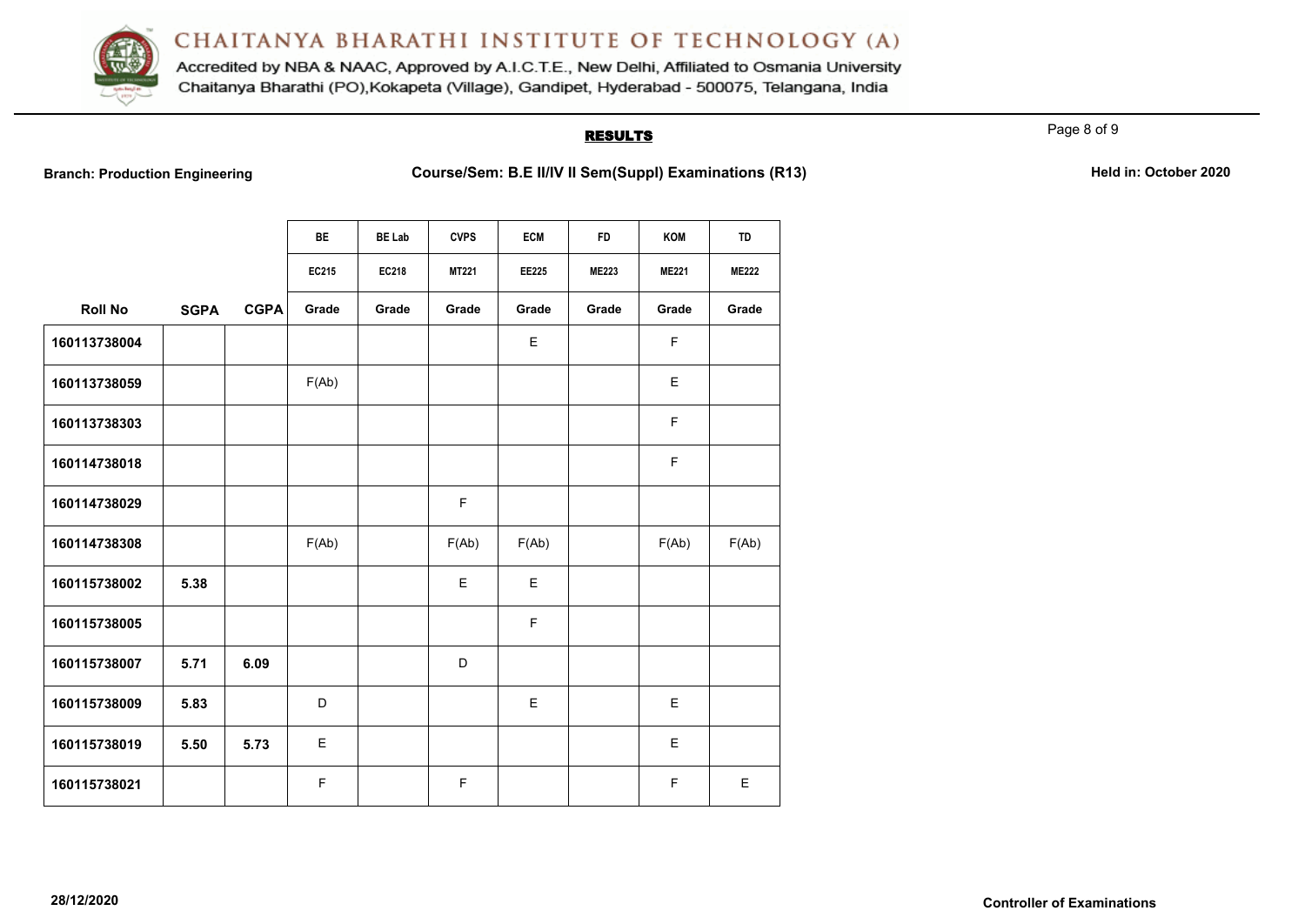

Accredited by NBA & NAAC, Approved by A.I.C.T.E., New Delhi, Affiliated to Osmania University Chaitanya Bharathi (PO), Kokapeta (Village), Gandipet, Hyderabad - 500075, Telangana, India

## **RESULTS**

Page 9 of 9

|  | <b>Branch: Production Engineering</b> |
|--|---------------------------------------|
|  |                                       |

**Branch: Production Engineering Engineering Course/Sem: B.E II/IV II Sem(Suppl) Examinations (R13) Held in: October 2020** 

|              |      |      | BE    | <b>BE Lab</b> | <b>CVPS</b>  | <b>ECM</b>   | <b>FD</b>    | KOM          | TD           |
|--------------|------|------|-------|---------------|--------------|--------------|--------------|--------------|--------------|
|              |      |      | EC215 | <b>EC218</b>  | <b>MT221</b> | <b>EE225</b> | <b>ME223</b> | <b>ME221</b> | <b>ME222</b> |
|              |      |      | Grade | Grade         | Grade        | Grade        | Grade        | Grade        | Grade        |
| 160115738044 | 5.63 |      |       | C             |              | E            |              |              |              |
| 160115738050 | 5.58 | 5.90 |       |               |              |              |              | D            |              |
| 160115738302 |      |      |       |               | E            | F            |              | F            | F            |
| 160115738304 |      |      |       |               | F            | F            | E            |              |              |
| 160115738309 |      |      | F(Ab) |               | F            | F            | F(Ab)        |              | F(Ab)        |
| 160115738310 |      |      |       |               |              | F            |              | F            |              |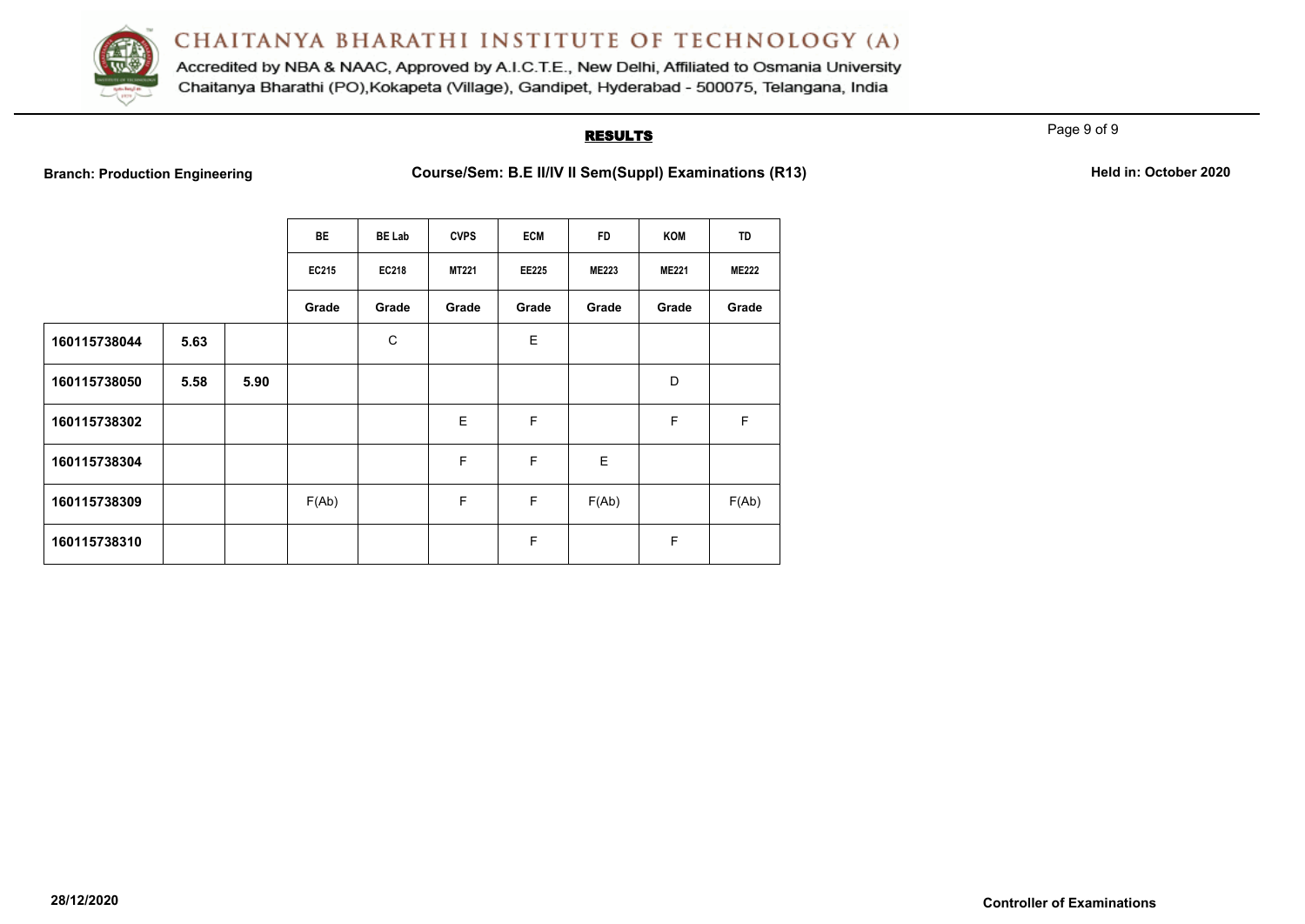

Accredited by NBA & NAAC, Approved by A.I.C.T.E., New Delhi, Affiliated to Osmania University Chaitanya Bharathi (PO), Kokapeta (Village), Gandipet, Hyderabad - 500075, Telangana, India

### **RESULTS**

Page 1 of 7

**Branch: Civil Engineering <b>Course/Sem: B.E III/IV I Sem(Suppl) Examinations (R13)** Held in: October 2020

|                |             |             | <b>BPS</b>   | <b>FM-II</b> | <b>HHM Lab</b> | RCD-I        | <b>TE</b>   | <b>TE Lab</b> | TOS-I        | <b>WWWE</b>  |
|----------------|-------------|-------------|--------------|--------------|----------------|--------------|-------------|---------------|--------------|--------------|
|                |             |             | <b>CE314</b> | CE312        | <b>CE317</b>   | <b>CE311</b> | CE315       | <b>CE318</b>  | <b>CE313</b> | <b>CE316</b> |
| <b>Roll No</b> | <b>SGPA</b> | <b>CGPA</b> | Grade        | Grade        | Grade          | Grade        | Grade       | Grade         | Grade        | Grade        |
| 160113732060   | 5.85        | 5.77        | E            |              |                | $\mathsf E$  | $\mathbf C$ |               |              | D            |
| 160113732319   |             |             |              |              |                |              |             |               | F            |              |
| 160114732025   |             |             |              | F(Ab)        |                | F(Ab)        | F           |               | F            |              |
| 160114732059   |             |             | F            | F(Ab)        | F(Ab)          | F(Ab)        | F           | F(Ab)         | F(Ab)        | $\mathsf F$  |
| 160115732037   |             |             |              | F            |                | E            |             |               | D            | D            |
| 160115732053   |             |             |              |              |                | F(Ab)        |             | F(Ab)         | F(Ab)        |              |
| 160115732110   |             |             |              | F            |                |              | D           |               |              | F            |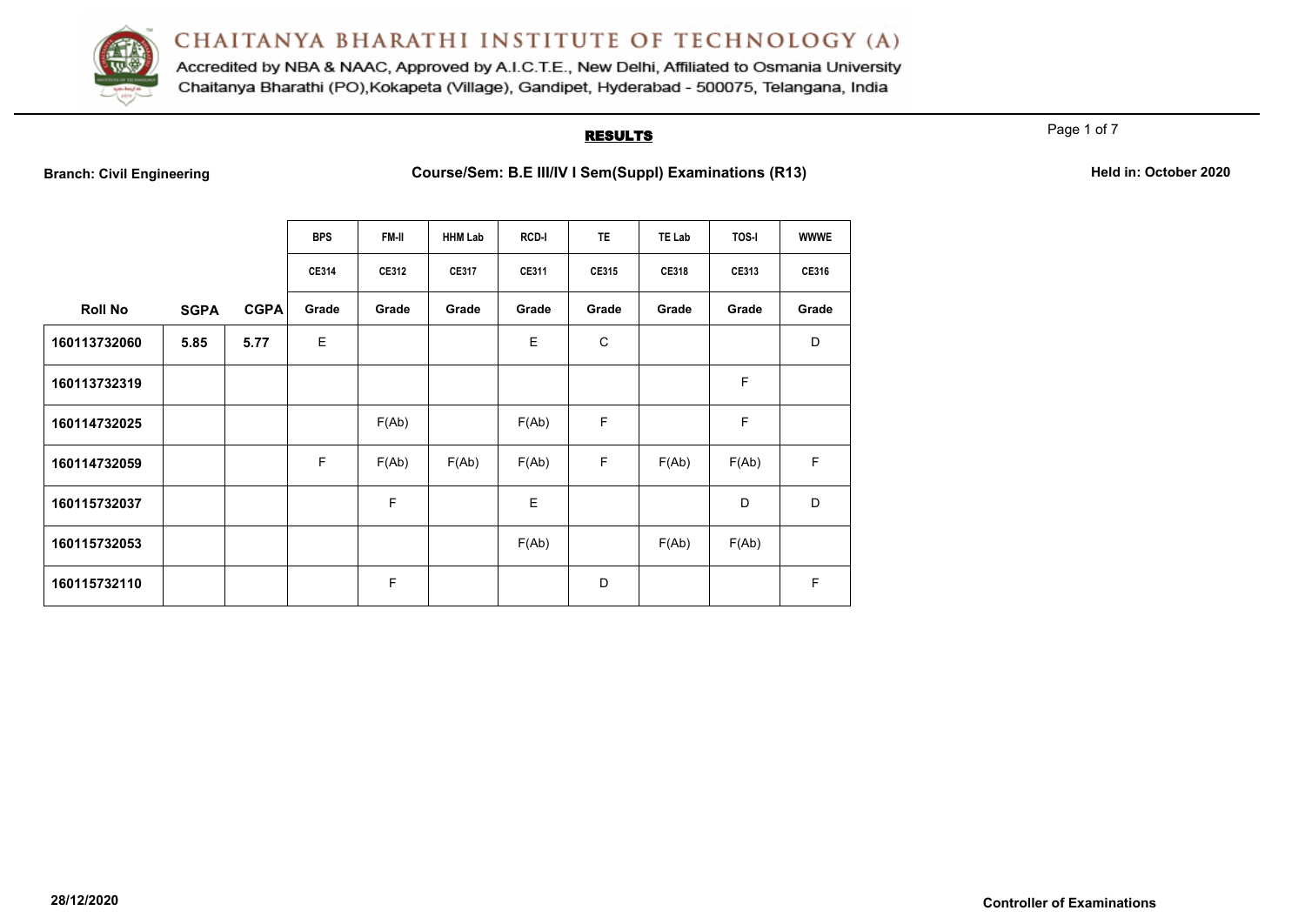

Accredited by NBA & NAAC, Approved by A.I.C.T.E., New Delhi, Affiliated to Osmania University Chaitanya Bharathi (PO), Kokapeta (Village), Gandipet, Hyderabad - 500075, Telangana, India

## **RESULTS**

Page 2 of 7

**Branch: Computer Science and Engg Course/Sem: B.E III/IV I Sem(Suppl) Examinations (R13)** Held in: October 2020

|                |             |             | <b>DAA</b> | <b>DBMS</b> | <b>DBMS Lab</b> | ES    | <b>SSEE Lab</b> |
|----------------|-------------|-------------|------------|-------------|-----------------|-------|-----------------|
|                |             |             | CS312      | CS314       | CS317           | CS313 | EG221           |
| <b>Roll No</b> | <b>SGPA</b> | <b>CGPA</b> | Grade      | Grade       | Grade           | Grade | Grade           |
| 160114733161   | 5.59        |             |            |             | D               |       |                 |
| 160114733172   |             |             |            | F(Ab)       |                 |       |                 |
| 160114733311   | 5.77        |             | E          |             |                 |       |                 |
| 160115733005   |             |             | F(Ab)      |             |                 | F(Ab) |                 |
| 160115733083   | 6.73        |             |            |             |                 |       | D               |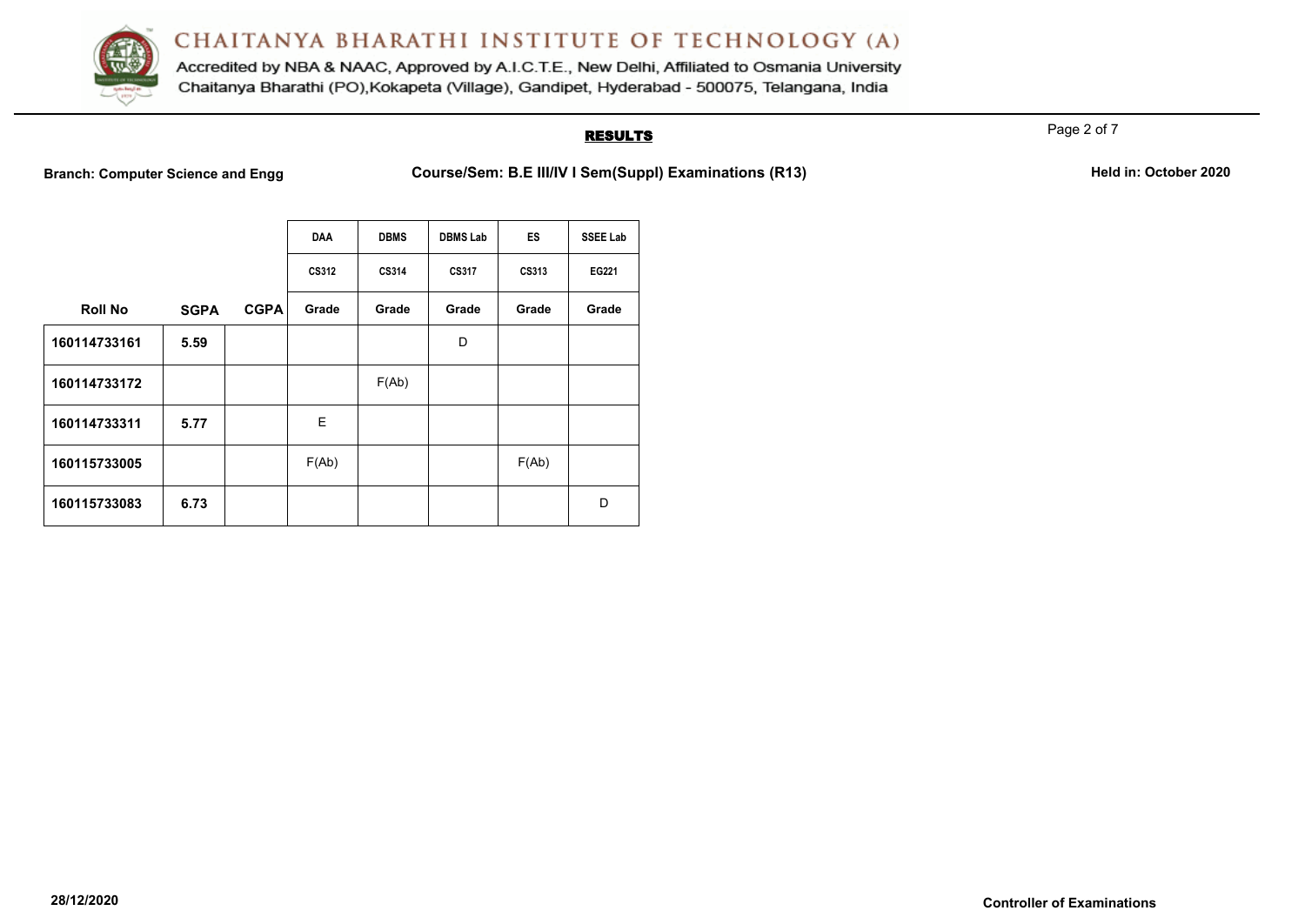

Accredited by NBA & NAAC, Approved by A.I.C.T.E., New Delhi, Affiliated to Osmania University Chaitanya Bharathi (PO), Kokapeta (Village), Gandipet, Hyderabad - 500075, Telangana, India

## **RESULTS**

Page 3 of 7

**Branch: Electrical and Electronics Engg Course/Sem: B.E III/IV I Sem(Suppl) Examinations (R13)** Held in: October 2020

|                |             |             | EM-II | <b>LCS</b> | <b>LIC</b> | <b>PE</b> | PS-II |
|----------------|-------------|-------------|-------|------------|------------|-----------|-------|
|                |             |             | EE312 | EE313      | EE315      | EE314     | EE311 |
| <b>Roll No</b> | <b>SGPA</b> | <b>CGPA</b> | Grade | Grade      | Grade      | Grade     | Grade |
| 160114734027   |             |             |       |            |            | F(Ab)     |       |
| 160114734053   |             |             |       |            | F(Ab)      |           |       |
| 160115734017   |             |             |       |            | E          |           | F     |
| 160115734031   | 5.38        |             |       |            | E          | E         | E     |
| 160115734086   |             |             | E     |            |            | F         |       |
| 160115734099   | 5.52        |             |       |            | D          | E         |       |
| 160115734301   |             |             |       | F          | F          | F         | F     |
| 160115734323   |             |             |       |            |            |           | F     |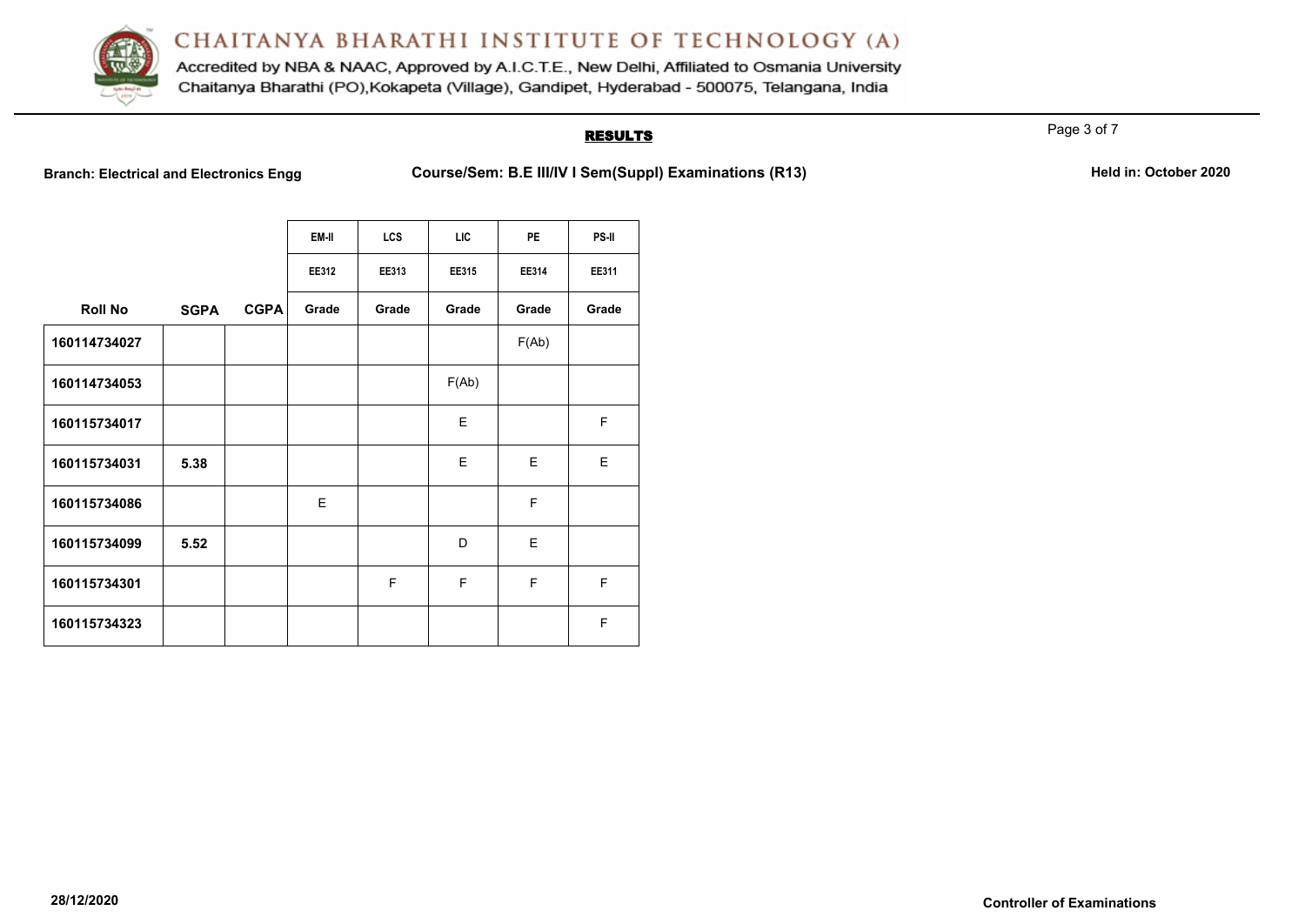

Accredited by NBA & NAAC, Approved by A.I.C.T.E., New Delhi, Affiliated to Osmania University Chaitanya Bharathi (PO), Kokapeta (Village), Gandipet, Hyderabad - 500075, Telangana, India

#### **RESULTS**

Page 4 of 7

Branch: Electronics and Communication Engg Course/Sem: B.E III/IV I Sem(Suppl) Examinations (R13) Held in: October 2020

|                |             |             | <b>COM</b> | <b>CSE</b> | <b>DC</b> | <b>DIC</b> | <b>LIC</b> | MI Lab       |
|----------------|-------------|-------------|------------|------------|-----------|------------|------------|--------------|
|                |             |             | EC313      | EC314      | EC315     | EC312      | EC311      | <b>EC317</b> |
| <b>Roll No</b> | <b>SGPA</b> | <b>CGPA</b> | Grade      | Grade      | Grade     | Grade      | Grade      | Grade        |
| 160113735172   |             |             |            |            |           | F          |            |              |
| 160114735008   |             |             | F          | E          |           | F          | F          |              |
| 160114735114   |             |             | F          | F          | F         | F          | F(Ab)      |              |
| 160114735154   |             |             | F(Ab)      | F          | F         | F(Ab)      | F(Ab)      |              |
| 160115735087   | 5.52        | 5.93        |            |            | E         | D          |            |              |
| 160115735116   | 6.95        | 7.48        | C          |            | B         | B          |            | D            |
| 160115735136   | 5.71        | 6.12        |            |            | D         |            |            |              |
| 160115735181   |             |             | F          | E          | F         | F          |            |              |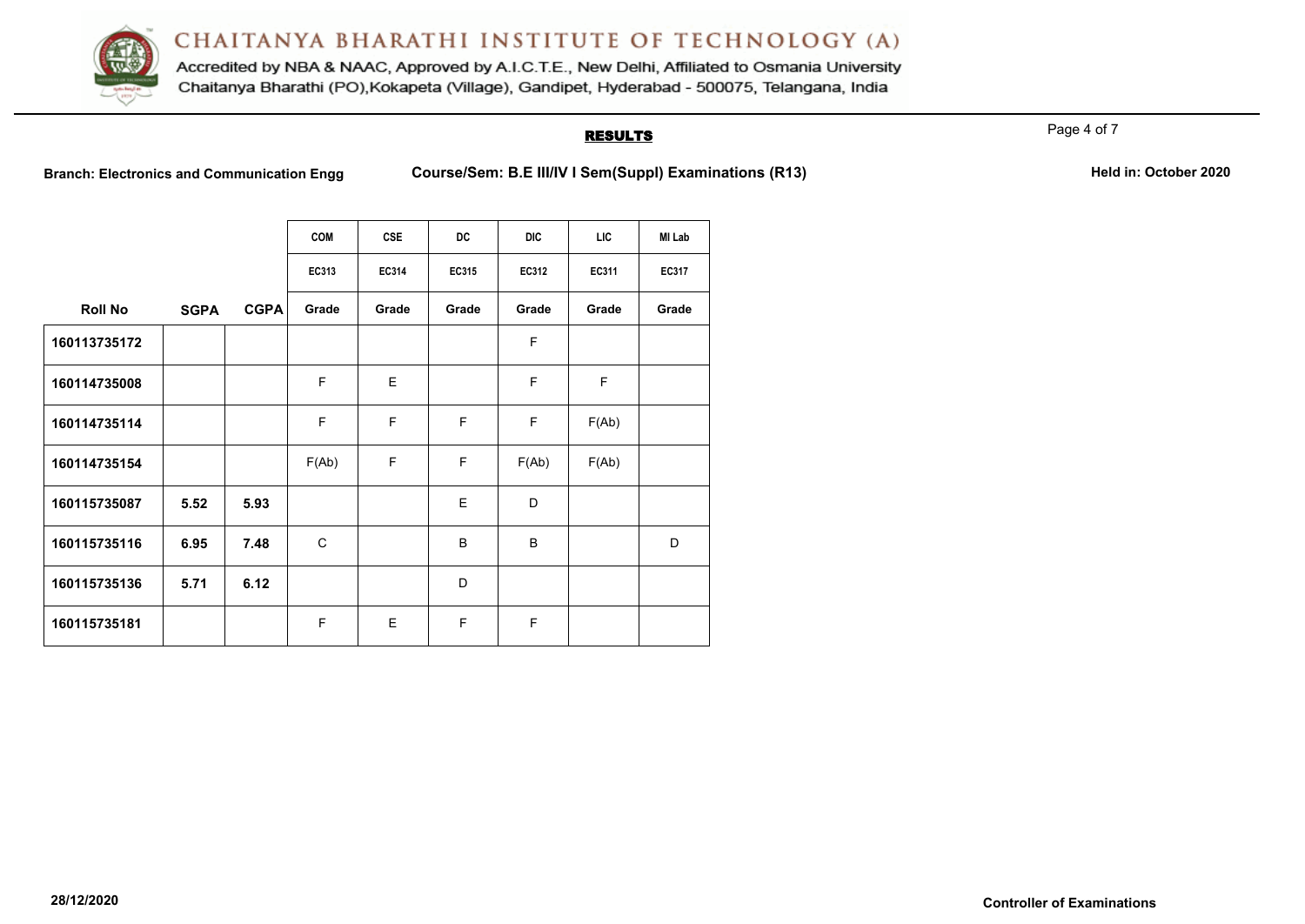

Accredited by NBA & NAAC, Approved by A.I.C.T.E., New Delhi, Affiliated to Osmania University Chaitanya Bharathi (PO), Kokapeta (Village), Gandipet, Hyderabad - 500075, Telangana, India

## **RESULTS**

**Branch: Information Technology <b>Course/Sem: B.E III/IV I Sem(Suppl) Examinations (R13)** Held in: October 2020

|                |             |             | CD    | <b>DS</b>    |
|----------------|-------------|-------------|-------|--------------|
|                |             |             | IT313 | <b>IT312</b> |
| <b>Roll No</b> | <b>SGPA</b> | <b>CGPA</b> | Grade | Grade        |
| 160115737320   |             |             | Е     | F            |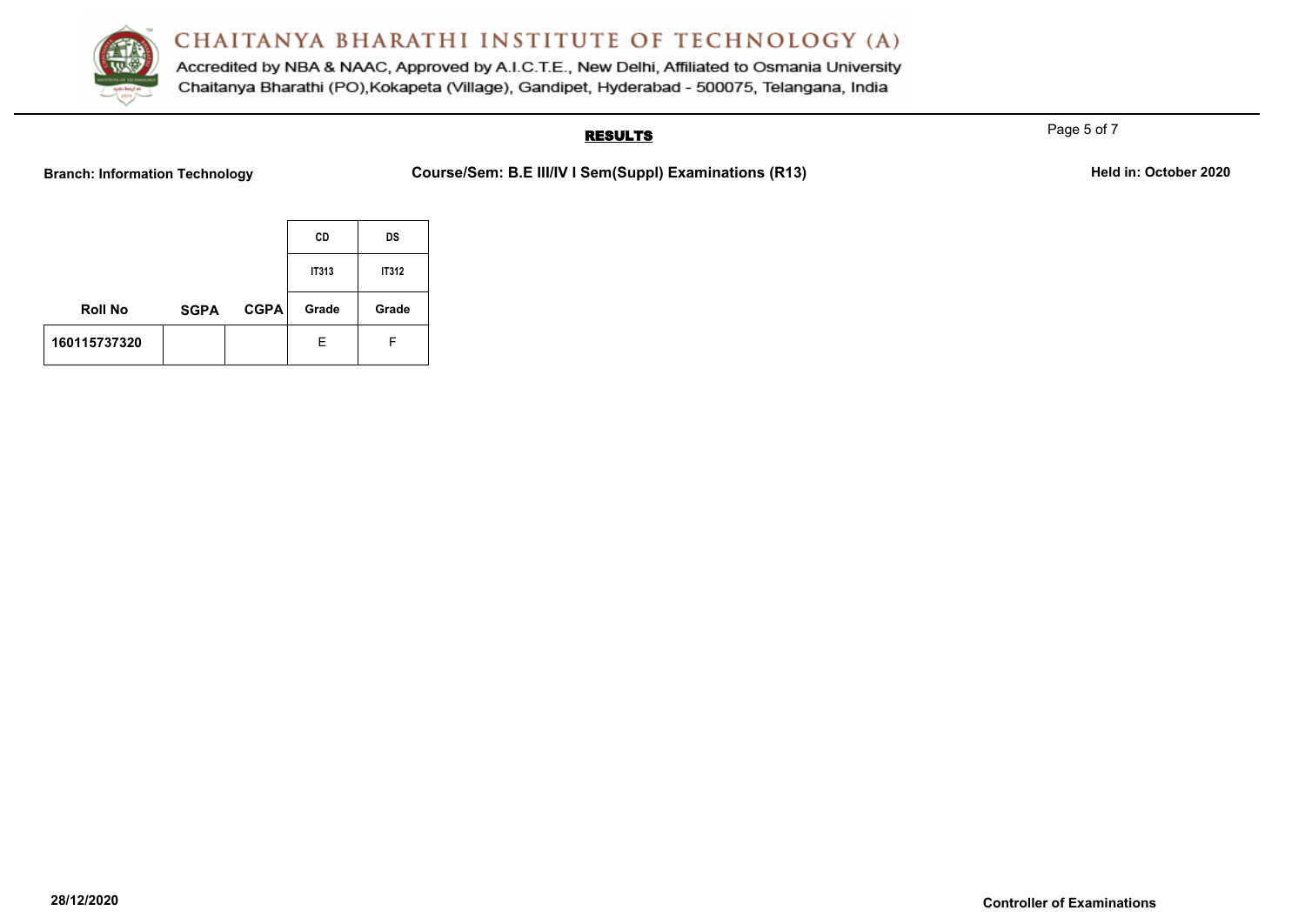

Accredited by NBA & NAAC, Approved by A.I.C.T.E., New Delhi, Affiliated to Osmania University Chaitanya Bharathi (PO), Kokapeta (Village), Gandipet, Hyderabad - 500075, Telangana, India

## **RESULTS**

Page 6 of 7

**Branch: Mechanical Engineering <b>Course/Sem: B.E III/IV I Sem(Suppl) Examinations (R13)** Held in: October 2020

|                |             |             | <b>ATD</b><br>ME312 | <b>DM</b><br><b>ME311</b> | <b>DME</b><br>ME315 | <b>HT</b><br><b>ME314</b> | <b>MP</b><br><b>ME313</b> |
|----------------|-------------|-------------|---------------------|---------------------------|---------------------|---------------------------|---------------------------|
| <b>Roll No</b> | <b>SGPA</b> | <b>CGPA</b> | Grade               | Grade                     | Grade               | Grade                     | Grade                     |
| 160114736018   | 5.71        | 6.21        | E                   |                           |                     |                           |                           |
| 160114736078   | 5.67        |             |                     |                           |                     | E                         |                           |
| 160114736121   | 6.24        |             |                     | E                         |                     |                           |                           |
| 160115736076   | 5.57        | 5.93        |                     |                           |                     | C                         |                           |
| 160115736093   | 5.90        | 6.62        |                     |                           | E                   | B                         |                           |
| 160115736104   |             |             |                     | E                         | F                   | F                         | E                         |
| 160115736106   | 5.90        | 6.08        |                     | D                         |                     |                           | D                         |
| 160115736121   | 5.86        | 5.78        |                     |                           |                     | C                         |                           |
| 160115736122   |             |             |                     | F                         |                     |                           |                           |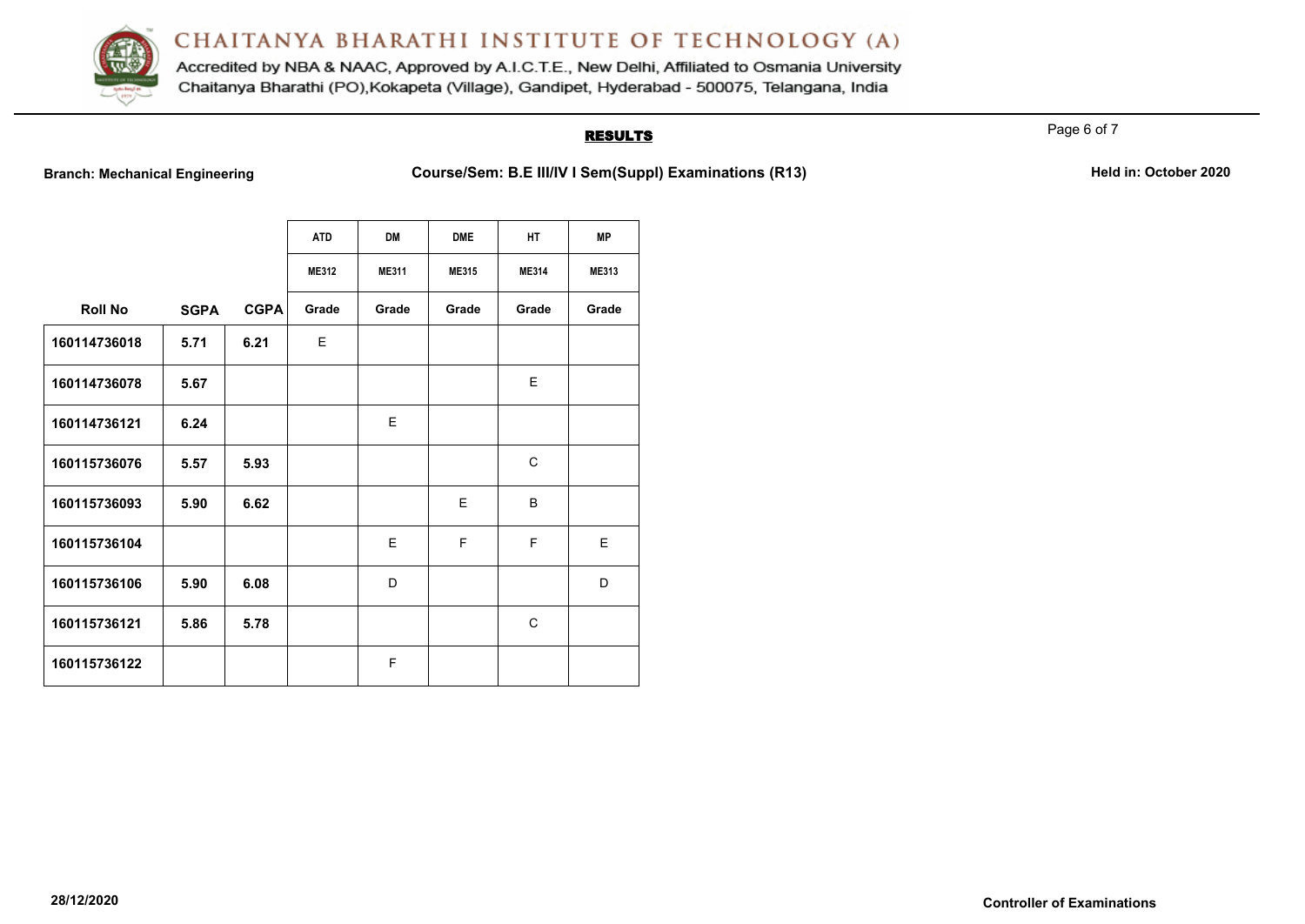

Accredited by NBA & NAAC, Approved by A.I.C.T.E., New Delhi, Affiliated to Osmania University Chaitanya Bharathi (PO), Kokapeta (Village), Gandipet, Hyderabad - 500075, Telangana, India

## **RESULTS**

**Branch: Production Engineering <b>Course/Sem: B.E III/IV I Sem(Suppl) Examinations (R13)** Held in: October 2020

|                |             |             | <b>ATHT</b> | <b>DM</b>    | <b>DME</b>   |
|----------------|-------------|-------------|-------------|--------------|--------------|
|                |             |             | PE313       | <b>ME311</b> | <b>ME315</b> |
| <b>Roll No</b> | <b>SGPA</b> | <b>CGPA</b> | Grade       | Grade        | Grade        |
| 160113738004   |             |             | F           | F            |              |
| 160114738018   |             |             |             | F            |              |
| 160114738023   |             |             | F(Ab)       | F(Ab)        |              |
| 160114738025   |             |             |             | F(Ab)        |              |
| 160115738005   |             |             | Е           | Е            | F            |
| 160115738009   | 5.90        |             | Е           | E            |              |
| 160115738021   |             |             | F           | F            |              |
| 160115738302   |             |             |             | F            |              |
| 160115738304   | 6.29        |             |             | D            |              |
| 160115738309   |             |             |             | F            | F(Ab)        |
| 160115738310   |             |             |             | F            |              |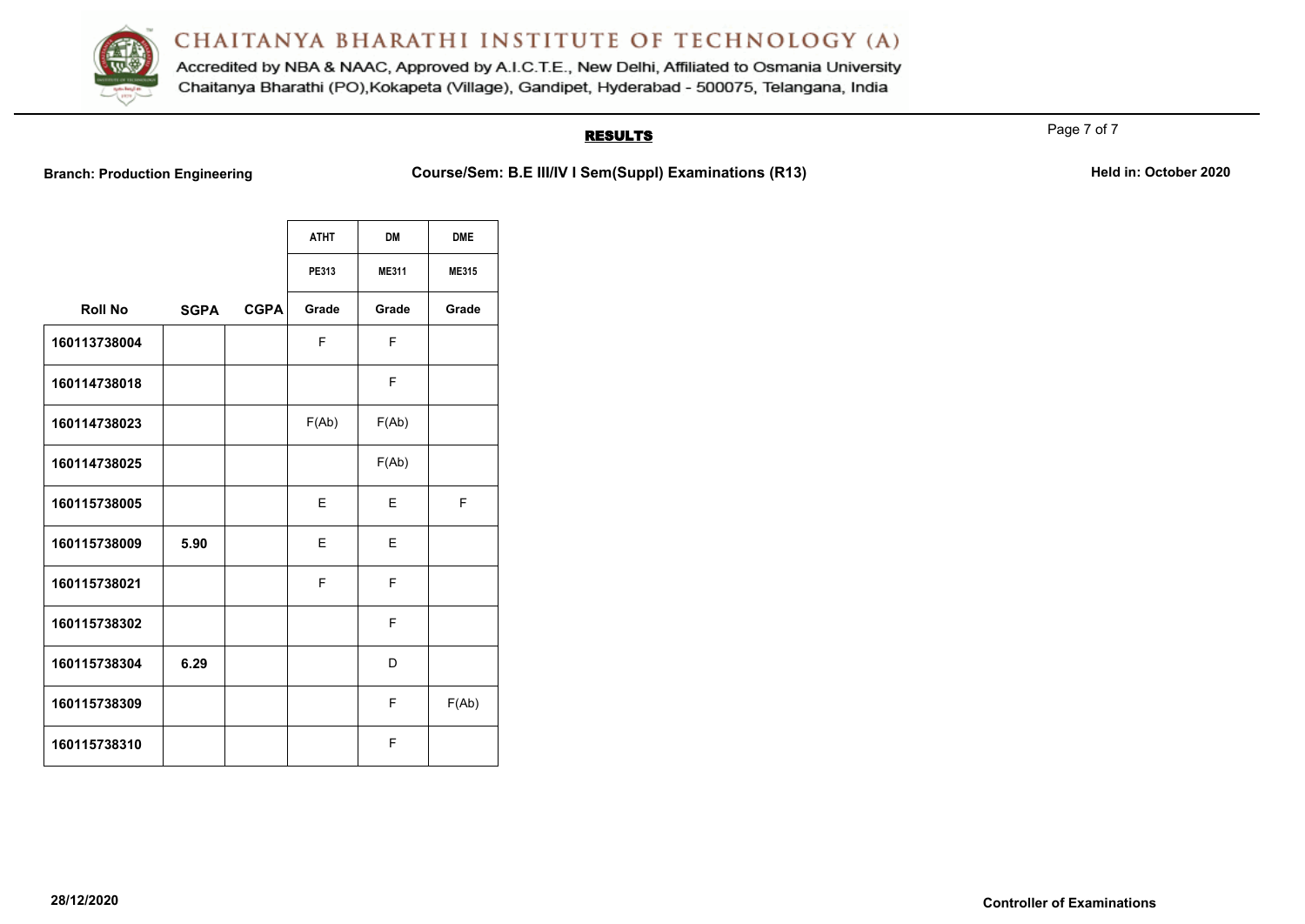

Accredited by NBA & NAAC, Approved by A.I.C.T.E., New Delhi, Affiliated to Osmania University Chaitanya Bharathi (PO), Kokapeta (Village), Gandipet, Hyderabad - 500075, Telangana, India

### **RESULTS**

Page 1 of 8

**Branch: Civil Engineering <b>Course/Sem: B.E III/IV II Sem(Suppl) Examinations (R13)** Held in: October 2020

|                |             |             | <b>DSS-I</b> | EE Lab | <b>PSC</b> | <b>RCD-II</b> | <b>SM</b> | <b>TOS-II</b> |
|----------------|-------------|-------------|--------------|--------|------------|---------------|-----------|---------------|
|                |             |             | CE322        | CE328  | CE354      | <b>CE324</b>  | CE321     | CE323         |
| <b>Roll No</b> | <b>SGPA</b> | <b>CGPA</b> | Grade        | Grade  | Grade      | Grade         | Grade     | Grade         |
| 160113732060   | 5.96        | 5.80        |              |        |            | D             |           |               |
| 160113732319   |             |             |              |        |            | D             | D         | F.            |
| 160114732025   |             |             | E            |        |            | F             | F         | F(Ab)         |
| 160115732037   |             |             |              |        |            |               | F         | $\mathsf{C}$  |
| 160115732038   |             |             |              |        |            |               |           | F             |
| 160115732050   | 5.48        | 5.65        |              |        |            | E             |           |               |
| 160115732053   |             |             |              | F(Ab)  |            | F(Ab)         | F(Ab)     | F(Ab)         |
| 160115732065   | 5.81        | 6.25        | D            |        |            |               |           | D             |
| 160115732082   | 5.85        | 5.90        |              |        |            | E             |           |               |
| 160115732098   | 5.59        |             |              |        |            |               | E         | E.            |
| 160115732101   | 5.93        |             |              |        |            |               |           | E.            |
| 160115732103   | 7.37        | 7.19        |              |        | D          |               |           |               |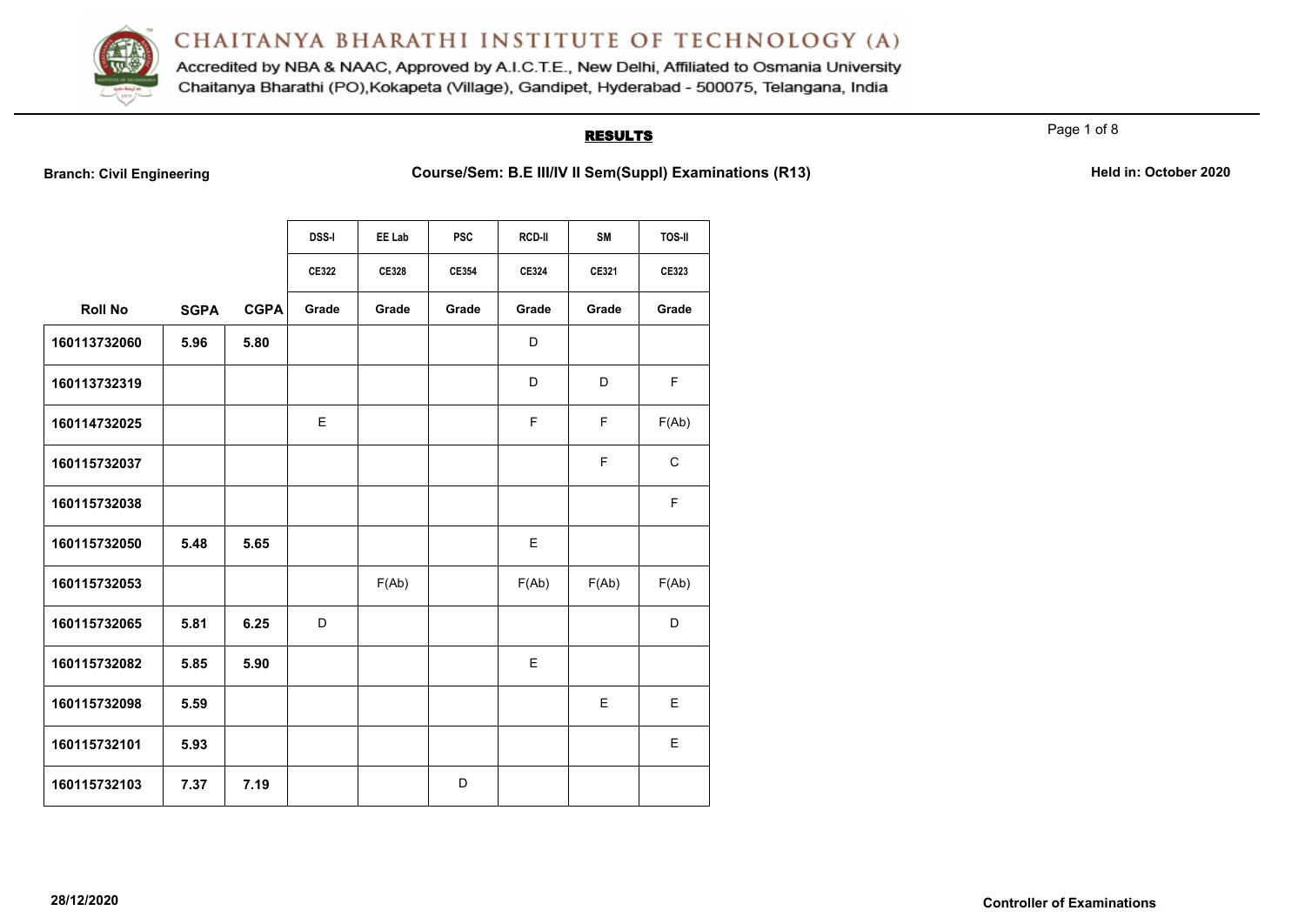

Accredited by NBA & NAAC, Approved by A.I.C.T.E., New Delhi, Affiliated to Osmania University Chaitanya Bharathi (PO), Kokapeta (Village), Gandipet, Hyderabad - 500075, Telangana, India

### **RESULTS**

Page 2 of 8

**Branch: Civil Engineering <b>Course/Sem: B.E III/IV II Sem(Suppl) Examinations (R13)** Held in: October 2020

|              |      |              | <b>DSS-I</b> | EE Lab | <b>PSC</b> | <b>RCD-II</b> | <b>SM</b> | <b>TOS-II</b> |
|--------------|------|--------------|--------------|--------|------------|---------------|-----------|---------------|
|              |      | <b>CE322</b> | <b>CE328</b> | CE354  | CE324      | CE321         | CE323     |               |
|              |      |              | Grade        | Grade  | Grade      | Grade         | Grade     | Grade         |
| 160115732110 |      |              | Е            |        |            |               | F         | F             |
| 160115732115 | 5.74 | 6.55         | D            |        |            |               |           |               |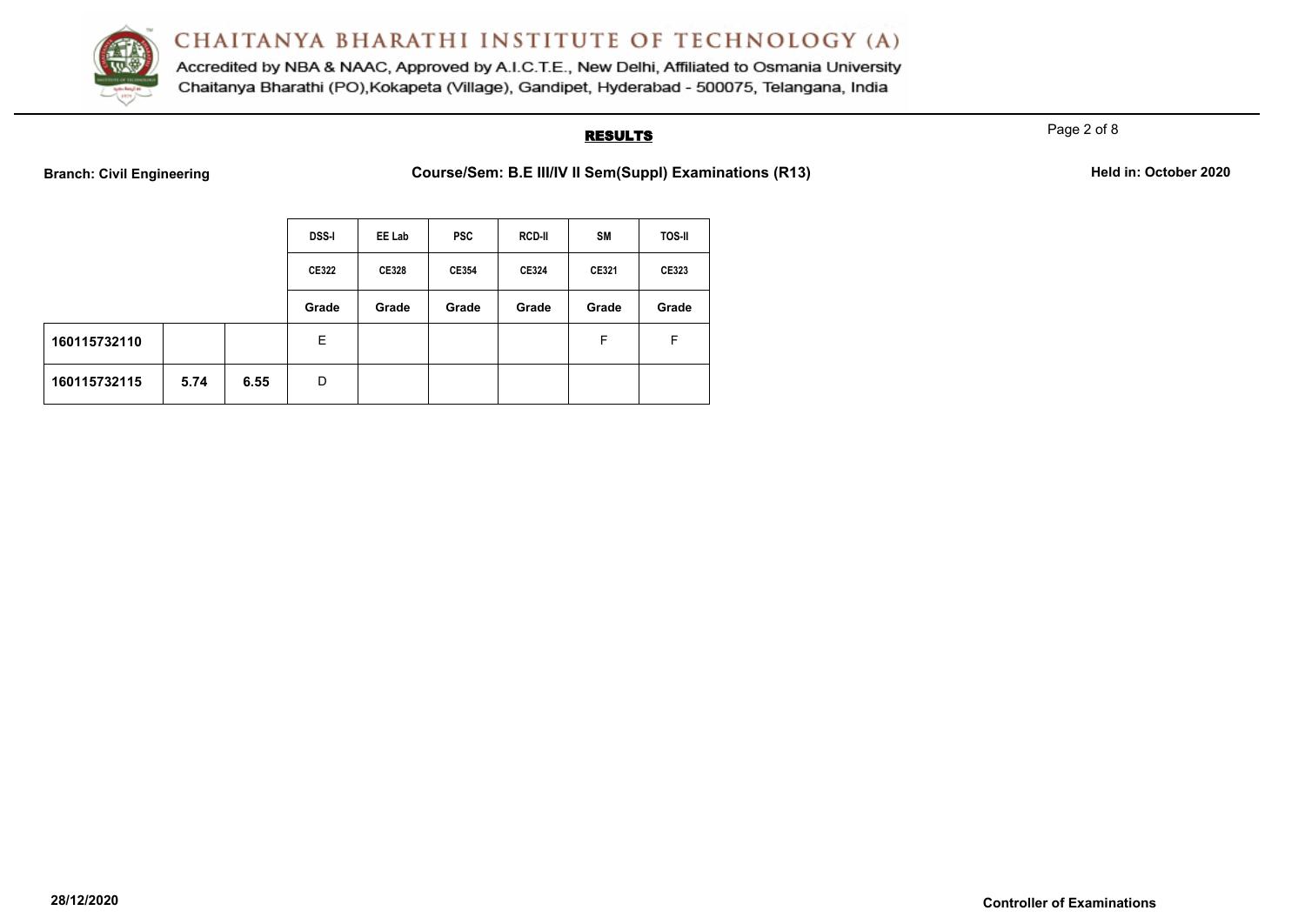

Accredited by NBA & NAAC, Approved by A.I.C.T.E., New Delhi, Affiliated to Osmania University Chaitanya Bharathi (PO), Kokapeta (Village), Gandipet, Hyderabad - 500075, Telangana, India

### **RESULTS**

Page 3 of 8

**Branch: Computer Science and Engg Course/Sem: B.E III/IV II Sem(Suppl) Examinations (R13)** Held in: October 2020

|                |             |             | cc           | <b>CN</b>    | IP           | <b>ISM</b> | <b>SE</b>    | <b>WT</b>    |
|----------------|-------------|-------------|--------------|--------------|--------------|------------|--------------|--------------|
|                |             |             | CS321        | <b>CS324</b> | <b>CS352</b> | CS351      | CS322        | <b>CS323</b> |
| <b>Roll No</b> | <b>SGPA</b> | <b>CGPA</b> | Grade        | Grade        | Grade        | Grade      | Grade        | Grade        |
| 160113733052   | 7.19        |             | D            |              |              |            |              |              |
| 160114733028   | 5.76        | 5.94        |              | E            |              |            |              |              |
| 160114733048   | 6.14        |             | $\mathsf{C}$ |              |              |            |              |              |
| 160114733161   |             |             | D            |              | F            |            |              |              |
| 160114733172   |             |             |              | F(Ab)        |              | F(Ab)      | F(Ab)        | F(Ab)        |
| 160115733005   |             |             |              |              |              |            |              | F(Ab)        |
| 160115733083   | 6.71        |             |              |              | E            |            | D            |              |
| 160115733156   | 6.00        |             |              |              | E            |            |              |              |
| 160115733174   | 6.00        | 6.21        |              |              |              |            | $\mathsf{C}$ |              |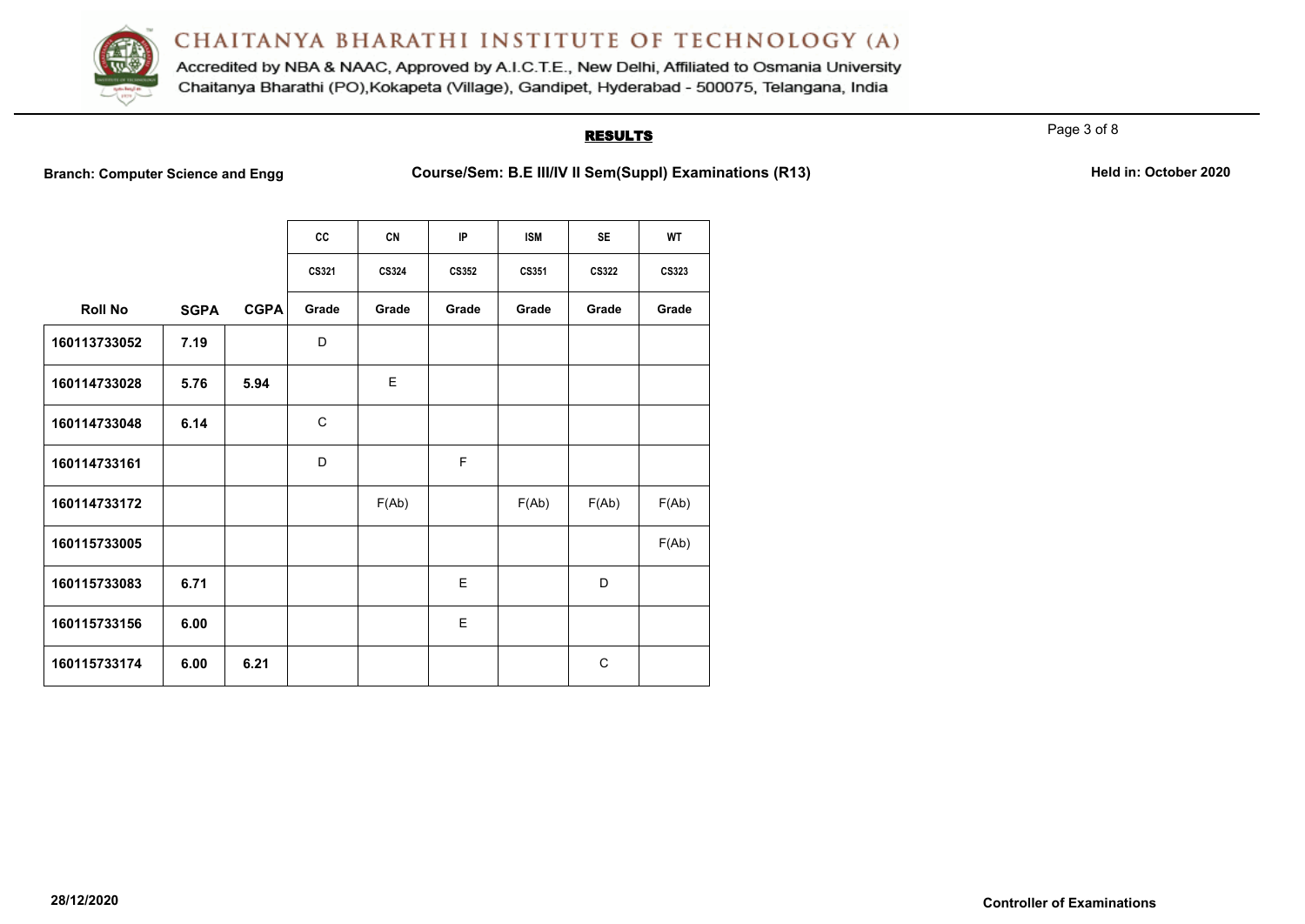

Accredited by NBA & NAAC, Approved by A.I.C.T.E., New Delhi, Affiliated to Osmania University Chaitanya Bharathi (PO), Kokapeta (Village), Gandipet, Hyderabad - 500075, Telangana, India

### **RESULTS**

Page 4 of 8

**Branch: Electrical and Electronics Engg Course/Sem: B.E III/IV II Sem(Suppl) Examinations (R13)** Held in: October 2020

|                |             |             | <b>DSP</b> | EM-III | <b>MPMC</b>  | <b>RES</b> | SGP   |
|----------------|-------------|-------------|------------|--------|--------------|------------|-------|
|                |             |             | EE324      | EE321  | EE323        | EE354      | EE322 |
| <b>Roll No</b> | <b>SGPA</b> | <b>CGPA</b> | Grade      | Grade  | Grade        | Grade      | Grade |
| 160114734027   |             |             |            |        | F(Ab)        | F(Ab)      | F(Ab) |
| 160114734053   | 5.64        |             |            |        |              |            | E     |
| 160115734031   |             |             | F(Ab)      |        | D            |            |       |
| 160115734039   | 6.05        |             | D          |        |              |            |       |
| 160115734085   | 6.86        | 6.53        |            |        | $\mathsf{C}$ |            |       |
| 160115734086   |             |             |            |        |              |            | F     |
| 160115734118   |             |             | F(Ab)      |        |              |            |       |
| 160115734119   |             |             | F(Ab)      | F(Ab)  | F            | F(Ab)      | F     |
| 160115734301   |             |             | D          | E      | F            |            | F     |
| 160115734322   |             |             | F(Ab)      |        | F            |            | E     |
| 160115734323   |             |             | F(Ab)      |        |              |            |       |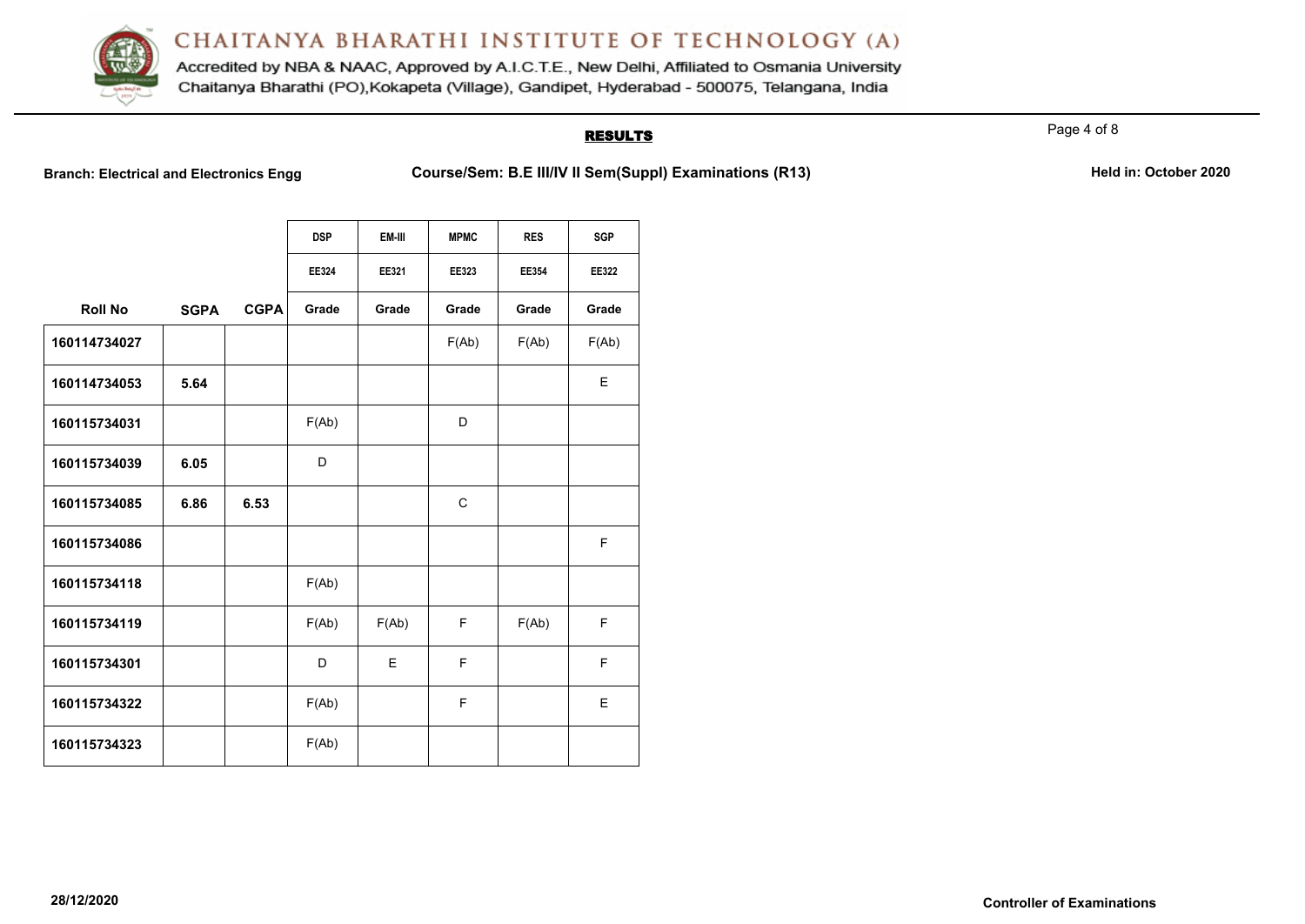

Accredited by NBA & NAAC, Approved by A.I.C.T.E., New Delhi, Affiliated to Osmania University Chaitanya Bharathi (PO), Kokapeta (Village), Gandipet, Hyderabad - 500075, Telangana, India

## **RESULTS**

Page 5 of 8

Branch: Electronics and Communication Engg Course/Sem: B.E III/IV II Sem(Suppl) Examinations (R13) Held in: October 2020

|                |             |             | AMICD | <b>DSP</b>   | <b>DSP Lab</b> | M&A   | <b>MC Lab</b> | MCC   | <b>MWE</b>   |
|----------------|-------------|-------------|-------|--------------|----------------|-------|---------------|-------|--------------|
|                |             |             | EC354 | EC323        | <b>EC328</b>   | EC321 | EC326         | EC324 | <b>EC322</b> |
| <b>Roll No</b> | <b>SGPA</b> | <b>CGPA</b> | Grade | Grade        | Grade          | Grade | Grade         | Grade | Grade        |
| 160114735008   |             |             |       | F            | F              |       |               |       |              |
| 160114735114   |             |             |       | F            | $\mathsf{C}$   | F     |               | F     |              |
| 160114735154   |             |             |       | F(Ab)        | D              | F(Ab) | F(Ab)         | F(Ab) | F(Ab)        |
| 160115735087   | 5.81        | 5.91        |       | E            |                |       |               |       |              |
| 160115735111   | 5.76        | 5.97        | D     |              |                |       |               |       |              |
| 160115735116   | 6.33        | 7.31        |       | $\mathsf{C}$ |                |       |               |       | $\mathsf{C}$ |
| 160115735181   | 5.38        |             |       |              |                | E     |               |       | E            |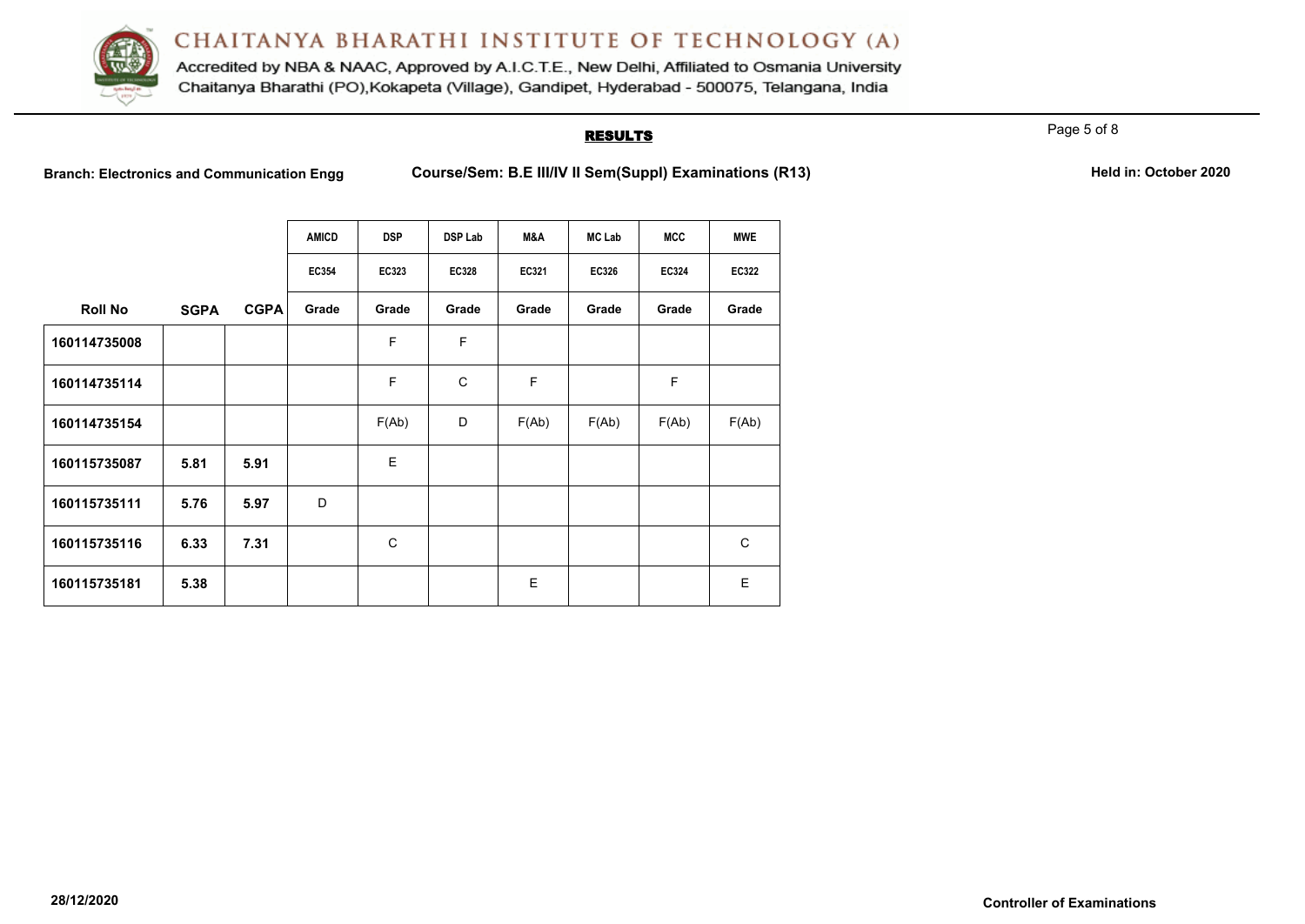

Accredited by NBA & NAAC, Approved by A.I.C.T.E., New Delhi, Affiliated to Osmania University Chaitanya Bharathi (PO), Kokapeta (Village), Gandipet, Hyderabad - 500075, Telangana, India

## **RESULTS**

**Branch: Information Technology <b>Course/Sem: B.E III/IV II Sem(Suppl) Examinations (R13)** Held in: October 2020

|                |             |             | СI           | <b>DIPA</b>  | <b>DWDM</b>  | <b>WP</b>    |
|----------------|-------------|-------------|--------------|--------------|--------------|--------------|
|                |             |             | <b>IT324</b> | <b>IT325</b> | <b>IT322</b> | <b>IT323</b> |
| <b>Roll No</b> | <b>SGPA</b> | <b>CGPA</b> | Grade        | Grade        | Grade        | Grade        |
| 160115737309   | 5.91        | 5.93        |              |              |              | Е            |
| 160115737310   |             |             |              |              | F(Ab)        |              |
| 160115737311   |             |             | F            | Е            | F            | F            |
| 160115737320   |             |             | D            |              | F            | Е            |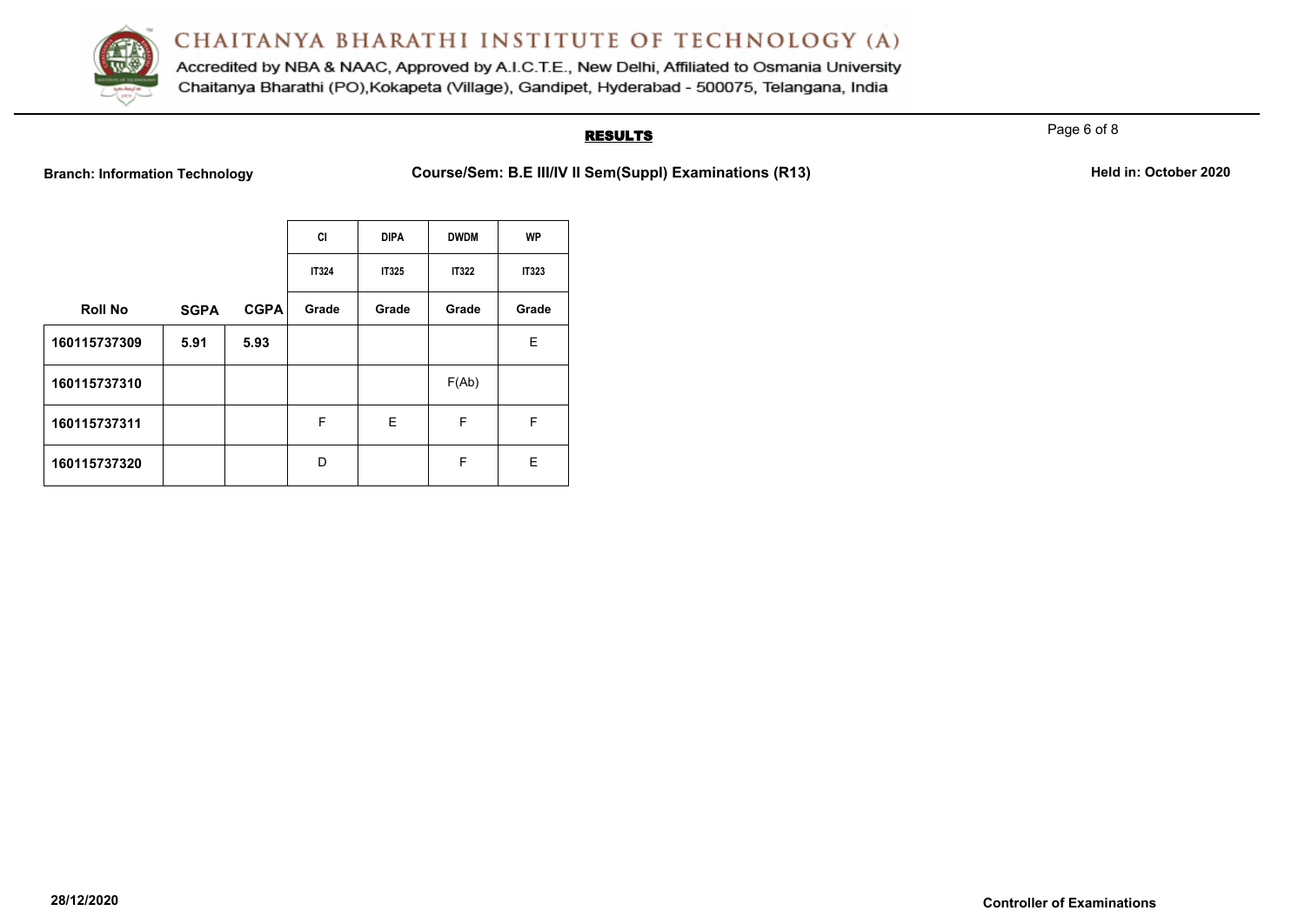

Accredited by NBA & NAAC, Approved by A.I.C.T.E., New Delhi, Affiliated to Osmania University Chaitanya Bharathi (PO), Kokapeta (Village), Gandipet, Hyderabad - 500075, Telangana, India

## **RESULTS**

**Branch: Mechanical Engineering <b>Course/Sem: B.E III/IV II Sem(Suppl) Examinations (R13)** Held in: October 2020

|                |             |             | <b>CAD&amp;CAM</b> | <b>HMS</b>   | <b>MD</b> | <b>RAC</b>   |
|----------------|-------------|-------------|--------------------|--------------|-----------|--------------|
|                |             |             | ME326              | <b>ME323</b> | ME325     | <b>ME324</b> |
| <b>Roll No</b> | <b>SGPA</b> | <b>CGPA</b> | Grade              | Grade        | Grade     | Grade        |
| 160114736018   | 6.50        | 6.26        |                    |              |           | E            |
| 160114736034   | 6.04        |             |                    |              |           | E            |
| 160114736078   | 6.92        |             |                    | D            | E.        |              |
| 160114736108   | 6.21        |             |                    | D            | E         |              |
| 160115736104   |             |             | F(Ab)              |              | F         | F            |
| 160115736106   | 6.67        | 6.17        |                    |              |           | C            |
| 160115736122   |             |             |                    | F            | F         |              |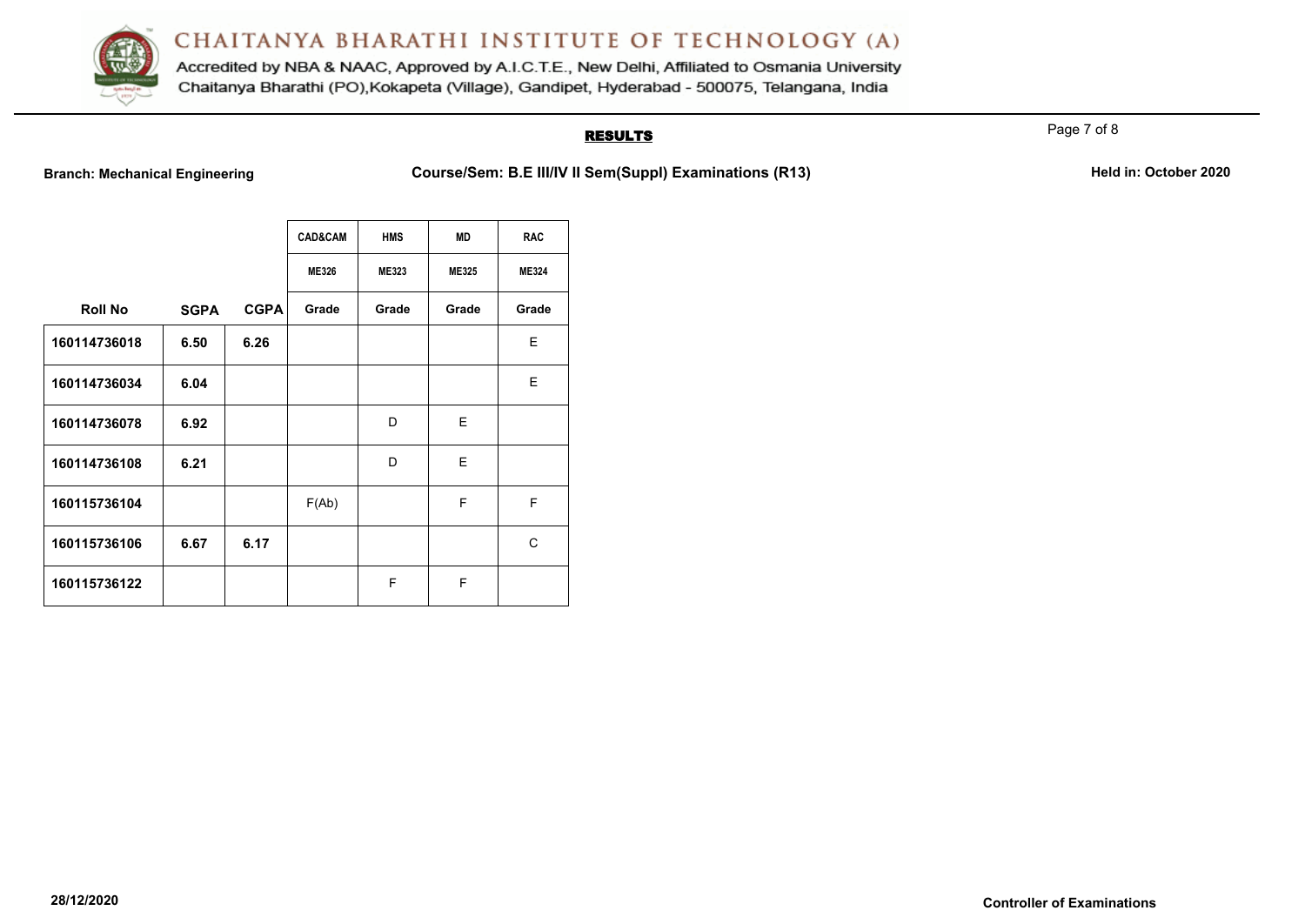

Accredited by NBA & NAAC, Approved by A.I.C.T.E., New Delhi, Affiliated to Osmania University Chaitanya Bharathi (PO), Kokapeta (Village), Gandipet, Hyderabad - 500075, Telangana, India

## **RESULTS**

**Branch: Production Engineering <b>Course/Sem: B.E III/IV II Sem(Suppl) Examinations (R13)** Held in: October 2020

|                |             |             | <b>CAD&amp;FEM</b> | <b>MD</b> | <b>MFT</b> | <b>RAC</b>   |
|----------------|-------------|-------------|--------------------|-----------|------------|--------------|
|                |             |             | <b>PE322</b>       | ME325     | PE321      | <b>ME324</b> |
| <b>Roll No</b> | <b>SGPA</b> | <b>CGPA</b> | Grade              | Grade     | Grade      | Grade        |
| 160113738004   | 6.50        |             |                    | E         |            |              |
| 160113738303   |             |             | F                  |           |            |              |
| 160114738018   |             |             | F                  |           | F(Ab)      |              |
| 160114738025   |             |             |                    |           |            | F(Ab)        |
| 160115738007   | 6.75        |             |                    | E         |            |              |
| 160115738021   |             |             |                    | F         |            |              |
| 160115738050   | 6.08        | 5.95        | E                  |           |            |              |
| 160115738309   |             |             |                    | F(Ab)     |            |              |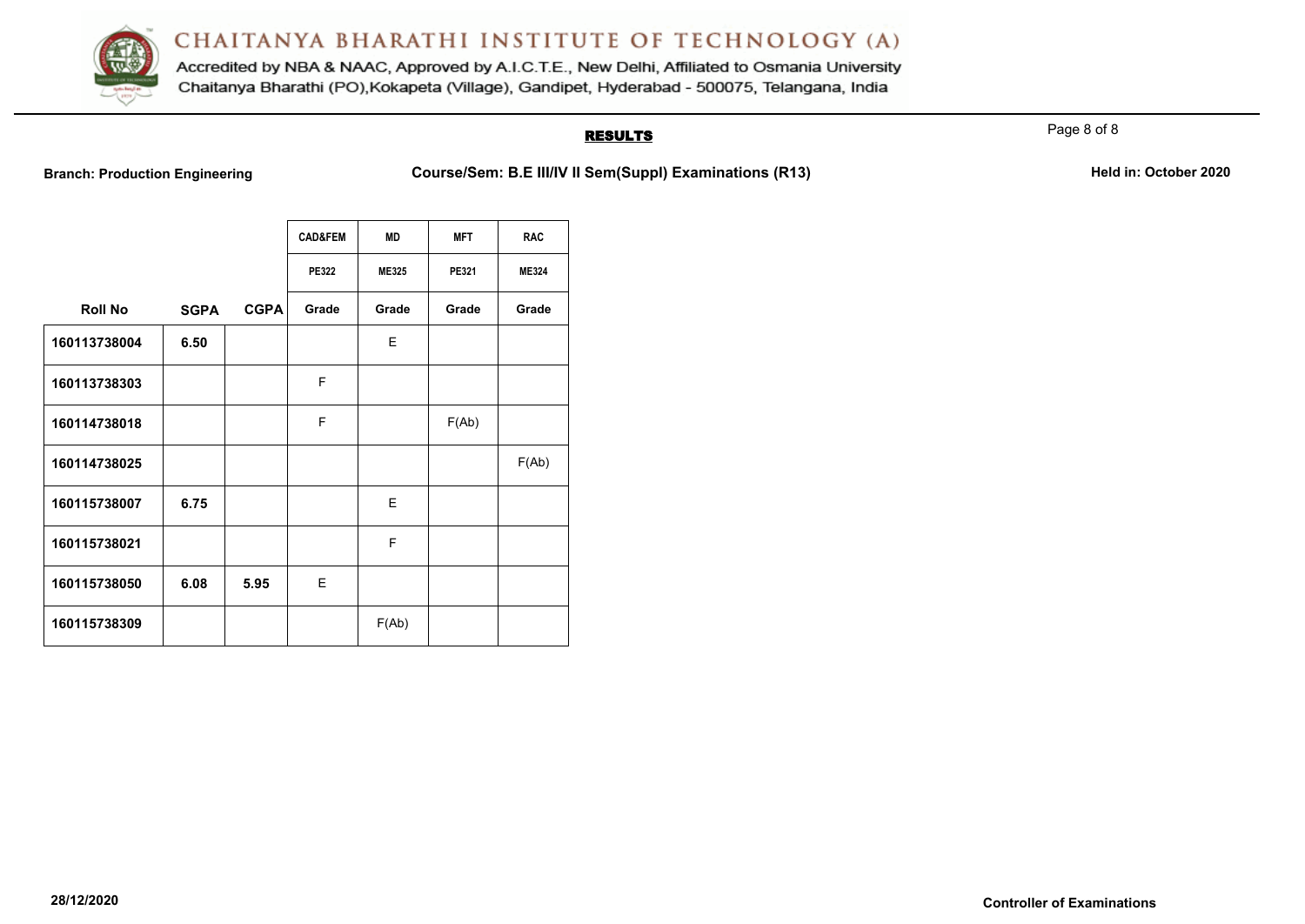

Accredited by NBA & NAAC, Approved by A.I.C.T.E., New Delhi, Affiliated to Osmania University Chaitanya Bharathi (PO), Kokapeta (Village), Gandipet, Hyderabad - 500075, Telangana, India

## **RESULTS**

**Branch: Civil Engineering <b>Course/Sem: B.E IV/IV I Sem(Suppl) Examinations (R13)** Held in: October 2020

|                |             |             | <b>DSS-II</b> | <b>ENTP</b>  | <b>FE</b>    |
|----------------|-------------|-------------|---------------|--------------|--------------|
|                |             |             | <b>CE411</b>  | <b>ME464</b> | <b>CE413</b> |
| <b>Roll No</b> | <b>SGPA</b> | <b>CGPA</b> | Grade         | Grade        | Grade        |
| 160111732093   |             |             |               | F(Ab)        |              |
| 160112732126   |             |             | F             |              |              |
| 160115732037   |             |             | E             |              | F            |
| 160115732050   | 5.04        |             | E             |              |              |
| 160115732065   | 6.29        |             |               |              | E            |
| 160115732098   | 5.96        |             | E.            |              | E            |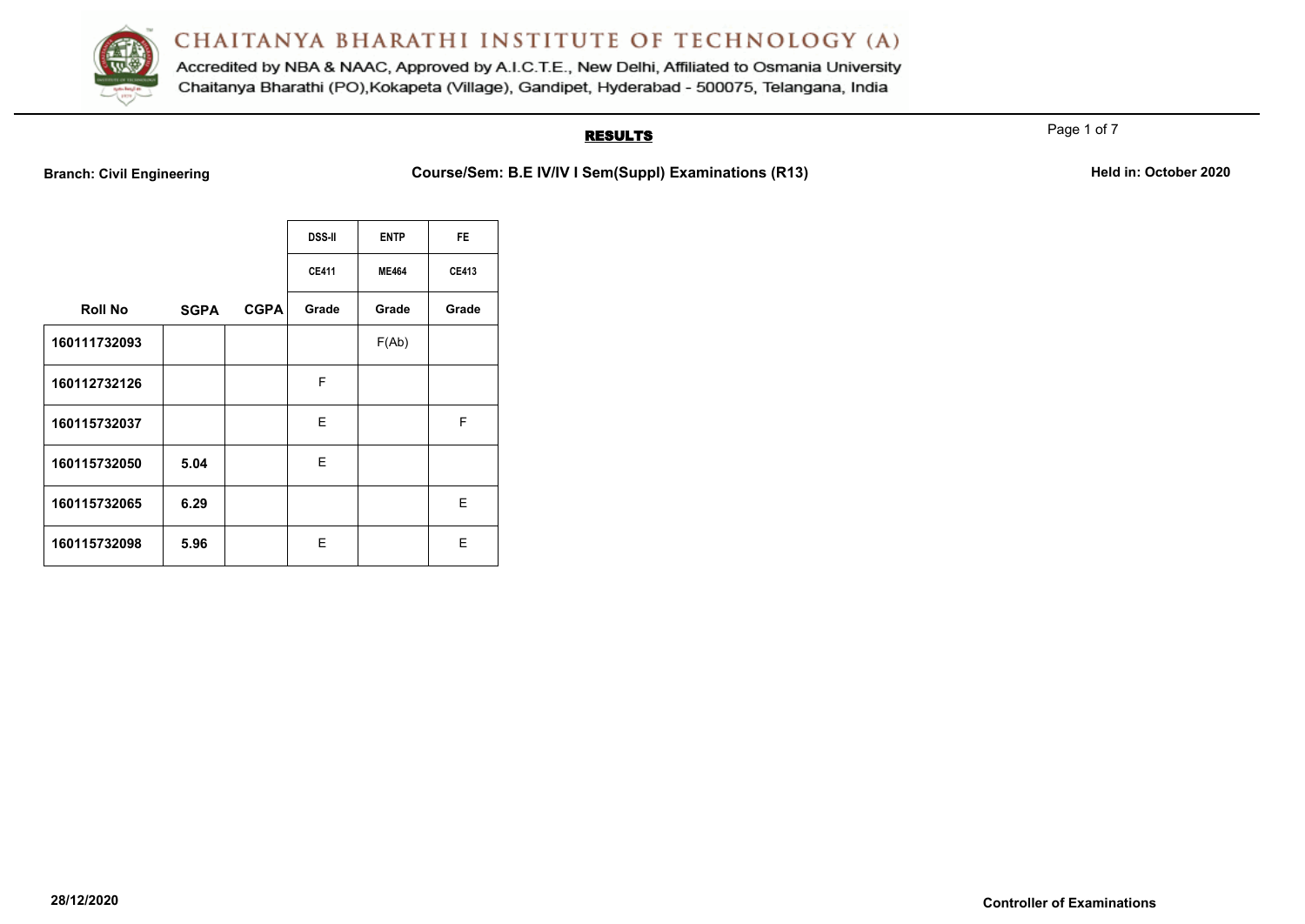

Accredited by NBA & NAAC, Approved by A.I.C.T.E., New Delhi, Affiliated to Osmania University Chaitanya Bharathi (PO), Kokapeta (Village), Gandipet, Hyderabad - 500075, Telangana, India

## **RESULTS**

**Branch: Computer Science and Engg Course/Sem: B.E IV/IV I Sem(Suppl) Examinations (R13)** Held in: October 2020

|                |             |             | DC.   | <b>DM</b> | МC    | OOSD Lab     |
|----------------|-------------|-------------|-------|-----------|-------|--------------|
|                |             |             | CS412 | CS413     | CS461 | <b>CS416</b> |
| <b>Roll No</b> | <b>SGPA</b> | <b>CGPA</b> | Grade | Grade     | Grade | Grade        |
| 160113733052   |             |             | F     | F         | F     |              |
| 160114733161   | 5.35        |             | E.    |           |       | C            |
| 160115733027   | 6.20        |             |       | E         |       |              |
| 160115733083   | 6.05        |             | E     |           |       |              |
| 160115733156   | 5.85        |             |       | E         |       |              |
| 160115733174   | 6.20        | 6.21        | C     |           |       |              |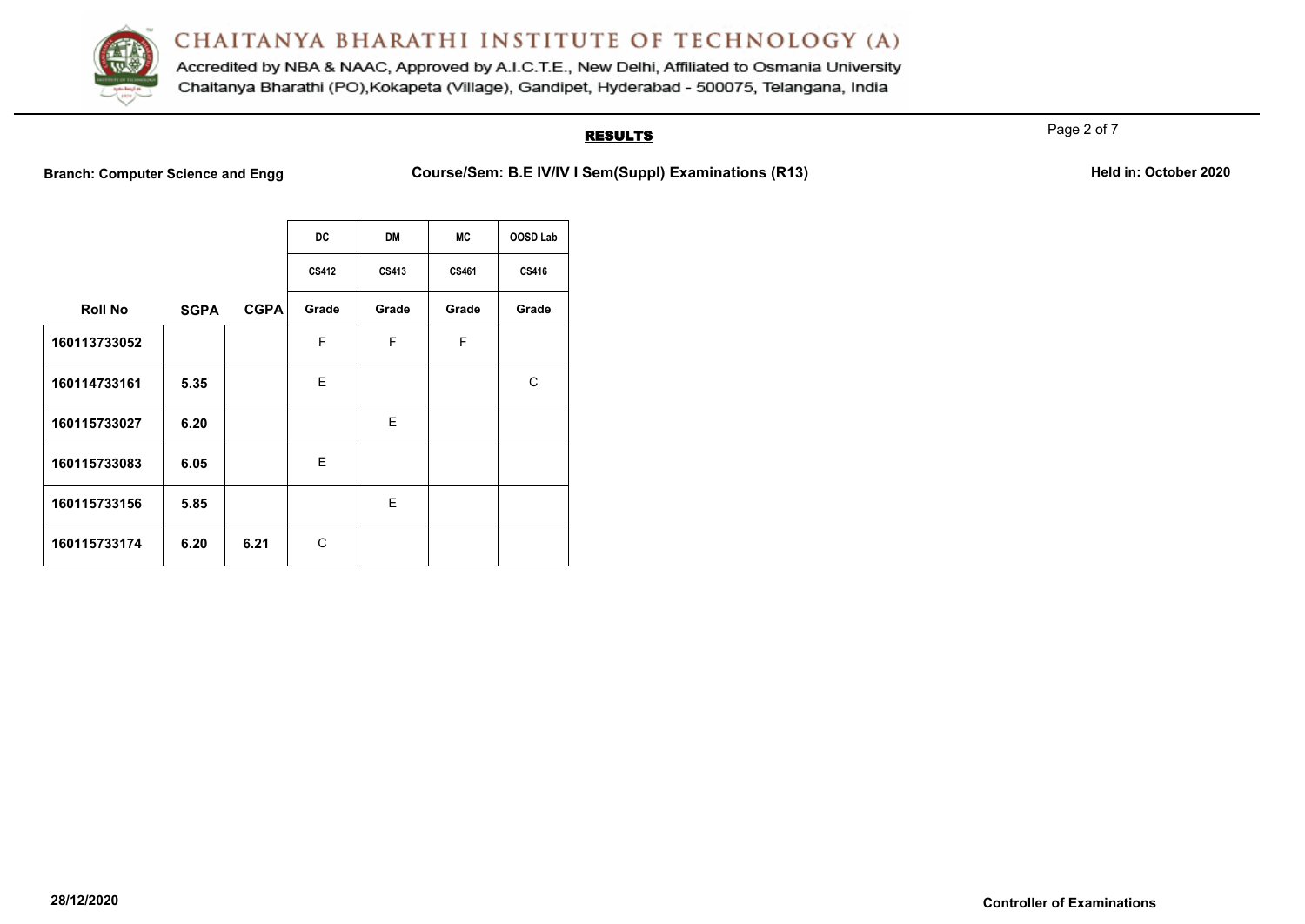

Accredited by NBA & NAAC, Approved by A.I.C.T.E., New Delhi, Affiliated to Osmania University Chaitanya Bharathi (PO), Kokapeta (Village), Gandipet, Hyderabad - 500075, Telangana, India

## **RESULTS**

Branch: Electrical and Electronics Engg **Course/Sem: B.E IV/IV I Sem(Suppl) Examinations (R13)** Held in: October 2020

|                |             |             | <b>HVDC &amp; FA</b> | <b>MEA</b>   | <b>PSD</b>   | <b>PSOC</b>  |
|----------------|-------------|-------------|----------------------|--------------|--------------|--------------|
|                |             |             | <b>EE413</b>         | <b>MB214</b> | <b>EE412</b> | <b>EE411</b> |
| <b>Roll No</b> | <b>SGPA</b> | <b>CGPA</b> | Grade                | Grade        | Grade        | Grade        |
| 160114734027   |             |             | F(Ab)                |              |              | F(Ab)        |
| 160115734017   | 5.85        |             | E                    |              |              |              |
| 160115734039   |             |             | C                    |              | E            | F(Ab)        |
| 160115734086   |             |             | F                    |              | F            | D            |
| 160115734118   |             |             | F(Ab)                |              |              | F(Ab)        |
| 160115734322   |             |             | F(Ab)                | F            | F            | F            |
| 160115734323   | 6.90        |             |                      |              |              | D            |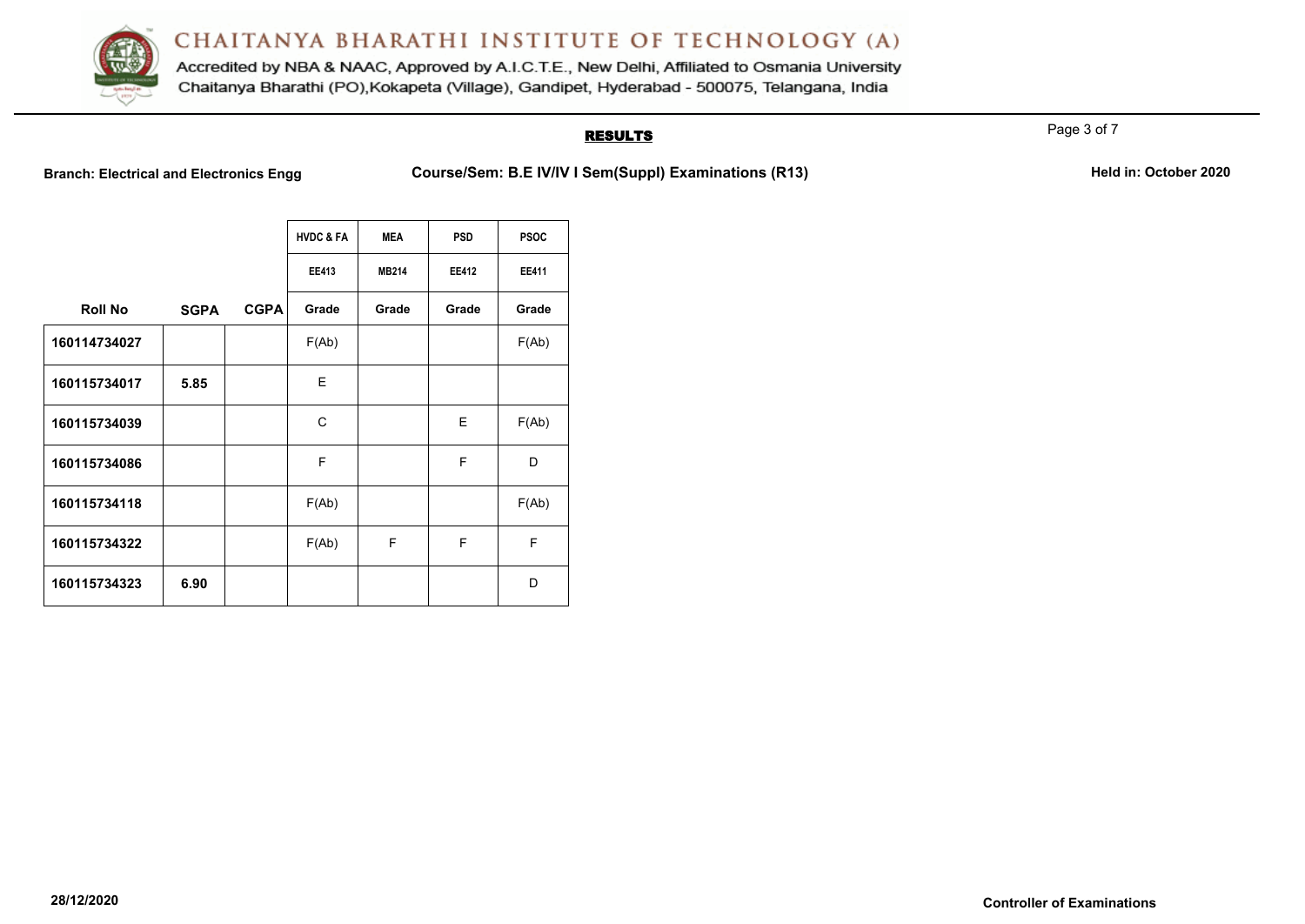

Accredited by NBA & NAAC, Approved by A.I.C.T.E., New Delhi, Affiliated to Osmania University Chaitanya Bharathi (PO), Kokapeta (Village), Gandipet, Hyderabad - 500075, Telangana, India

### **RESULTS**

Page 4 of 7

**Branch: Electronics and Communication Engg Course/Sem: B.E IV/IV I Sem(Suppl) Examinations (R13)** Held in: October 2020

|                |             |             | AS Lab | <b>EDA Lab</b> | E1           | ES    | <b>IAFM</b>  | Proj Sem     | <b>VLSID</b> |
|----------------|-------------|-------------|--------|----------------|--------------|-------|--------------|--------------|--------------|
|                |             |             | EC416  | EC415          | <b>EC414</b> | EC462 | <b>ME419</b> | <b>EC417</b> | EC413        |
| <b>Roll No</b> | <b>SGPA</b> | <b>CGPA</b> | Grade  | Grade          | Grade        | Grade | Grade        | Grade        | Grade        |
| 160112735156   | 6.43        | 5.97        |        |                | E            |       |              |              |              |
| 160113735172   |             |             |        |                |              |       |              | --           | F            |
| 160115735116   | 6.74        | 7.23        | C      | A              | C            | D     | D            |              | C            |
| 160115735136   | 5.78        | 6.09        |        |                | D            |       |              |              | E            |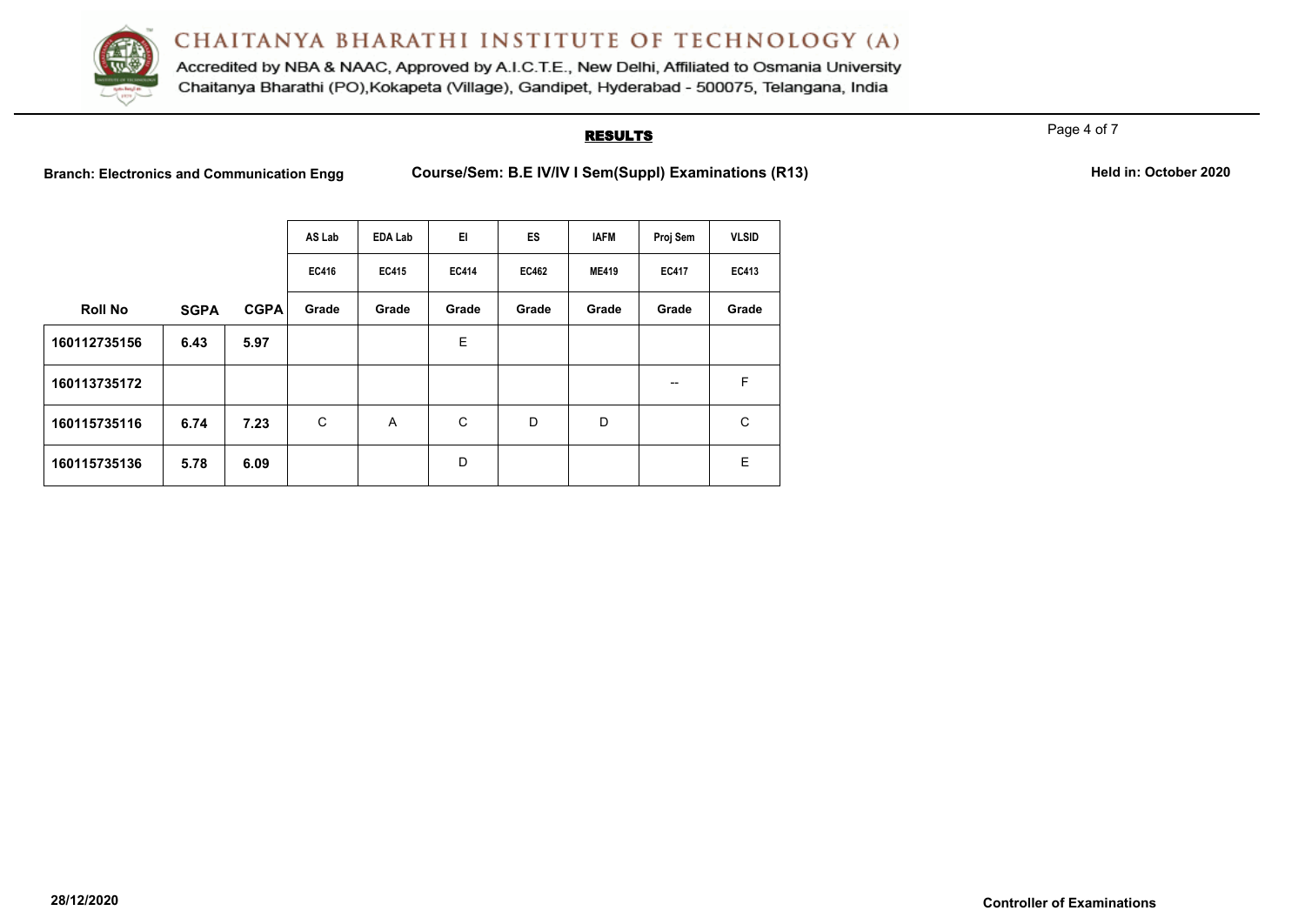

Accredited by NBA & NAAC, Approved by A.I.C.T.E., New Delhi, Affiliated to Osmania University Chaitanya Bharathi (PO), Kokapeta (Village), Gandipet, Hyderabad - 500075, Telangana, India

## **RESULTS**

Page 5 of 7

**Branch: Information Technology <b>Course/Sem: B.E IV/IV I Sem(Suppl) Examinations (R13)** Held in: October 2020

|                |             |             | <b>BDA</b>   | <b>DMM</b>   | <b>DS</b>    | МC           | <b>VLSI</b>  |
|----------------|-------------|-------------|--------------|--------------|--------------|--------------|--------------|
|                |             |             | <b>IT411</b> | <b>CE422</b> | <b>IT413</b> | <b>IT412</b> | <b>IT414</b> |
| <b>Roll No</b> | <b>SGPA</b> | <b>CGPA</b> | Grade        | Grade        | Grade        | Grade        | Grade        |
| 160111737048   |             |             | F            | F(Ab)        | F(Ab)        | F(Ab)        | F(Ab)        |
| 160113737064   |             |             | F(Ab)        |              |              |              | F(Ab)        |
| 160113737303   |             |             |              |              |              |              | F(Ab)        |
| 160115737321   | 5.60        | 5.67        |              |              |              |              | Е            |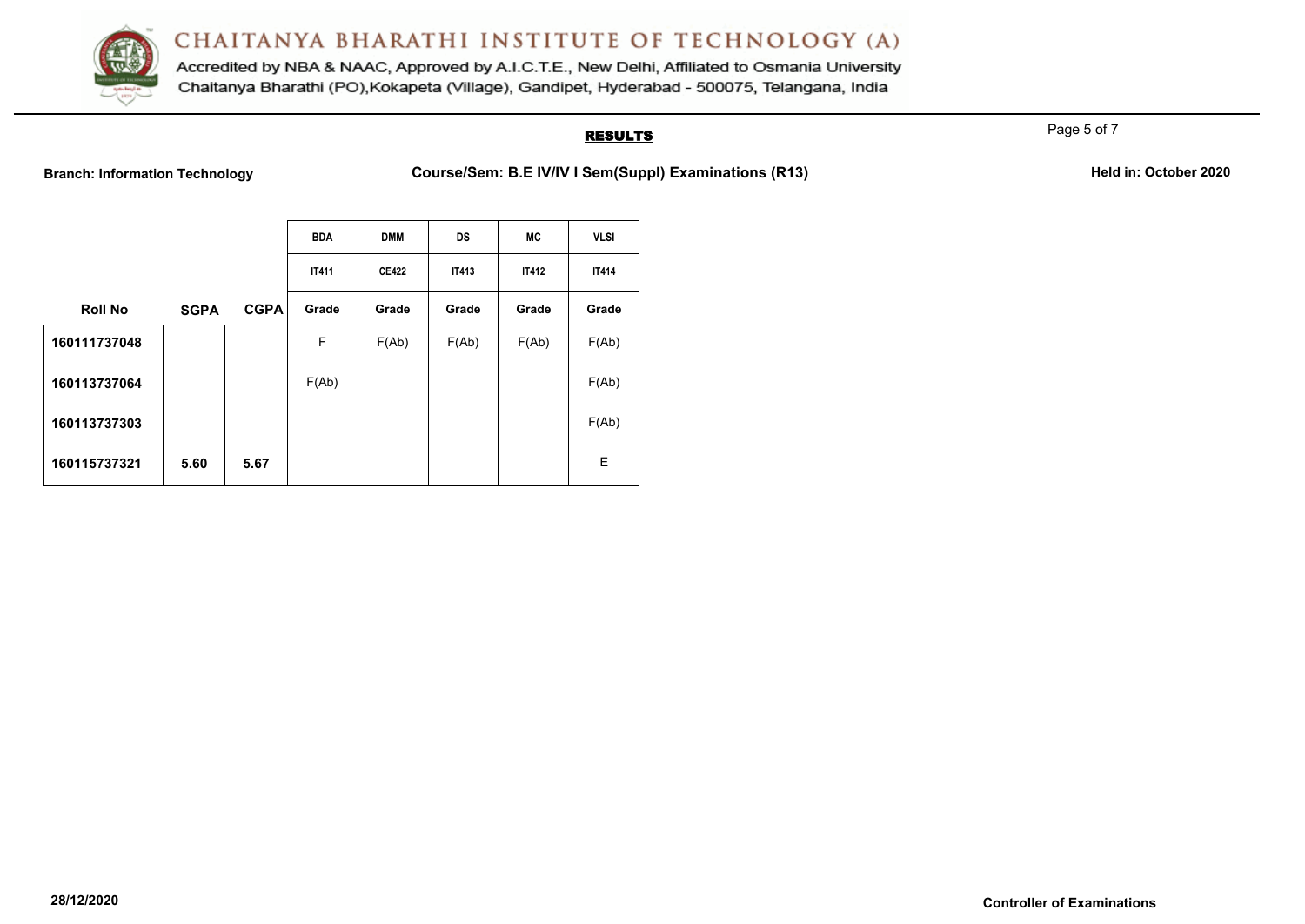

Accredited by NBA & NAAC, Approved by A.I.C.T.E., New Delhi, Affiliated to Osmania University Chaitanya Bharathi (PO), Kokapeta (Village), Gandipet, Hyderabad - 500075, Telangana, India

## **RESULTS**

Page 6 of 7

**Branch: Mechanical Engineering <b>Course/Sem: B.E IV/IV I Sem(Suppl) Examinations (R13)** Held in: October 2020

|                |             |             | <b>AE</b>    | <b>FEA</b>   | I&M          | <b>OR</b>    | <b>TTM</b>   |
|----------------|-------------|-------------|--------------|--------------|--------------|--------------|--------------|
|                |             |             | <b>ME463</b> | <b>ME413</b> | <b>ME412</b> | <b>ME414</b> | <b>ME411</b> |
| <b>Roll No</b> | <b>SGPA</b> | <b>CGPA</b> | Grade        | Grade        | Grade        | Grade        | Grade        |
| 160113736044   |             |             |              |              |              |              | F            |
| 160114736018   | 6.36        | 6.27        |              | E            |              |              |              |
| 160114736034   | 6.55        |             |              | E            |              |              | E            |
| 160114736078   | 6.41        |             |              | E            |              |              | E            |
| 160115736053   | 7.23        |             |              | B            |              |              |              |
| 160115736076   | 6.82        | 6.04        | $\mathsf{C}$ |              |              |              |              |
| 160115736104   |             |             | E            | F(Ab)        | F            | D            | F            |
| 160115736121   | 6.41        | 5.98        |              |              |              |              | E            |
| 160115736122   |             |             |              | F            |              |              | F            |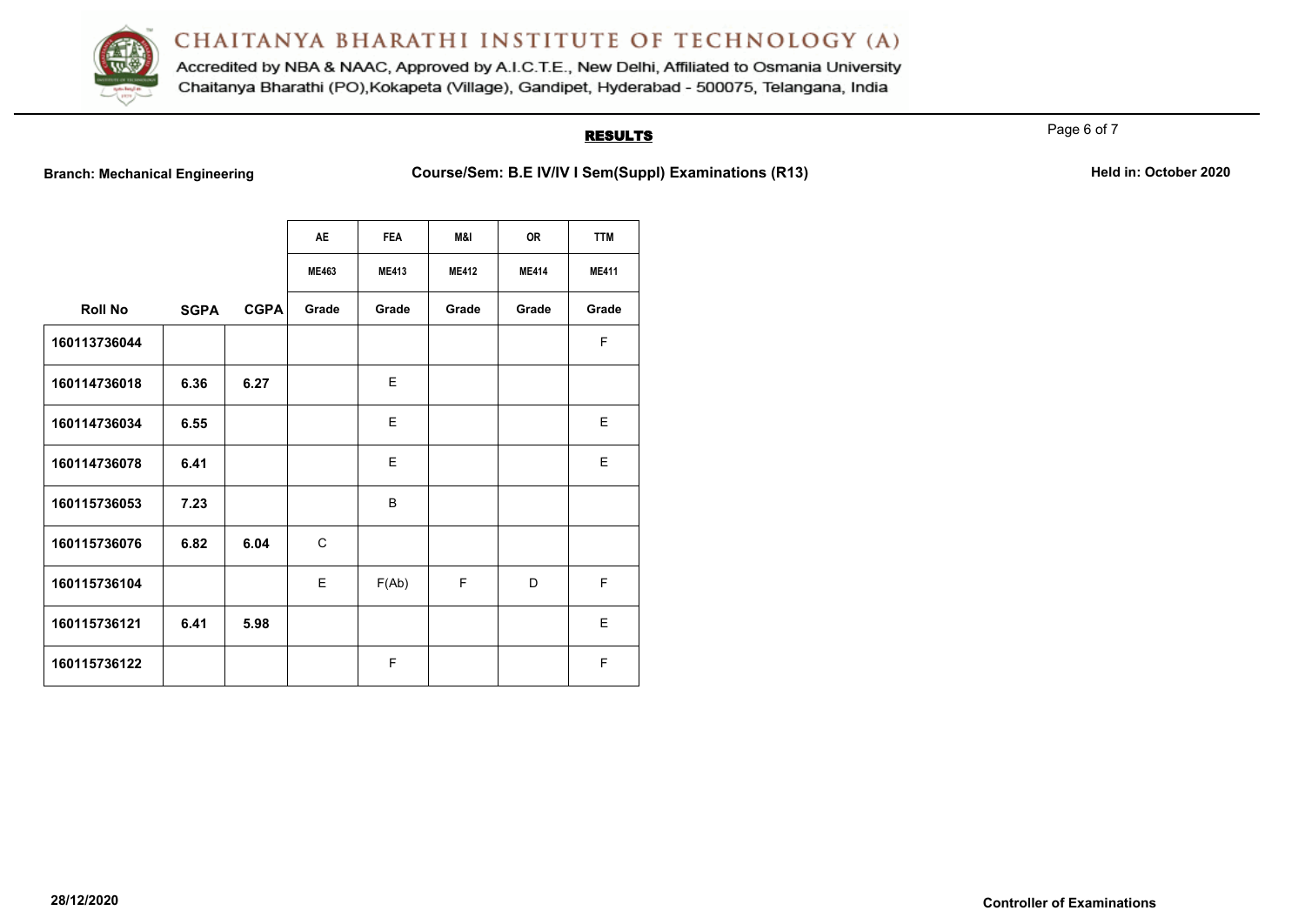

Accredited by NBA & NAAC, Approved by A.I.C.T.E., New Delhi, Affiliated to Osmania University Chaitanya Bharathi (PO), Kokapeta (Village), Gandipet, Hyderabad - 500075, Telangana, India

## **RESULTS**

Page 7 of 7

**Branch: Production Engineering <b>Course/Sem: B.E IV/IV I Sem(Suppl) Examinations (R13)** Held in: October 2020

|                |             |             | M&I          | <b>MMFM</b>  | 0R           | <b>PDP</b>   | Proj Sem                 | <b>RES</b>   |
|----------------|-------------|-------------|--------------|--------------|--------------|--------------|--------------------------|--------------|
|                |             |             | <b>ME412</b> | <b>PE412</b> | <b>ME414</b> | <b>PE411</b> | <b>PE418</b>             | <b>ME461</b> |
| <b>Roll No</b> | <b>SGPA</b> | <b>CGPA</b> | Grade        | Grade        | Grade        | Grade        | Grade                    | Grade        |
| 160114738018   |             |             | F(Ab)        | F(Ab)        | F(Ab)        | F(Ab)        | $\overline{\phantom{a}}$ | F(Ab)        |
| 160114738029   | 5.86        |             |              |              | D            |              |                          |              |
| 160115738032   | 6.27        | 6.29        |              |              |              |              | $\overline{\phantom{m}}$ |              |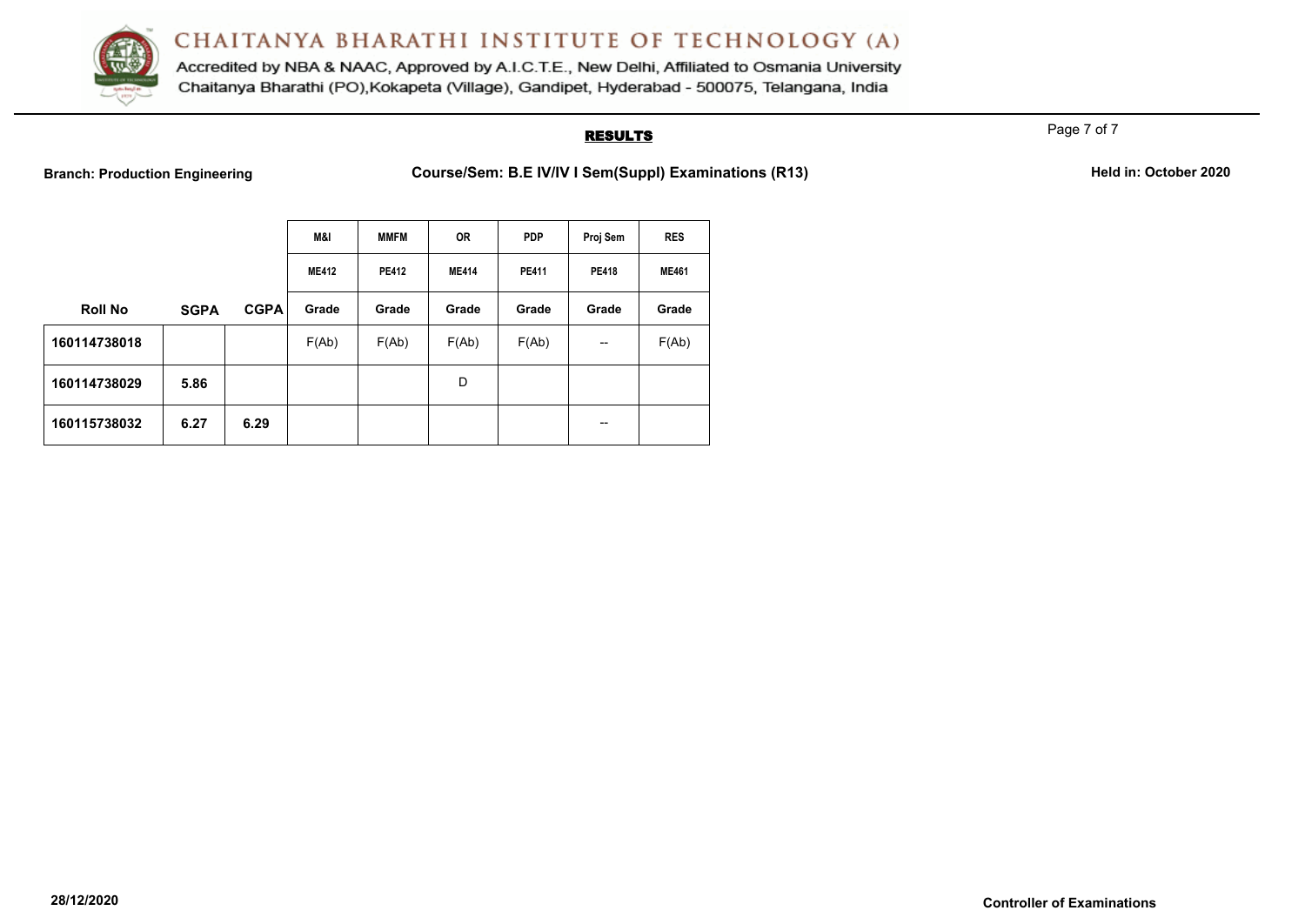

Accredited by NBA & NAAC, Approved by A.I.C.T.E., New Delhi, Affiliated to Osmania University Chaitanya Bharathi (PO), Kokapeta (Village), Gandipet, Hyderabad - 500075, Telangana, India

## **RESULTS**

Page 1 of 7

**Branch: Civil Engineering <b>Course/Sem: B.E IV/IV II Sem(Suppl) Examinations (R13)** Held in: October 2020

|                |             |             | <b>ARCD</b>  | CM&A         | CT&PM | Seminar      | <b>TP</b>    | <b>URP</b>   |
|----------------|-------------|-------------|--------------|--------------|-------|--------------|--------------|--------------|
|                |             |             | <b>CE422</b> | <b>CE421</b> | CE463 | <b>CE423</b> | <b>CE467</b> | <b>CE466</b> |
| <b>Roll No</b> | <b>SGPA</b> | <b>CGPA</b> | Grade        | Grade        | Grade | Grade        | Grade        | Grade        |
| 160111732093   |             |             |              |              |       | --           | F(Ab)        |              |
| 160113732319   | 7.77        |             |              |              |       |              |              | B            |
| 160115732037   |             |             | F            | D            | E     |              |              |              |
| 160115732082   | 6.14        | 5.91        |              | D            | E     |              |              |              |
| 160115732098   | 7.09        |             | E            |              |       |              |              |              |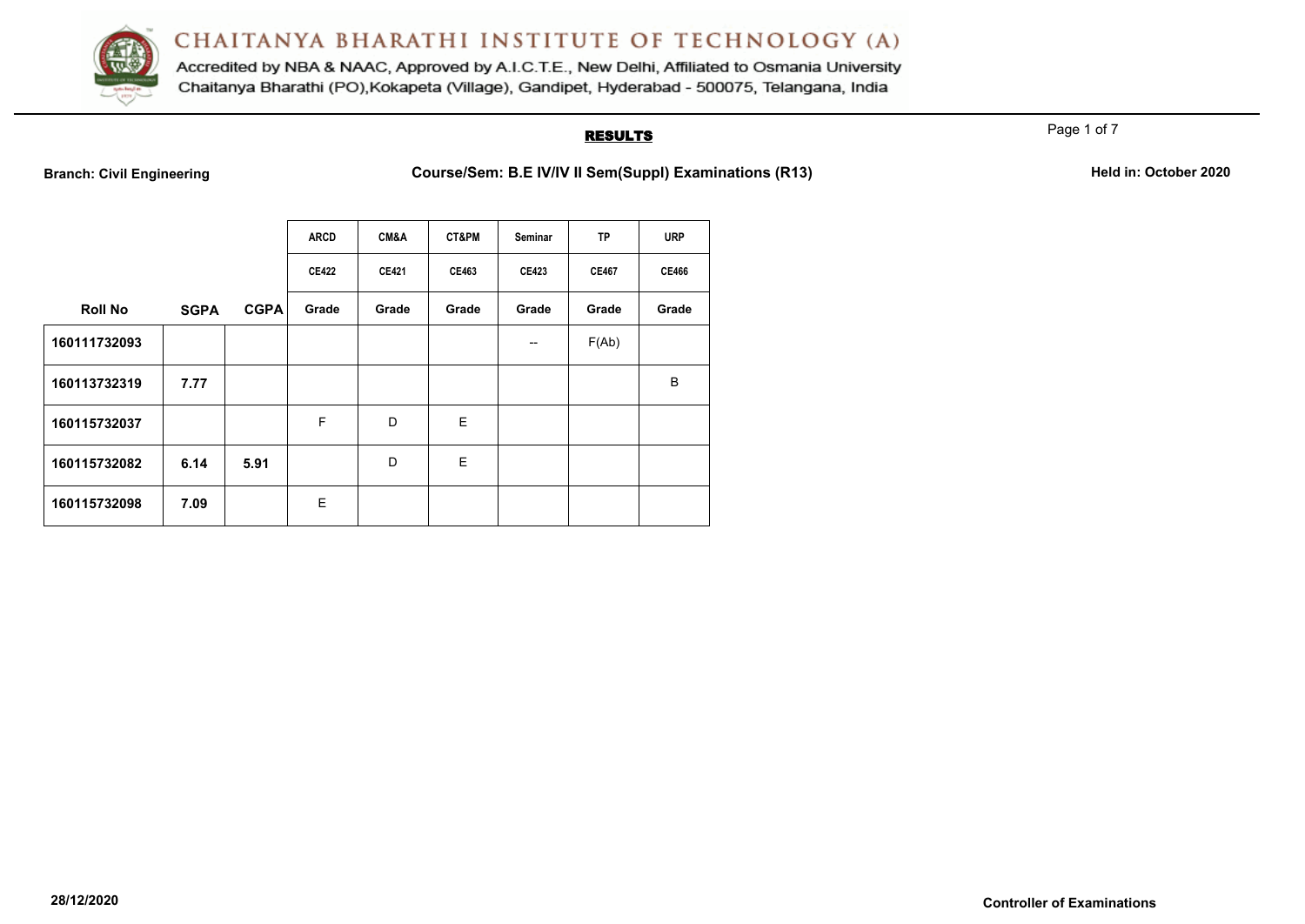

Accredited by NBA & NAAC, Approved by A.I.C.T.E., New Delhi, Affiliated to Osmania University Chaitanya Bharathi (PO), Kokapeta (Village), Gandipet, Hyderabad - 500075, Telangana, India

## **RESULTS**

**Branch: Computer Science and Engg Course/Sem: B.E IV/IV II Sem(Suppl) Examinations (R13)** Held in: October 2020

|                |             |             | CC    | <b>DMM</b>   | <b>DSBDA</b> |
|----------------|-------------|-------------|-------|--------------|--------------|
|                |             |             | CS472 | <b>CE462</b> | CS471        |
| <b>Roll No</b> | <b>SGPA</b> | <b>CGPA</b> | Grade | Grade        | Grade        |
| 160113733052   |             |             |       | F            | F            |
| 160114733172   |             |             | F(Ab) |              |              |
| 160115733156   | 6.67        |             |       |              | Е            |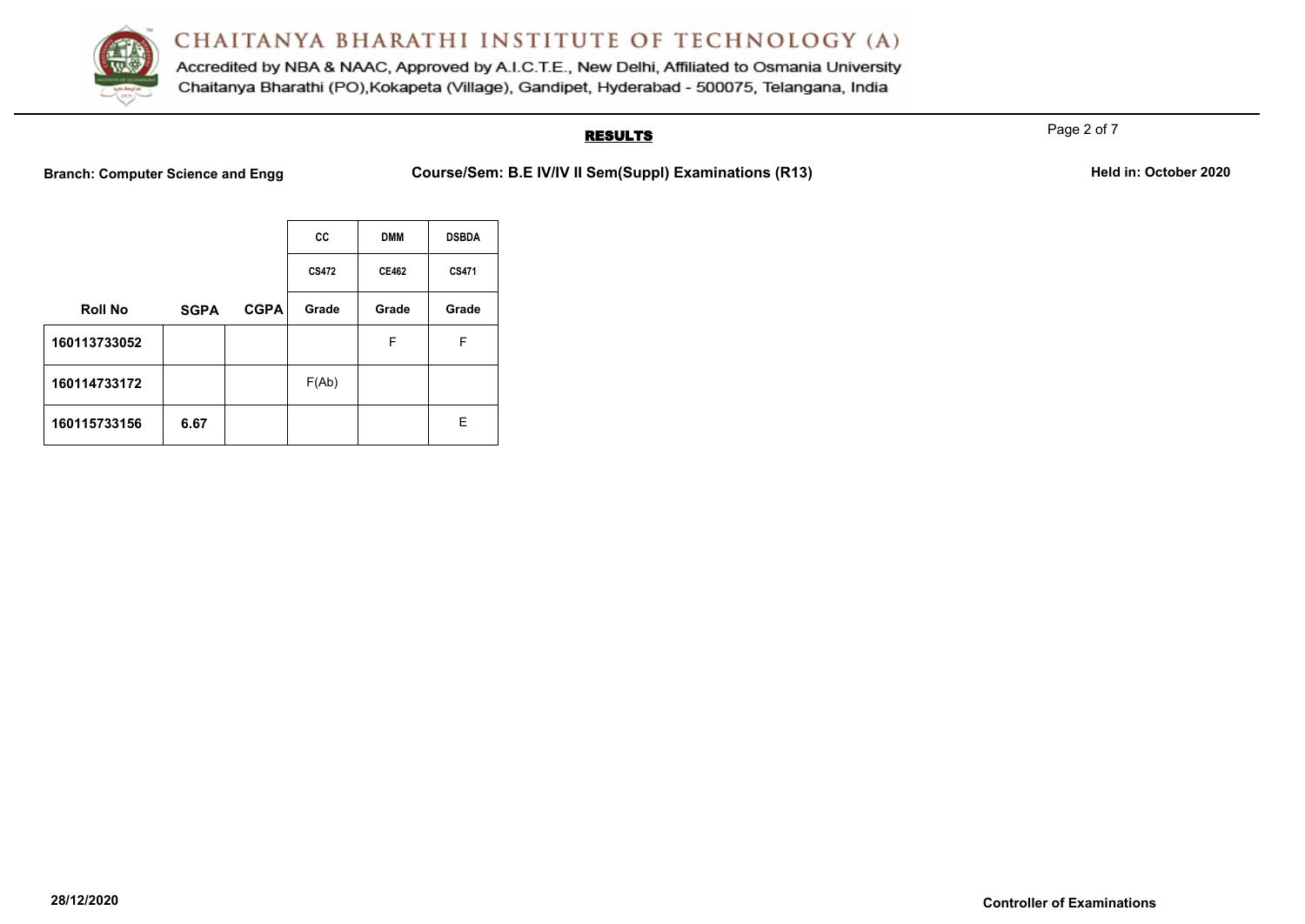

Accredited by NBA & NAAC, Approved by A.I.C.T.E., New Delhi, Affiliated to Osmania University Chaitanya Bharathi (PO), Kokapeta (Village), Gandipet, Hyderabad - 500075, Telangana, India

## **RESULTS**

**Branch: Electrical and Electronics Engg Course/Sem: B.E IV/IV II Sem(Suppl) Examinations (R13)** Held in: October 2020

|                |             |             | <b>DMM</b>   | <b>EDS</b>   | <b>IAFM</b>  | <b>UEE</b>   |
|----------------|-------------|-------------|--------------|--------------|--------------|--------------|
|                |             |             | <b>CE462</b> | <b>EE475</b> | <b>ME419</b> | <b>EE421</b> |
| <b>Roll No</b> | <b>SGPA</b> | <b>CGPA</b> | Grade        | Grade        | Grade        | Grade        |
| 160114734027   |             |             |              | F(Ab)        |              | F(Ab)        |
| 160115734017   | 6.96        |             |              |              |              | D            |
| 160115734085   |             |             | D            | F(Ab)        | E            | E            |
| 160115734086   | 7.08        |             |              |              |              | D            |
| 160115734323   | 7.08        |             |              |              | D            |              |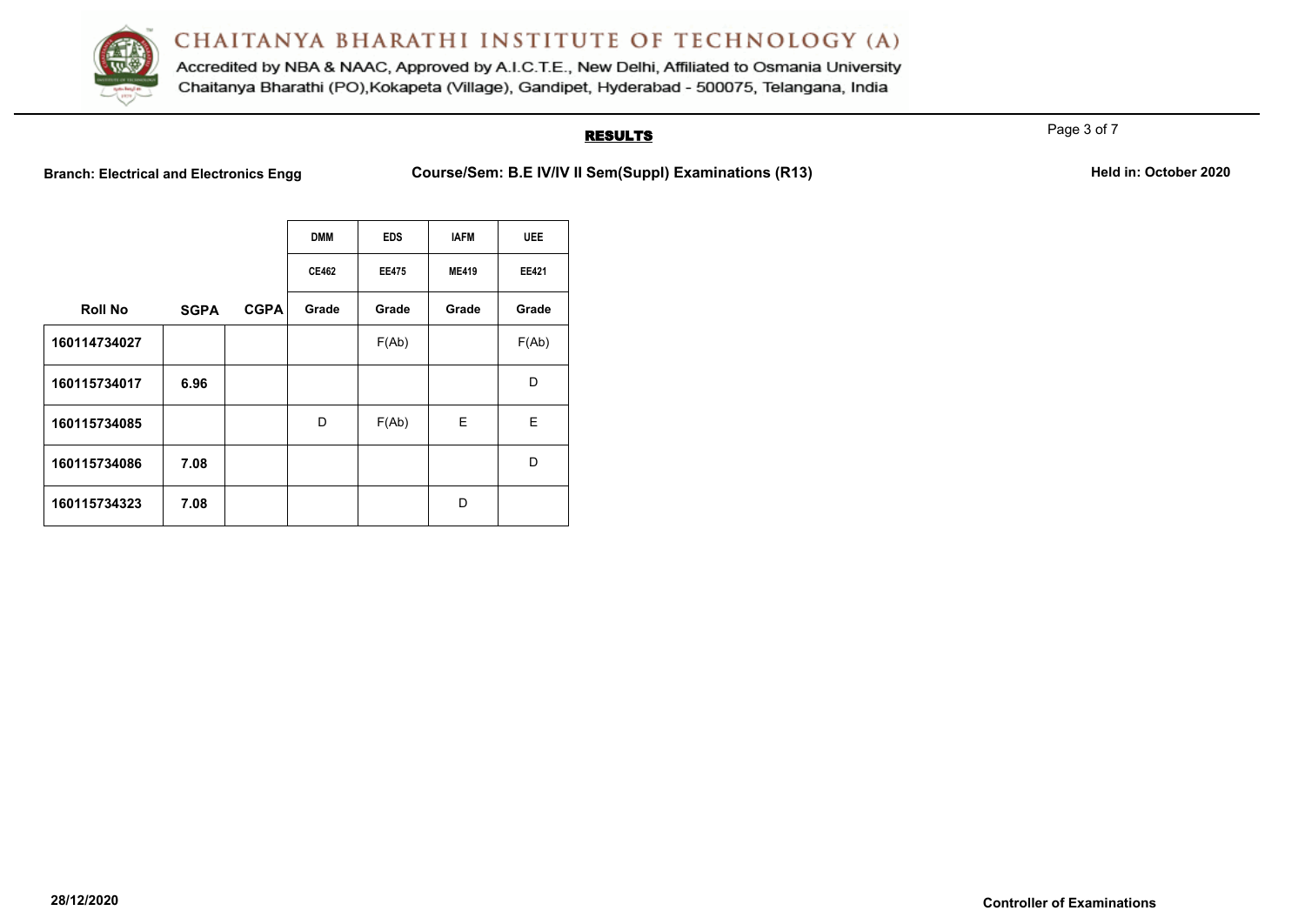

Accredited by NBA & NAAC, Approved by A.I.C.T.E., New Delhi, Affiliated to Osmania University Chaitanya Bharathi (PO), Kokapeta (Village), Gandipet, Hyderabad - 500075, Telangana, India

## **RESULTS**

Page 4 of 7

Branch: Electronics and Communication Engg Course/Sem: B.E IV/IV II Sem(Suppl) Examinations (R13) Held in: October 2020

|                |             |             | <b>DIP</b>   | <b>GPS&amp;AS</b> | <b>JAVA</b>  | Seminar      |
|----------------|-------------|-------------|--------------|-------------------|--------------|--------------|
|                |             |             | <b>EC475</b> | <b>EC421</b>      | <b>CS486</b> | <b>EC422</b> |
| <b>Roll No</b> | <b>SGPA</b> | <b>CGPA</b> | Grade        | Grade             | Grade        | Grade        |
| 160115735087   | 6.95        | 5.97        |              | Е                 |              |              |
| 160115735116   | 7.26        | 7.23        | C            | B                 | C            | --           |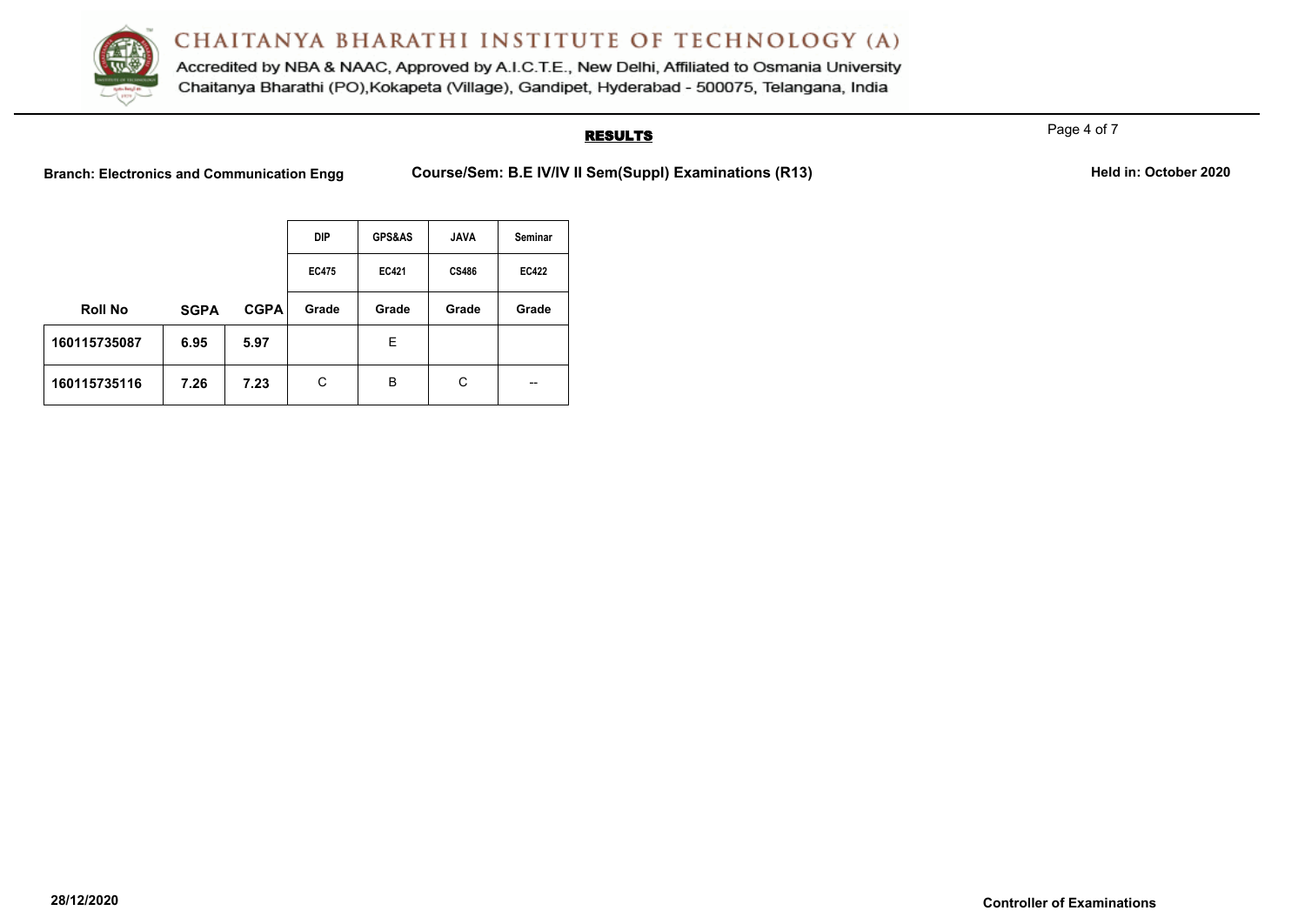

Accredited by NBA & NAAC, Approved by A.I.C.T.E., New Delhi, Affiliated to Osmania University Chaitanya Bharathi (PO), Kokapeta (Village), Gandipet, Hyderabad - 500075, Telangana, India

## **RESULTS**

**Branch: Information Technology <b>Course/Sem: B.E IV/IV II Sem(SuppI) Examinations (R13)** Held in: October 2020

|                |             |             | Entp         | ES&IT        | Project      | <b>SMA</b>   |
|----------------|-------------|-------------|--------------|--------------|--------------|--------------|
|                |             |             | <b>ME464</b> | <b>IT421</b> | <b>IT901</b> | <b>IT472</b> |
| <b>Roll No</b> | <b>SGPA</b> | <b>CGPA</b> | Grade        | Grade        | Grade        | Grade        |
| 160111737048   |             |             | F(Ab)        | F(Ab)        |              | F            |
| 160113737064   |             |             |              |              | F(Ab)        |              |
| 160115737321   | 6.10        | 5.74        | C            |              |              |              |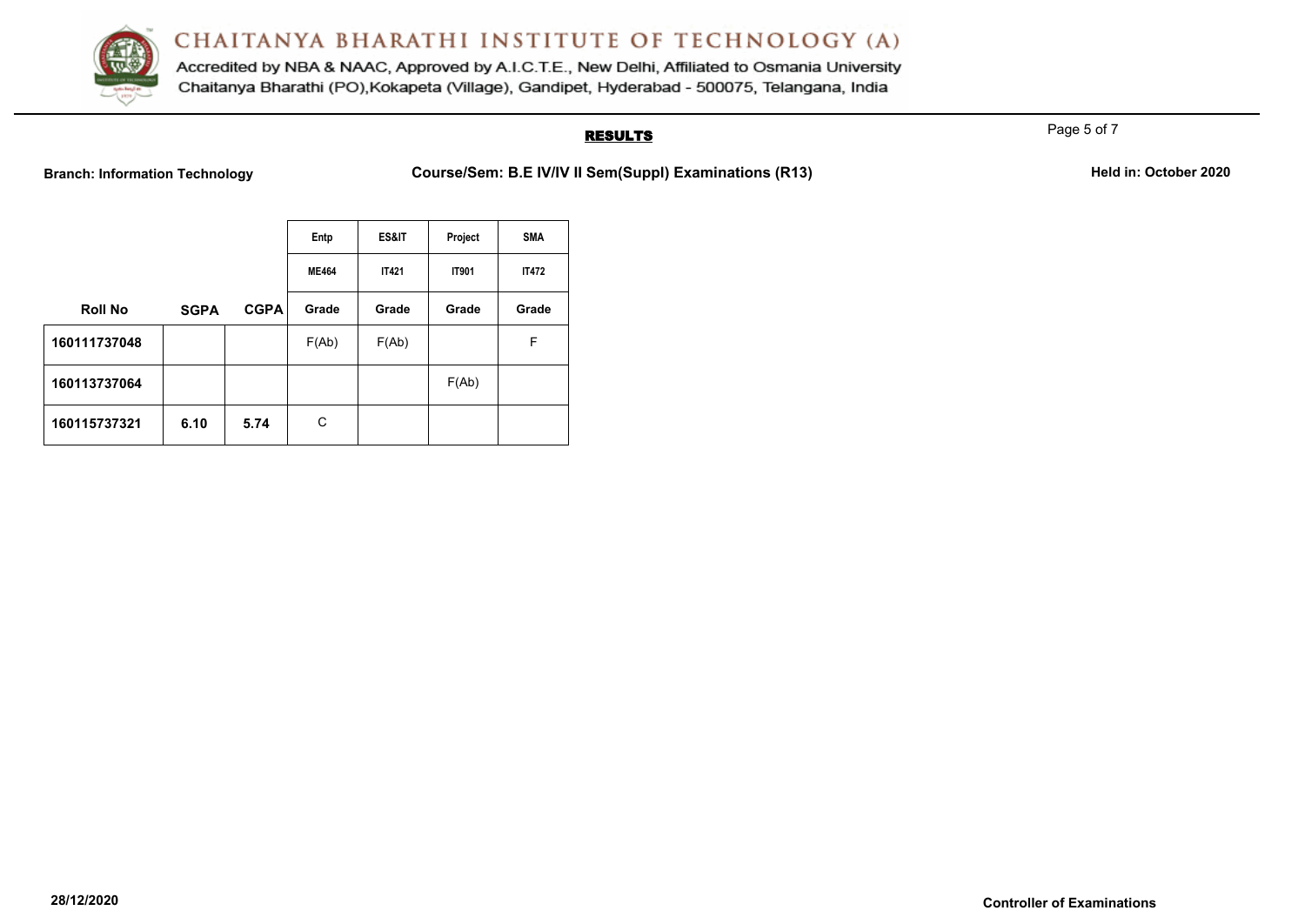

Accredited by NBA & NAAC, Approved by A.I.C.T.E., New Delhi, Affiliated to Osmania University Chaitanya Bharathi (PO), Kokapeta (Village), Gandipet, Hyderabad - 500075, Telangana, India

## **RESULTS**

**Branch: Mechanical Engineering <b>Course/Sem: B.E IV/IV II Sem(Suppl) Examinations (R13)** Held in: October 2020

|                |             |             | <b>PD</b>    |
|----------------|-------------|-------------|--------------|
|                |             |             | <b>ME422</b> |
| <b>Roll No</b> | <b>SGPA</b> | <b>CGPA</b> | Grade        |
| 160114736018   | 7.50        | 6.41        | Е            |
| 160115736121   | 6.59        | 6.08        | E            |